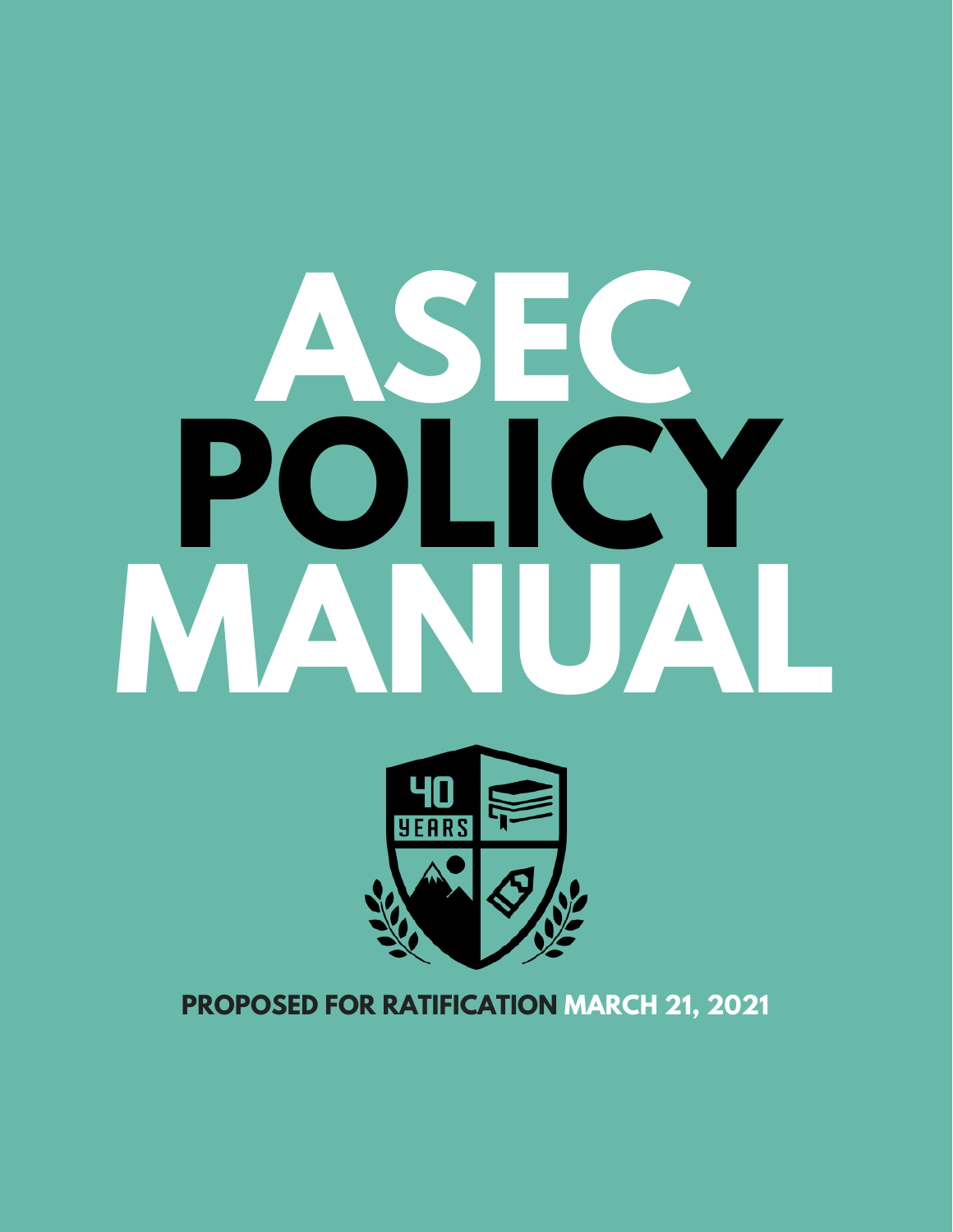

| $\mathbf{1}$   |
|----------------|
| $\overline{2}$ |
| $\overline{4}$ |
| 10             |
| 16             |
| 23             |
| 31             |
| 33             |
|                |

### <span id="page-1-0"></span>Preamble

This manual is referred to in the Alberta Students' Executive Council bylaws and outlines the policy of ASEC.

This document shall be accessible to the membership on the ASEC website, www.albertastudents.ca, and in hardcopy at the registered ASEC home office.

This document is intended to assist ASEC membership in advocating for the Alberta student movement. This document is an internal document not intended to be shared with non-members.

The Executive Director shall keep in their possession a copy of this document.

The Executive Director shall ensure all changes made to this document are fulfilled and posted on the ASEC website no later than ten (10) business days from the date of ratification.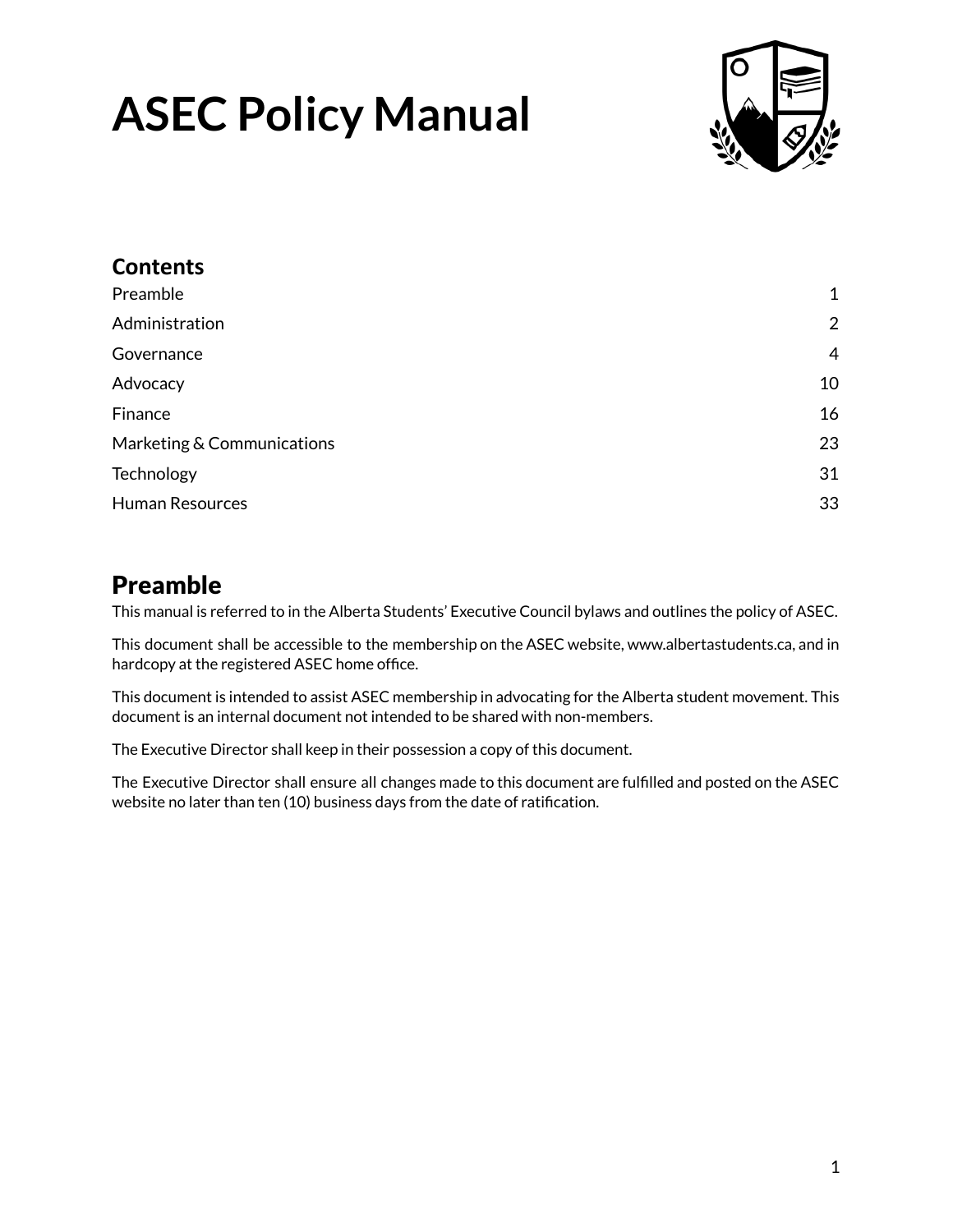

### <span id="page-2-0"></span>Administration

#### **1)** Contact Information

- a) Address:
	- i) 210, 11520-100 Ave NW, Edmonton, AB, T5K 0J7
- b) Phone Number:
	- i) (780) 756-4500
- c) Website:
	- i) [www.albertastudents.ca](http://www.albertastudents.ca)

### **2) Office Hours**

- a) With the exception of holidays, the standard hours of operation for the ASEC Home Office shall be 9:00 am to 4:00 pm (GMT-07:00), Monday through Friday.
- b) Other exceptions to this office hour schedule shall be authorized by the Executive Director and notice given to the membership.

### **3) Policy Manual Review**

- a) The Executive Director shall be responsible for reviewing and revising the Policy Manual.
- b) The Delegates shall, on an annual basis, complete a session with the Executive Director to ensure accuracy and relevance of the ASEC policies.
- c) The revised draft of the Policy Manual shall be ratified at a general meeting.
- d) Any changes to the Policy Manual shall take effect only after ratification.

#### **4) Membership Fees**

- a) Membership Fees shall be collected as described in the Bylaws.
- b) If fees are based on institutional FLE's, the latest numbers reported by the Government of Alberta shall be used to calculate the total cost per institution.
- c) The Fee shall rise by the fifteen (15) year rolling average Alberta inflation rate, in accordance with ASEC's fiscal year.
- d) The fifteen (15) year rolling average Alberta inflation rate shall be calculated as the geometric mean of the most recently available fifteen (15) years of Alberta annual inflation rates.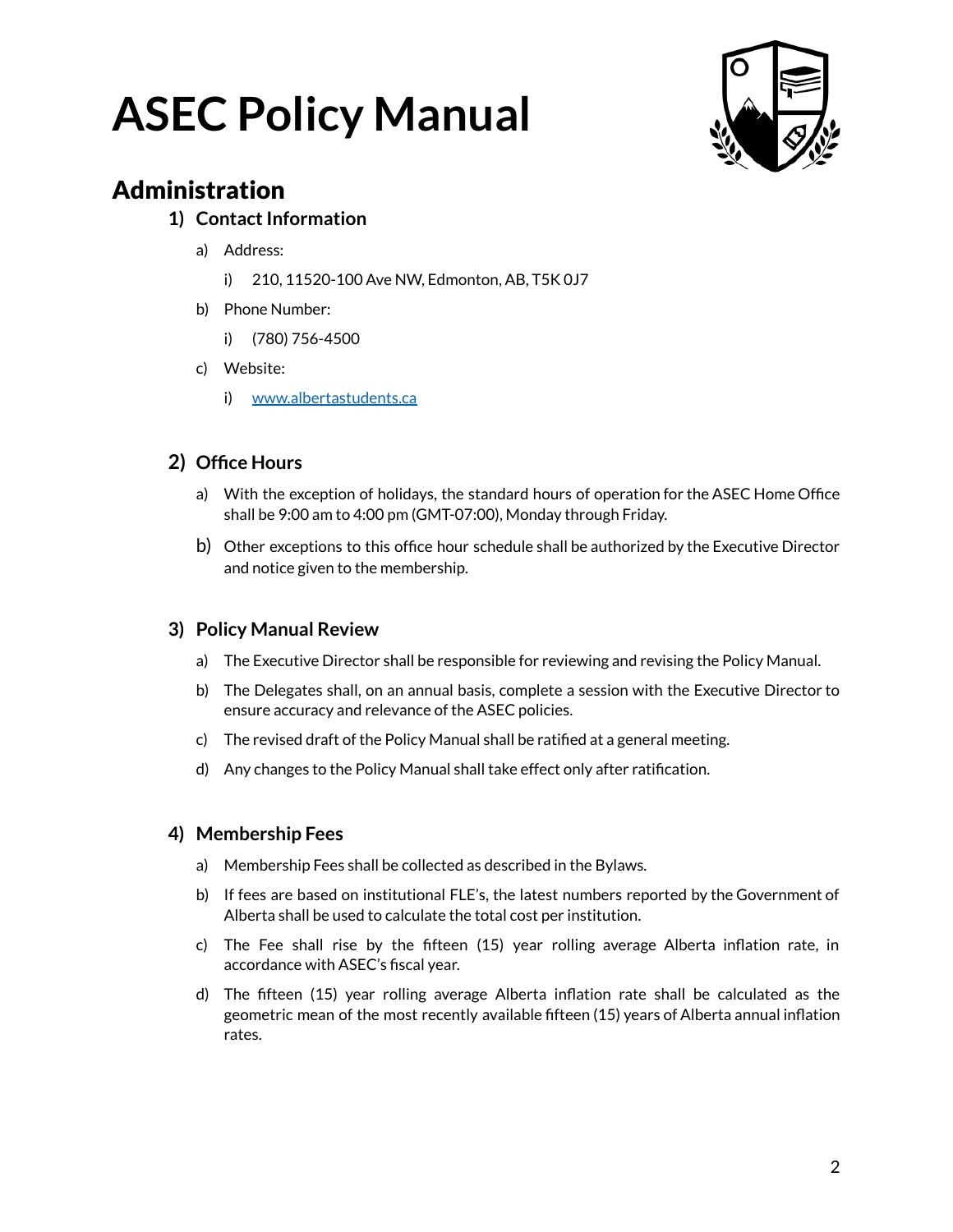

e) The Alberta annual inflation rate shall be calculated as:

**(a-b)/b** Where:

a = the sum of the most recent reported monthly Alberta CPI from May to April.

b = the sum of the previous year's reported monthly Alberta CPI from May to April.

- f) Membership fees shall be paid in two (2) equal instalments due by July 31 and January 31 of the academic year. Different payment frequencies may be arranged only by making a direct request to the Director of Operations and Finance.
- g) Members shall be considered in good standing if they have paid, or have a payment arrangement on file, by the payment deadlines.

#### **5) Delegate Fees**

- a) The delegate fees for ASEC conferences shall be determined by the Executive Director.
- b) Delegate fees will not exceed \$350 (excluding transportation and accommodation) unless approved by the Board of Directors.
- c) The conference surplus/deficit will be determined by the Executive Director once all delegate fees are collected and incurred conference expenses paid. This information shall be submitted with the annual draft budget.
- d) The fees from delegates that cancel as late as five (5) business days or later prior to the start of any conference shall not be refunded.
- e) The Executive Director and other ASEC staff members will not incur any delegate fees.
- f) Any surpluses from delegate fees will be used to offset shortfalls incurred by unforeseen conference expenses in the future.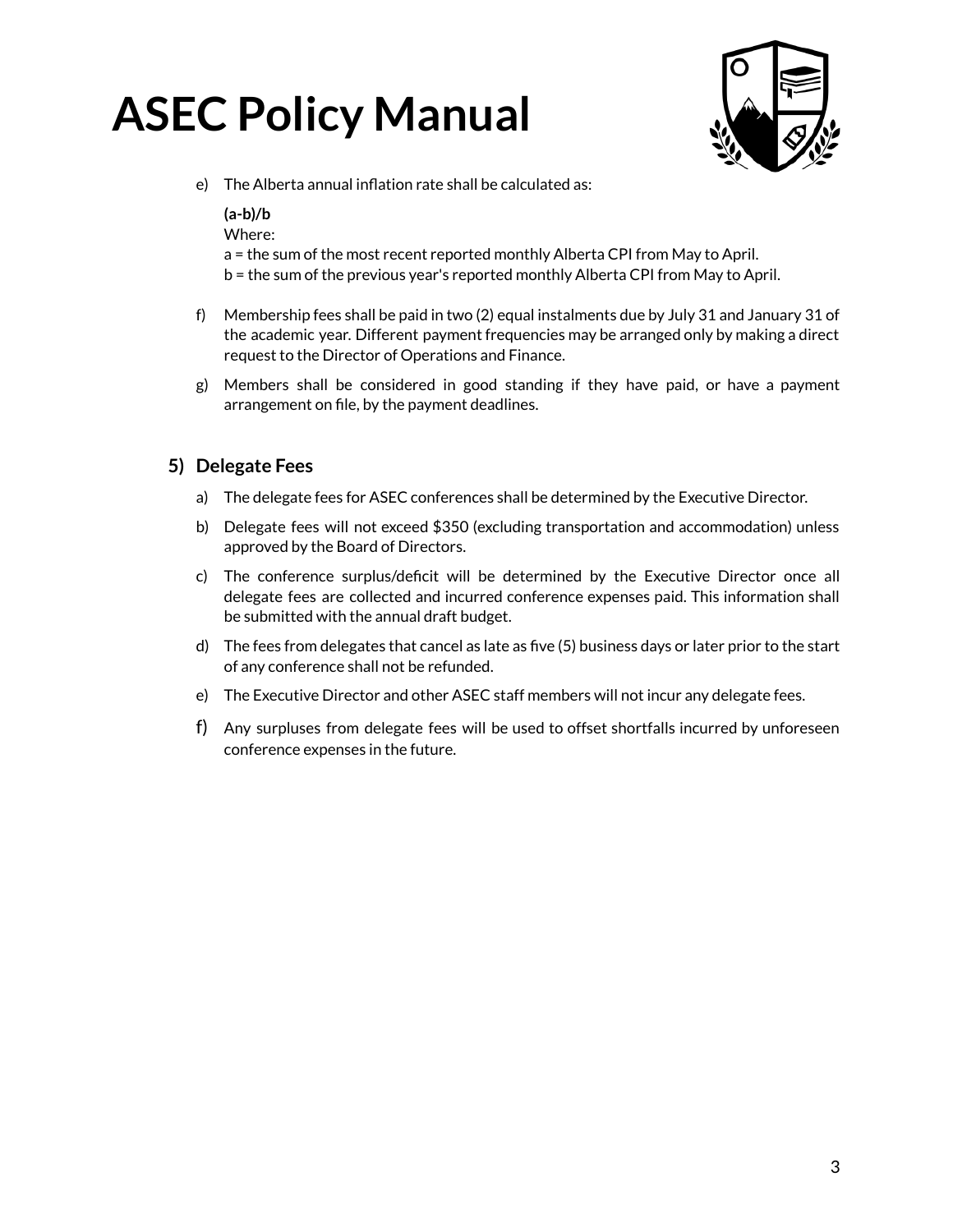

### <span id="page-4-0"></span>Governance

#### **6) Board of Directors**

- a) The incoming Board of Directors (Officers) will participate in a board retreat and receive a copy of the following information:
	- i) ASEC Bylaws;
	- ii) Audited financials;
	- iii) Approved budget and approved strategic document; and
	- iv) Advocacy document.
- b) This transition must occur once the new Board of Directors are elected.

### **7) Board of Directors Elections**

- a) The Board of Directors shall be elected and serve their term as outlined in the Bylaws.
	- i) Two voting members of the ASEC Board of Directors for each ASEC sector shall be selected through election.
	- ii) Any elected student leader from an ASEC Member Association in good standing may fill out an ASEC Election Nomination Form.
	- iii) After submitting a completed ASEC Election Nomination Form, prior to the deadline, an elected student leader will be considered a candidate.
	- iv) A candidate shall be given the opportunity to submit a two-to-three-minute campaign video.
	- v) A candidate shall be given the opportunity to submit a four-hundred-to-five-hundred-word campaign statement.
	- vi) A candidate shall be given the opportunity to submit a headshot no larger than  $3''$  X 2".
	- vii) All campaign materials must be submitted prior to 11:59 PM on the second day of the Leadership conference.
	- viii) ASEC staff shall assemble and release, no later than 24 hours after the deadline, an electronic voting platform to display all candidate campaign materials submitted prior to the deadline.
	- ix) There shall be a voting window of at least two hours for member's delegates to cast their vote.
	- x) Results of the election will be announced shortly after the voting period closes.
- b) ASEC shall make available an ASEC Election Nomination Form to any elected student leader from a Member Association in good standing with the following components:
	- i) Candidate's Name and Title
	- ii) Candidate's Member Association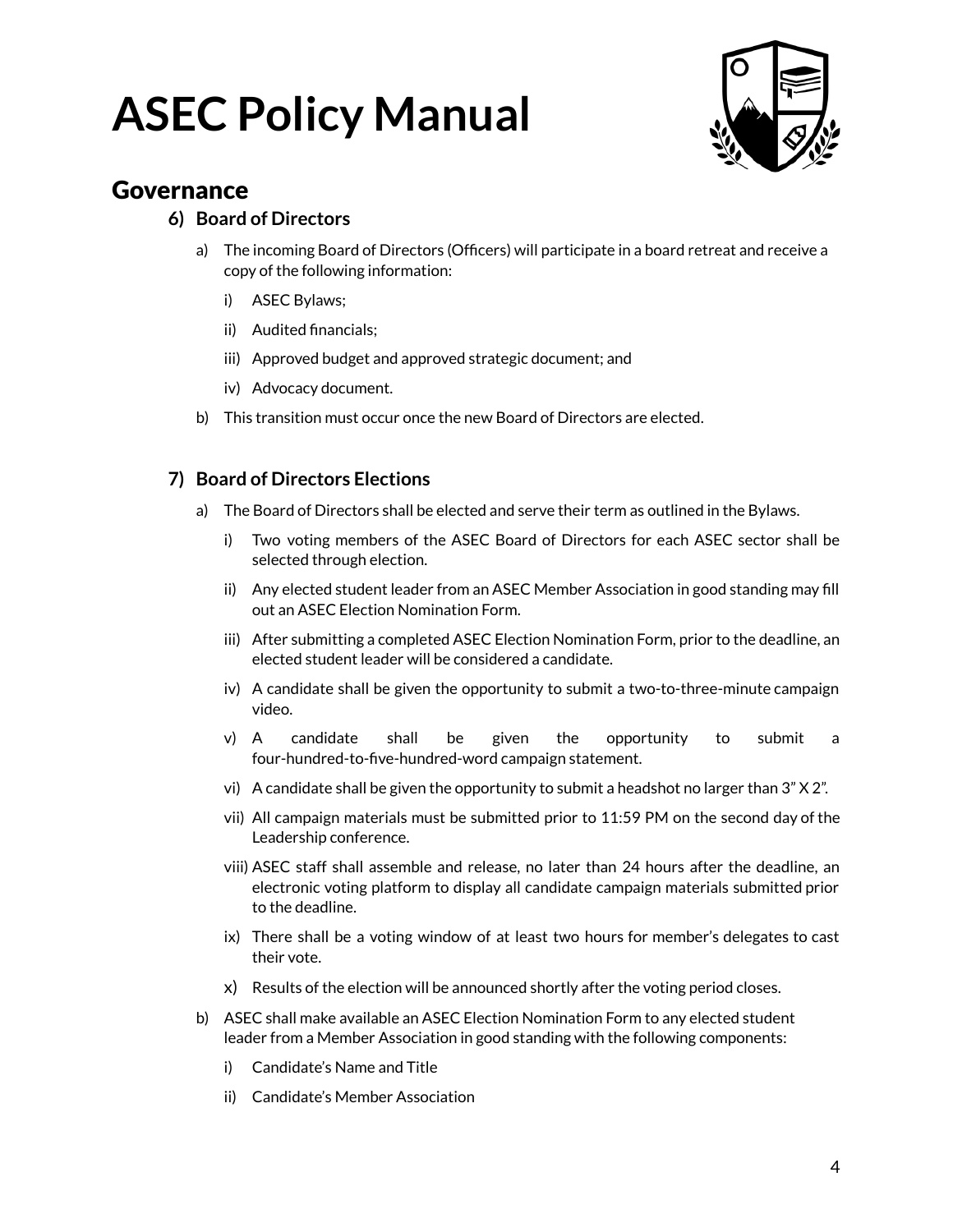

- iii) Five (5) endorsement lines
- iv) The following declaration: "I declare that, if selected for the ASEC Board of Directors, I will accept the position and fulfill the duties required to the best of my ability. I declare that all information contained on this form is truthful and accurate to the best of my knowledge."
- v) Candidate Signature Line.
- vi) Date Line.
- c) An ASEC Election Nomination Form will not be considered completed unless there are the required number of endorsements from other members:
	- i) Endorsements from 50% (rounded down) of the candidate's own sector.
	- ii) Endorsements from a member in each of the remaining sectors.
- d) ASEC shall accept any ASEC Election Nomination Form that has been completed, signed, dated, and submitted to head office before the submission deadline.

#### **8) Open Democracy Lottery**

- a) Two voting members of the ASEC Board of Directors shall be selected through sortition allocation:
	- i) Any elected student leader from an ASEC Member Association in good standing may fill out an ASEC Open Democracy Nomination Form.
	- ii) The potential candidate will receive an equal number of ballots corresponding to the number of self-identity declarations indicated on the ASEC Open Democracy Nomination Form.
	- iii) Each ballot shall have a unique numeric value assigned to it and recorded in an electronic spreadsheet.
	- iv) Numeric values will start at one (1) and work up consecutively until the last ballot (N) is assigned a value.
	- v) Using a random number generator, a unique number between 1 and N will be selected.
	- vi) The candidate whose name corresponds to the selected number shall be offered the position of Board member if not already on the Board of Directors.
	- vii) This process will repeat until both positions are filled.
	- viii) The lottery shall occur after the announcement of the ASEC Board of Directors Elections results, but before the end of the Leadership conference.
	- ix) The process will be recorded for election integrity purposes.
- b) ASEC shall make available an ASEC Open Democracy Nomination Form to any elected student leader from a Member Association in good standing with the following components:
	- i) Candidate's Name and Title.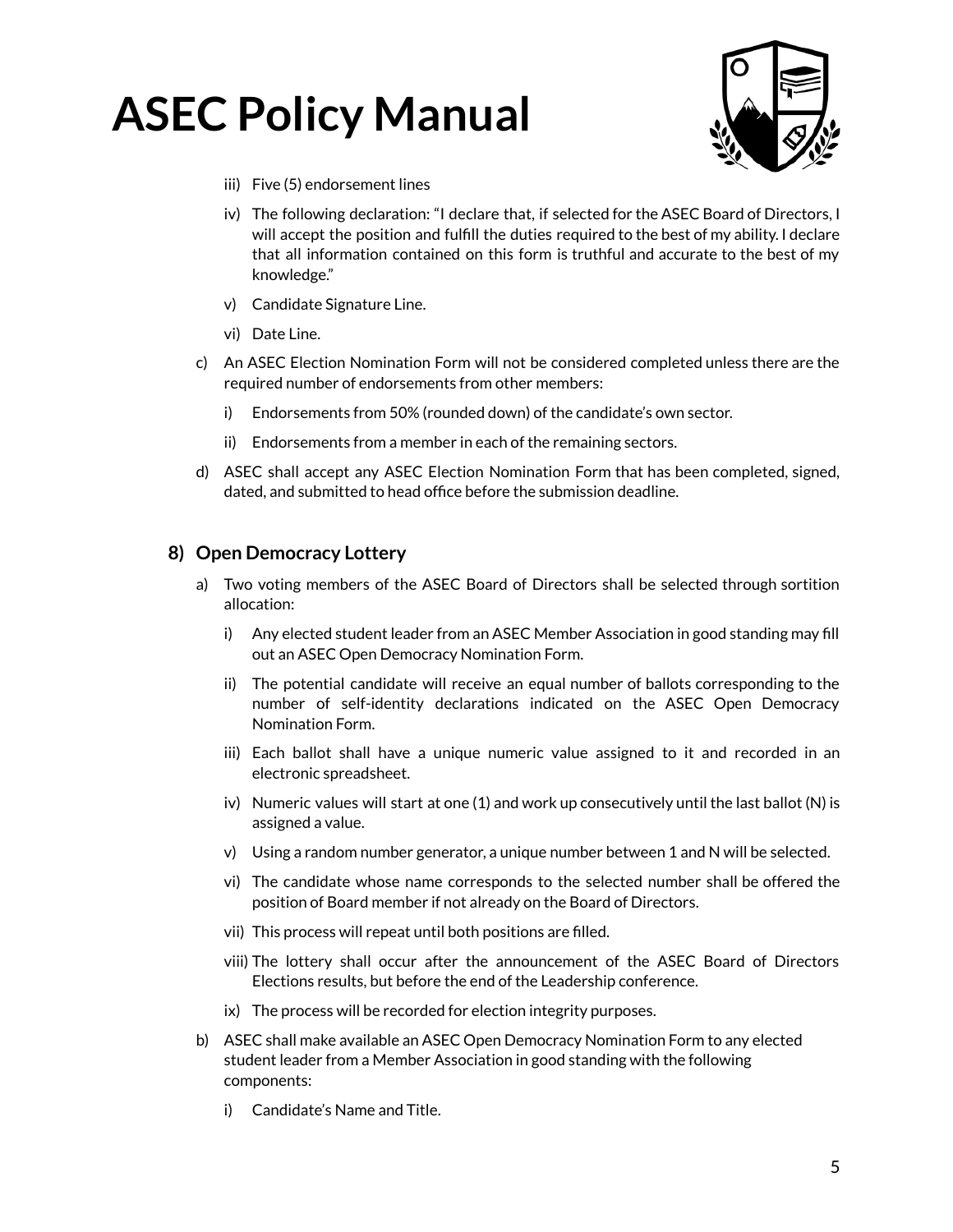

- ii) Candidate's Member Association.
- iii) The following question: "Do you self identify as belonging to a group that is underrepresented in Society due to:"
- iv) A table with the following categories in one column and a check box in the adjacent column:
	- **•** Gender identity
	- Sexual identity
	- Disability
	- Race and/or culture
	- Faith (or no faith)
	- Indigenous heritage
	- Immigration status
- v) The following declaration: "I declare that I self-identify as belonging to the group(s) indicated above. I declare that, if selected for the ASEC Board of Directors, I will accept the position and fulfill the duties required to the best of my ability. I declare that all information contained on this form is truthful and accurate to the best of my knowledge."
- vi) Candidate Signature & Date Line.

#### **9) Chair and Vice Chair**

- a) ASEC shall elect a Chair of the Board of Directors each year at the Board Retreat with the following responsibilities:
	- i) Non-voting unless in the case of a tie vote
	- ii) Presides over Board meetings and ensures proper order
	- iii) May delegate meeting facilitation duties as required
	- iv) Chair of the ASEC Executive Director Compensation and Review Standing Committee
	- v) First designate for media availabilities, press releases, or other external communications
	- vi) Responsible for the Chair email account communications and maintenance
	- vii) Fostering leadership and accountability amongst the Board and Membership
- b) ASEC shall elect a Vice-Chair of the Board of Directors each year at the Board Retreat with the following responsibilities:
	- i) The designated replacement for the Chair should the Chair become unable to fulfill their duties and responsibilities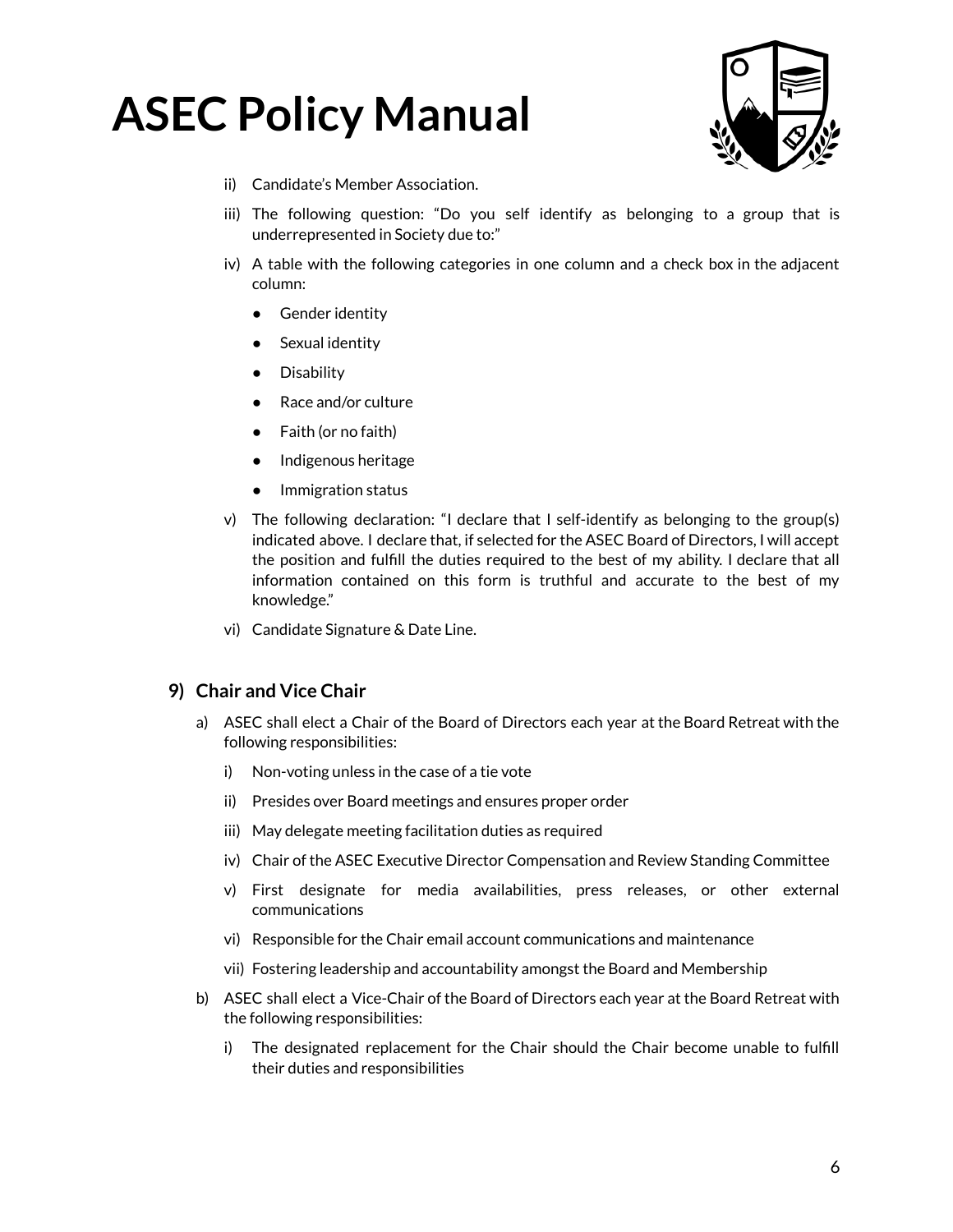

- ii) A regular voting member of the Board except when called upon to stand-in for the Chair
- iii) The Chair of the ASEC Finance Standing Committee
- iv) The second designate for media availabilities, press releases, or other external communications
- v) Responsible for the Vice-Chair email account communications and maintenance

#### **10) Chair and Vice Chair Elections**

- a) The Chair and Vice Chair shall be elected during a special meeting of the Board of Directors at the Board Retreat following the Leadership Conference.
- b) All voting Directors of the Board are eligible to be Chair or Vice Chair.
- c) Before voting, Directors will be given an opportunity to opt-out of consideration.
- d) The Chair and Vice Chair will be elected by secret, ranked choice ballot.
- e) Each Director shall rank the members of the Board of Directors who remain in consideration.
- f) Directors shall receive a number of points from each ballot equal to the inverse of their rank on that ballot.

E.g., if ranked 1st, 3rd, and 4th on three ballots, the Director would receive 1/1=1 point, 1/3=0.33 points, and 1/4=0.25 points respectively for a total of 1.58.

- g) The Director with the most points will be declared Chair of the Board.
- h) The Director with the second most points will be declared Vice Chair of the Board.

#### **11) Federal Student Advocacy Alliance Representatives**

- a) ASEC shall elect two Federal Student Advocacy Alliance Representatives each year at Leadership conference with the following responsibilities:
	- i) Represent Alberta Students on the national stage.
	- ii) Meet with Members of Parliament, government bureaucrats, and other federal stakeholders.
	- iii) Be the Alberta representative to the Federal Student Advocacy Alliance.
	- iv) Attend and participate in regular Lobby Team meetings.
	- v) Submit meeting minutes, advocacy notes, and other relevant documents.
	- vi) Report back to membership on progress and achievements.
- b) An elected Federal Student Advocacy Alliance Representative must complete all required federal advocacy and lobby team training and must become ASEC Federal Advocacy Certified.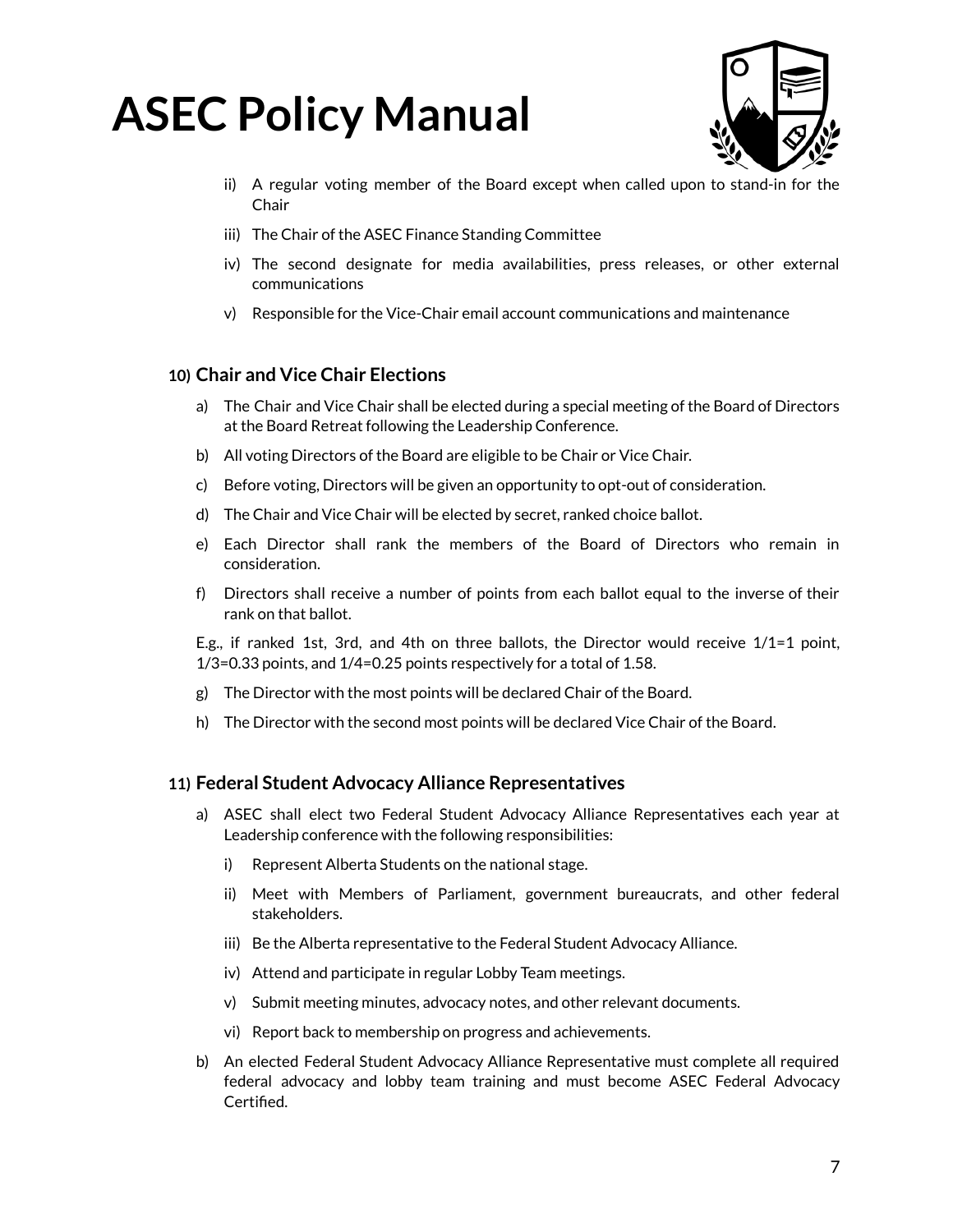

### **12)Federal Student Advocacy Alliance Representative Elections**

- a) The Federal Student Advocacy Alliance Representatives shall be elected and serve their term as outlined in the Bylaws.
	- i) Two Federal Student Advocacy Alliance Representatives shall be selected through election.
	- ii) Any elected student leader from an ASEC Member Association in good standing may fill out an ASEC Federal Student Advocacy Alliance Representatives Nomination Form.
	- iii) After submitting a completed ASEC Federal Student Advocacy Alliance Representatives Nomination Form prior to the deadline, an elected student leader will be considered a candidate.
	- iv) A candidate shall be given the opportunity to submit a two-to-three-minute campaign video.
	- v) A candidate shall be given the opportunity to submit a four-hundred-to-five-hundred-word campaign statement.
	- vi) A candidate shall be given the opportunity to submit a headshot no larger than  $3" X 2"$ .
	- vii) All campaign materials must be submitted prior to 11:59 PM on the second day of the Goals conference.
	- viii) ASEC staff shall assemble and release an electronic voting platform to display all candidate campaign materials submitted prior to the deadline no later than 24 hours after the deadline.
	- ix) There shall be a voting window of at least two hours for member's delegates to cast their vote.
	- x) Voting delegates may cast their ballot on the electronic voting platform once voting opens.
	- xi) Results of the election will be announced shortly after the voting period closes.
- b) ASEC shall make available an ASEC Federal Student Advocacy Alliance Representative Nomination Form to any elected student leader from a Member Association in good standing with the following components:
	- i) The nomination form will require 10 signatures, either electronic or handwritten
	- ii) There must be a minimum of two signatures per sector
	- iii) The nomination form must be submitted no later than five (5) business days before the Leadership conference
	- iv) The following declaration: "I declare that, if selected, I will accept the position and fulfill the duties required to the best of my ability. I declare that all information contained on this form is truthful and accurate to the best of my knowledge."
	- v) Candidate Signature & Date Line.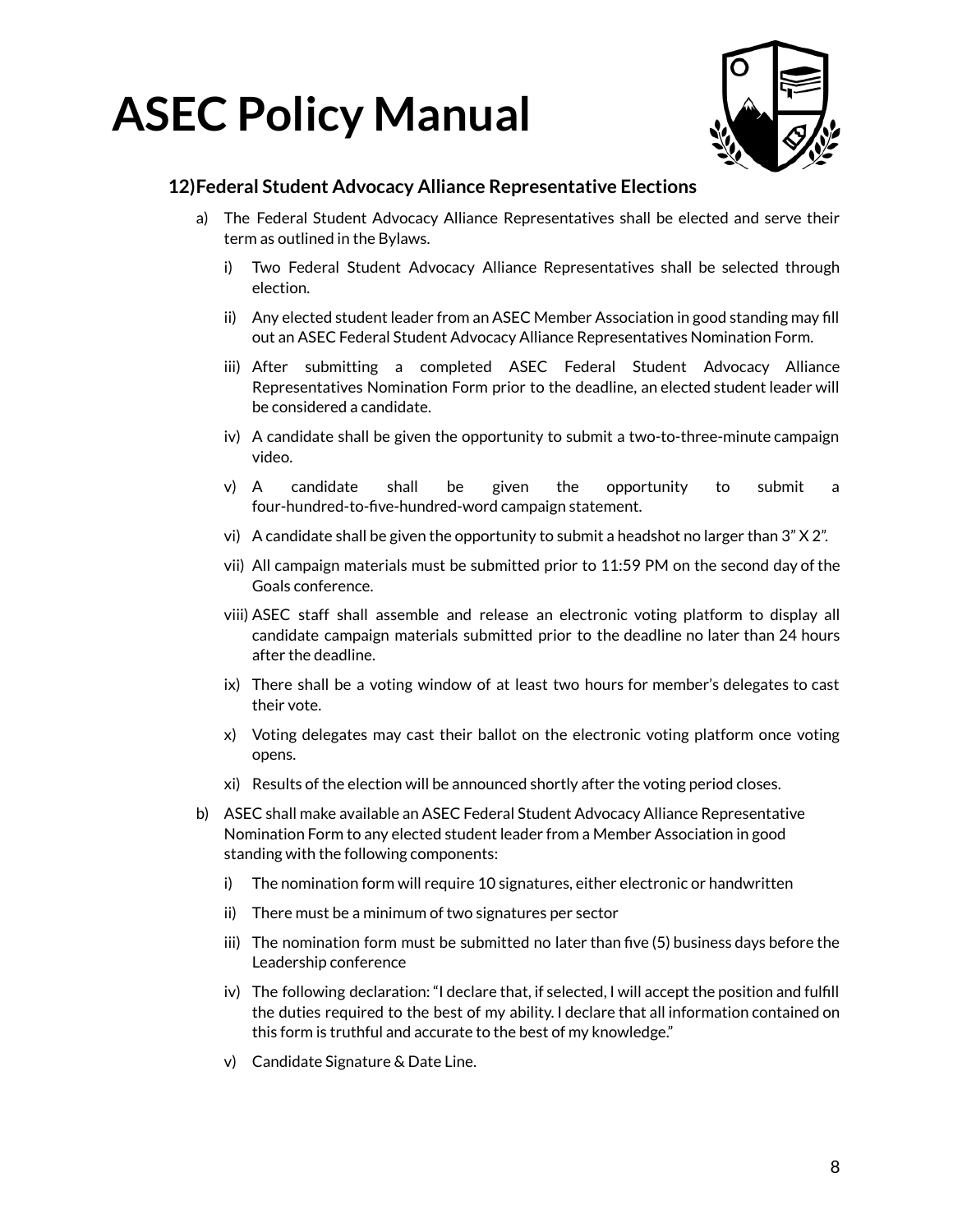

### **13)Committees**

- a) The ASEC Board of Directors and the ASEC Members' Delegates may strike an ad hoc committee for any relevant purpose to ASEC's mission.
- b) Committees will be governed by the Terms of Reference established for each committee.
- c) The ASEC Board of Directors shall have two standing committees:
	- i) Executive Director Compensation and Review;
	- ii) Finance.
- d) The ASEC Members' Delegates shall have two standing committees:
	- i) Equity, Diversity, and Inclusion, and;
	- ii) Board of Governors Representatives.

#### **14)Strategic Planning**

- a) Immediately following the Alberta provincial election, the Executive Director shall draft a strategic plan for membership to approve.
- b) The strategic plan shall be made for a period ending on the next Alberta provincial election date.
- c) The strategic plan shall have the following components:
	- i) SWOT analysis;
	- ii) PEST analysis;
	- iii) Summary of the elected party's policies and platform;
	- iv) Goals;
	- v) Approach, and;
	- vi) Risks.
- d) The strategic plan shall inform the communications plan, Lobby Team, lobby document, and ASEC's advocacy work.
- e) The strategic plan shall not take effect until approved by membership.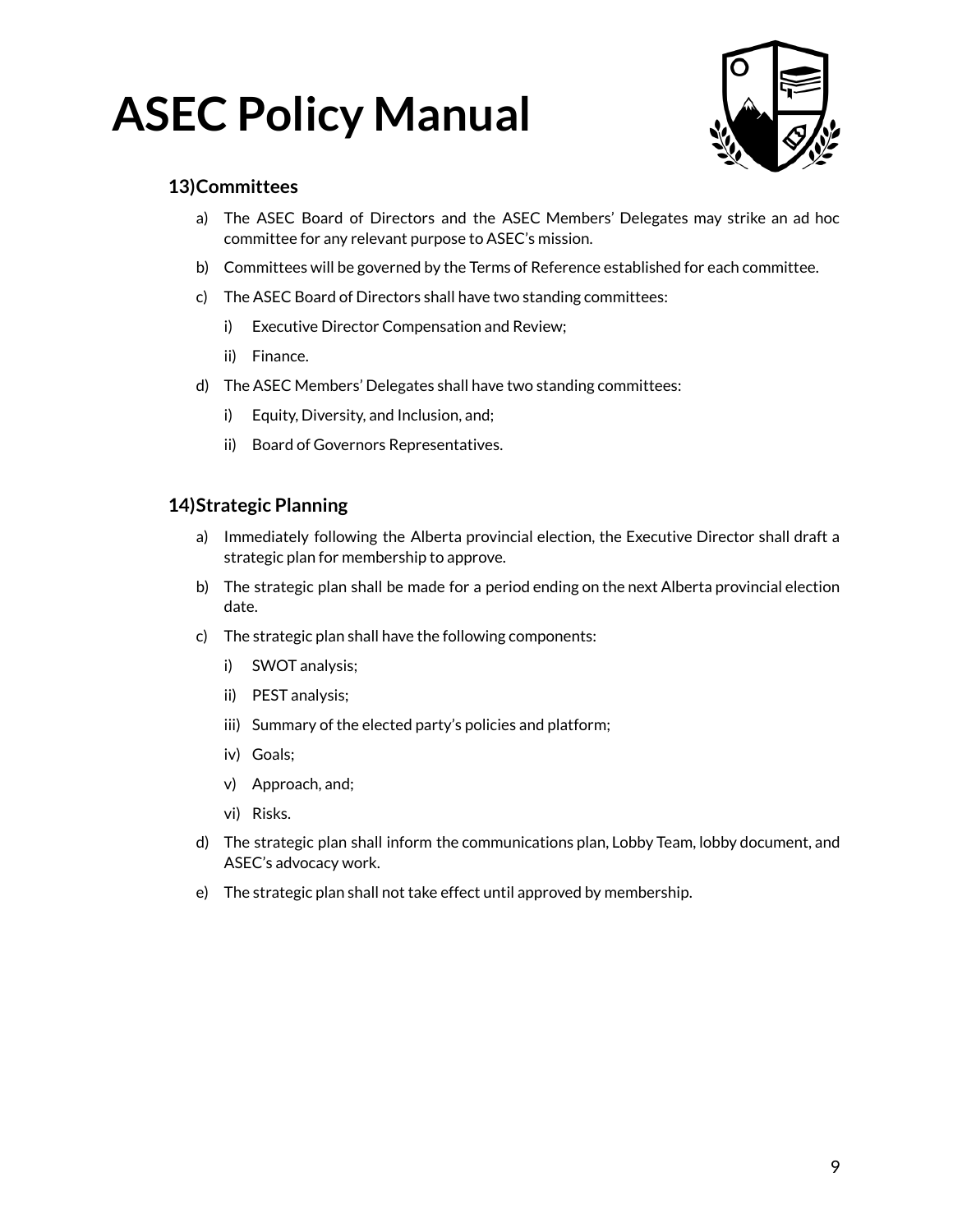

### <span id="page-10-0"></span>Advocacy

### **15)Government Relations Strategy**

- a) A Government Relations Strategy may be created by the Executive Director in conjunction with designated ASEC staff and will be approved by the Board of Directors at the Goals Conference.
- b) The Government Relations Strategy will outline the top priorities of ASEC, as well as the techniques that will be used to achieve the priorities. These techniques may include, but are not limited to lobby weeks, a lobby document, and earned media events.
- c) ASEC will be responsible for the creation of any external policy documents for priorities outlined in the Government Relations Strategy that do not already have corresponding external policy documents.

### **16)Lobby Document**

- a) A lobby document may be created and distributed to government outlining, supporting, and explaining ASEC's position on its adopted priorities.
- b) The lobby document must always reflect ASEC's adopted policies.
- c) The creation of a lobby document must be commissioned by the membership as a component of the Government Relations Strategy.
- d) The lobby document shall be written by a designated ASEC staff or by a hired contractor.
- e) Final approval of the lobby document will rest with the Membership.

### **17)Advocacy Meeting Types**

- a) Constituency Lobby Meeting
	- i) A meeting between a member association and their local representative at the municipal, provincial, or federal political level.
	- ii) ASEC home office, in partnership with the FSAA where applicable, shall make all reasonable attempts to book meetings between member associations and their local representatives at the municipal, provincial, and federal levels.
- b) Provincial Lobby Meeting
	- i) A meeting between the Lobby Team and any level of the Government of Alberta, partner community organizations, other provincial student groups, etc.
	- ii) To participate in Provincial Lobby Meetings, student leaders must be an official member of the Lobby Team.
- c) Federal Lobby Meeting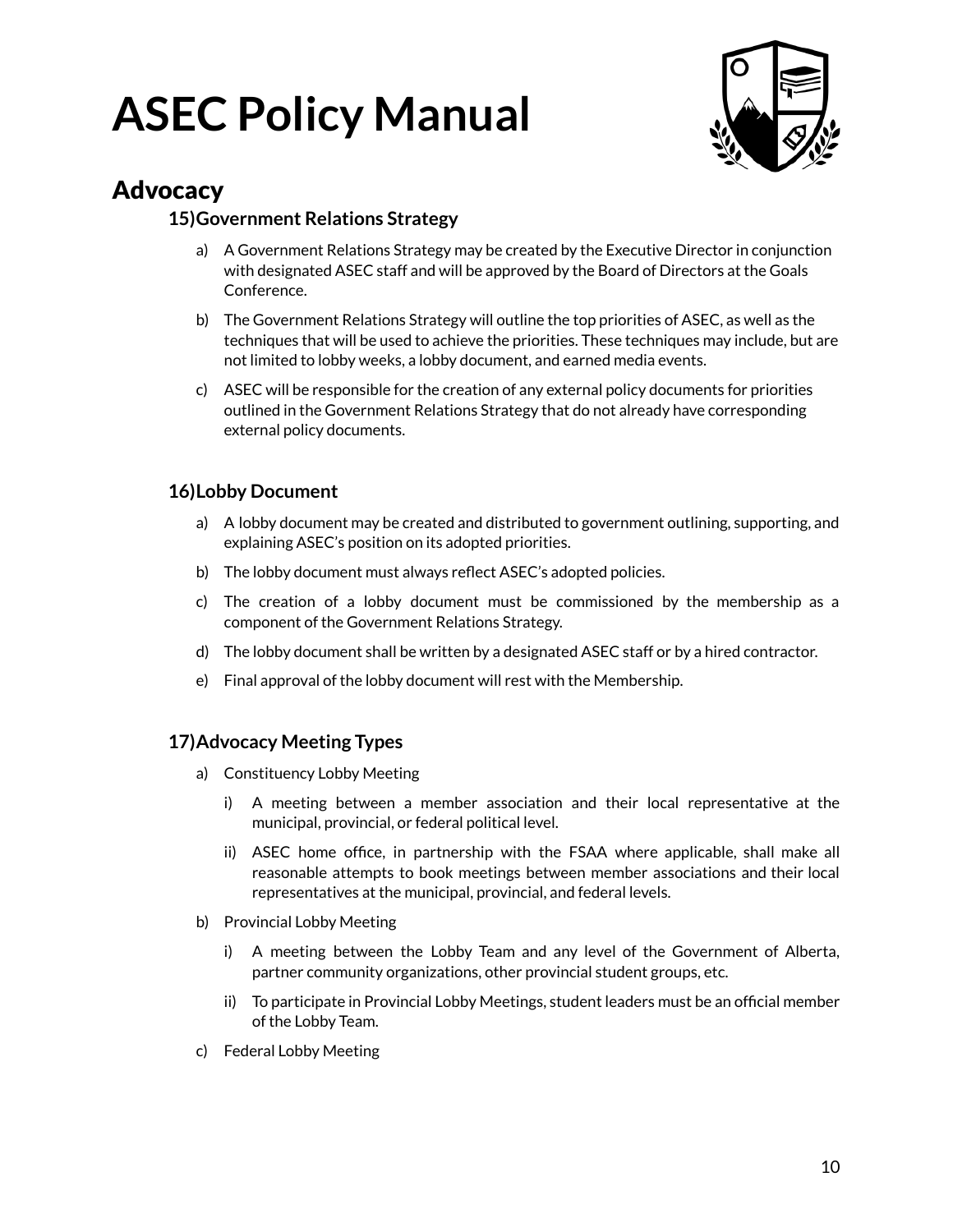

- i) A meeting between ASEC Federal Advocacy Certified Lobby Team members and any level of the Government of Canada, national partner community organizations, intra-provincial student groups, etc.
- ii) To participate in Federal Lobby Meetings, student leaders must be ASEC Federal Advocacy Certified

#### **18)Advocacy Policy Development**

- a) External policy will be related to Alberta's Post-Secondary Education system and will not be used to endorse partisan politics.
- b) External Policy documents will be drafted by ASEC and approved by the Membership.
- c) External Policy documents will represent ASEC's official position and inform the representatives of ASEC in communications with the Government and other agencies.
- d) ASEC will engage in a policy cycle with the following stages:
	- i) Issue Identification Leadership Conference
		- Problems, concerns, and challenges facing the student movement will be identified.
		- Newly identified policy topics will be recorded and put forward for development.
	- ii) Priority Selection Goals Conference
		- Advocacy priorities for the year shall be selected from the developed policies in the ASEC Policy Manual.
		- The chosen priorities for the year shall be used in the creation of the annual lobby document and shall inform the work of the lobby team.
	- iii) Development Ongoing
		- Advocacy topics which have been identified as significant will be developed into official policy.
		- The Lobby Team will lead the policy development process with input from membership.
	- iv) Elaboration and Implementation Lobby Weeks
		- The Lobby Team will advocate for the adoption of official ASEC advocacy policies during the provincial and federal advocacy weeks.
	- v) Evaluation Assessment Conference
		- Progress on standing Advocacy Priorities will be reported on by the Lobby Team.
	- vi) Adoption Assessment Conference
		- Newly developed advocacy policy must be added to the ASEC policy manual by simple majority vote of the ASEC members' delegates.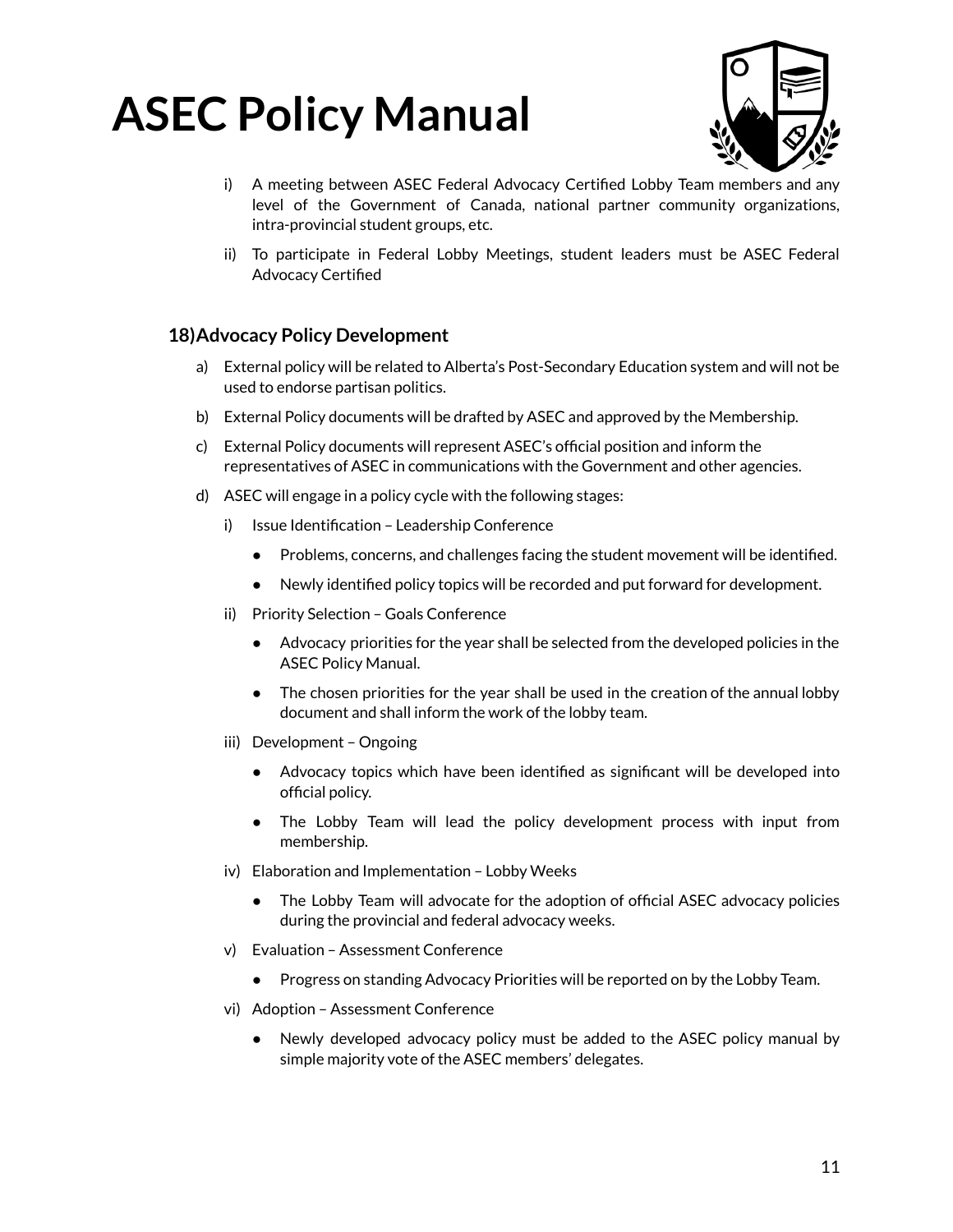

### **19)Lobby Team**

- a) The Lobby Team shall meet a minimum of once per month either in person or through teleconferencing, except for the months of May and December.
- b) Only student leaders and ASEC staff who are members of the Lobby Team shall be permitted to participate in Provincial Lobby meetings.
- c) Any elected student leader from a member in good standing may join the Lobby team after completing all listed requirements:
	- i) Complete all required ASEC training courses:
		- Media Relations;
		- Professional Advocacy;
		- ASEC Fundamentals;
		- ASEC Policy;
		- History of the Student Movement, and;
		- Political Science Fundamentals.
	- ii) Apply for Lobby Team status with the ASEC home office.
- d) Only ASEC staff and student leaders who are ASEC Certified in Federal Advocacy shall be permitted to participate in Federal Lobby meetings.
- e) Any elected student leader from a member in good standing may become ASEC Certified in Federal Advocacy after completing all listed requirements:
	- i) Be a regular member of the Lobby Team.
	- ii) Complete all required ASEC Federal Advocacy training courses:
		- Federal Jurisdiction;
		- Federal Political Environment:
		- FSAA Fundamentals, and;
		- FSAA Policy.
	- iii) Apply for certification with the ASEC home office.
- f) Any elected student leader from a member in good standing may become ASEC Certified in the following areas:
	- i) Open Educational Resources;
	- ii) Postsecondary Affordability;
	- iii) Student Mental Health, and;
	- iv) Postsecondary Accessibility.
- g) To be ASEC Certified in a particular policy area a student leader must:
	- i) Be a regular member of the ASEC Lobby team;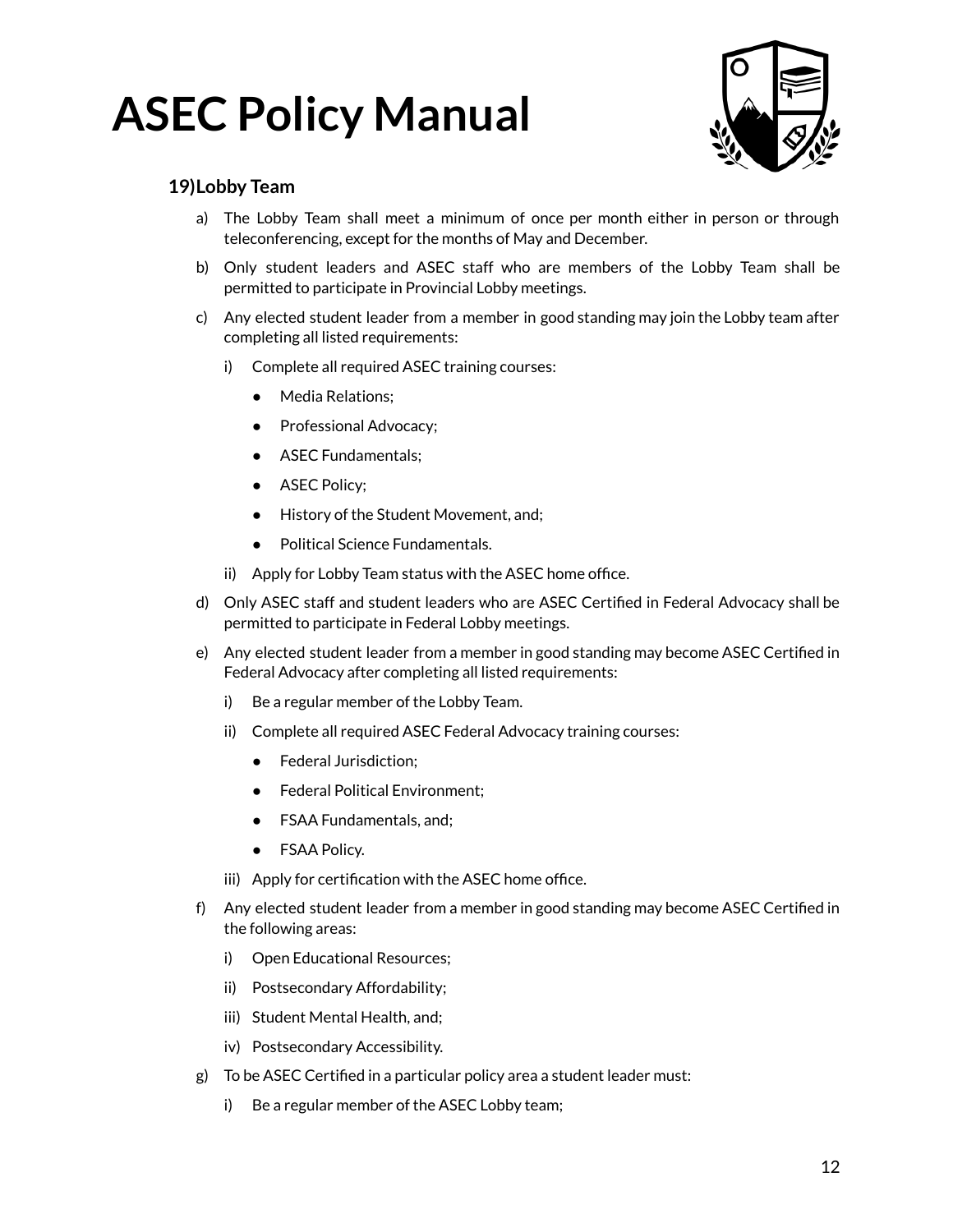

- ii) Complete all coursework for the topic area, and;
- iii) Apply for certification with the ASEC home office.
- h) All lobbying performed by the Lobby Team shall be informed by the policies of ASEC, the policies of FSAA, and the Lobby Documents.
- i) Any member of the Lobby Team may be removed if that member is deemed by the Lobby Team to represent ASEC in a manner that is improper, unbecoming, or likely to undermine the interests or reputation of ASEC.

#### **20)Advocacy Policies**

- a) Provincial
	- i) Tuition
		- ASEC calls on the Government of Alberta to improve post-secondary education affordability for Alberta families, and;
		- Pass legislation and regulation to limit average tuition per student to increase by the long run rate of inflation:
			- (a) The long run rate of inflation to be determined using:
				- (i) The Bank of Canada target inflation rate of 2%, or;
				- (ii) The 15-year rolling average Alberta inflation rate.
	- ii) Consultation
		- ASEC calls on the Government of Alberta to amend the tuition and fees regulation, requiring institutions to provide meaningful consultation.
		- ASEC calls on the Government of Alberta to add section 8(3) to AR 228/2018:
			- (a) If a board fails to comply with any requirements described in section 8, average tuition fees and mandatory non-instructional fees per student will remain unchanged from the previous academic year.
	- iii) Open Educational Resources
		- ASEC calls on the Government of Alberta and Post-Secondary Institutions to provide more support for non-traditional learners, and;
		- Create and maintain a database of existing OERs Include OER uptake as a funding metric for institutions, and;
		- Provide grant funding for the development of new OERs for common courses.
	- iv) Alberta Transfer System
		- ASEC calls on the Government of Alberta and Post-Secondary Institutions to provide more support for non-traditional learners, and;
		- Overhaul transfer system to resemble the British Columbia Block Transfer System, and offer up to 2 years automatic credit given for previous credentials.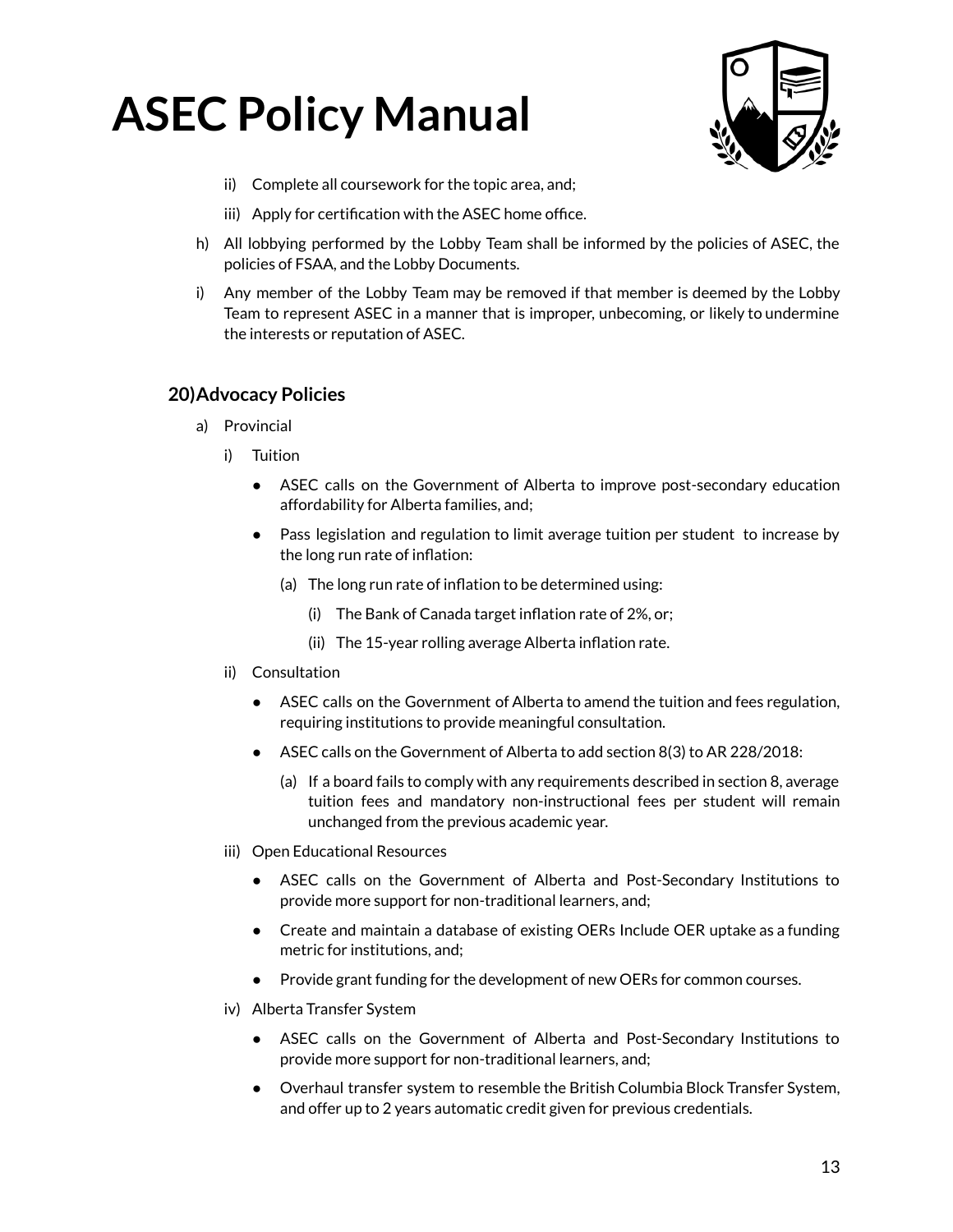

- v) Student Mental Health
	- ASEC calls on the Government of Alberta and Post-Secondary Institutions to standardize and improve health and safety on campus, and;
	- Make the Campus Mental Health Grant a permanent line item in the Ministry's budget, and;
	- Index the Campus Mental Health Grant to the long-run rate of inflation.
- vi) Campus Sexual Violence
	- ASEC calls on the Government of Alberta and Post-Secondary Institutions to standardize and improve health and safety on campus, and;
	- Encourage institutions to standardize survivor-centric policies on campus relating to gender and sexual-based violence and racial and cultural discrimination.
- vii) Student Accessibility
	- ASEC calls on the Government of Alberta and Post-Secondary Institutions to provide more support for non-traditional learners, and;
	- Standardize policies regarding online learning, virtual safety, and digital literacy, and;
	- Encourage asynchronous learning techniques and self-paced learning options, and;
	- Include training on academic integrity and the Canadian academic culture in credit programing, and;
	- Invest in infrastructure to improve rural broadband capacity and speed.

viii) Work Integrated Learning (WIL)

- ASEC calls on the Government of Alberta and Post-Secondary Institutions to support programs that meet industry demand for skills and experience, and;
- Create a database of Work-Integrated Learning and Community-Service Learning (CSL) opportunities, and;
- Encourage the integration of WIL and CSL opportunities into existing programs, and;
- Encourage Learning-Integrated Work (LIW) opportunities for fully-employed members of the workforce, encouraging "upskilling" and "reskilling", and;
- Create Micro-Credential programs to promote relevant skills, and;
- Incentivize employers to participate in WIL, CSL, and LIW through grants, tax incentives, and preferred partner status.
- ix) Student Aid
	- ASEC calls on the Government of Alberta to improve post-secondary education affordability for Alberta families, and;
	- Reduce the interest rate on Alberta student loans to 0%.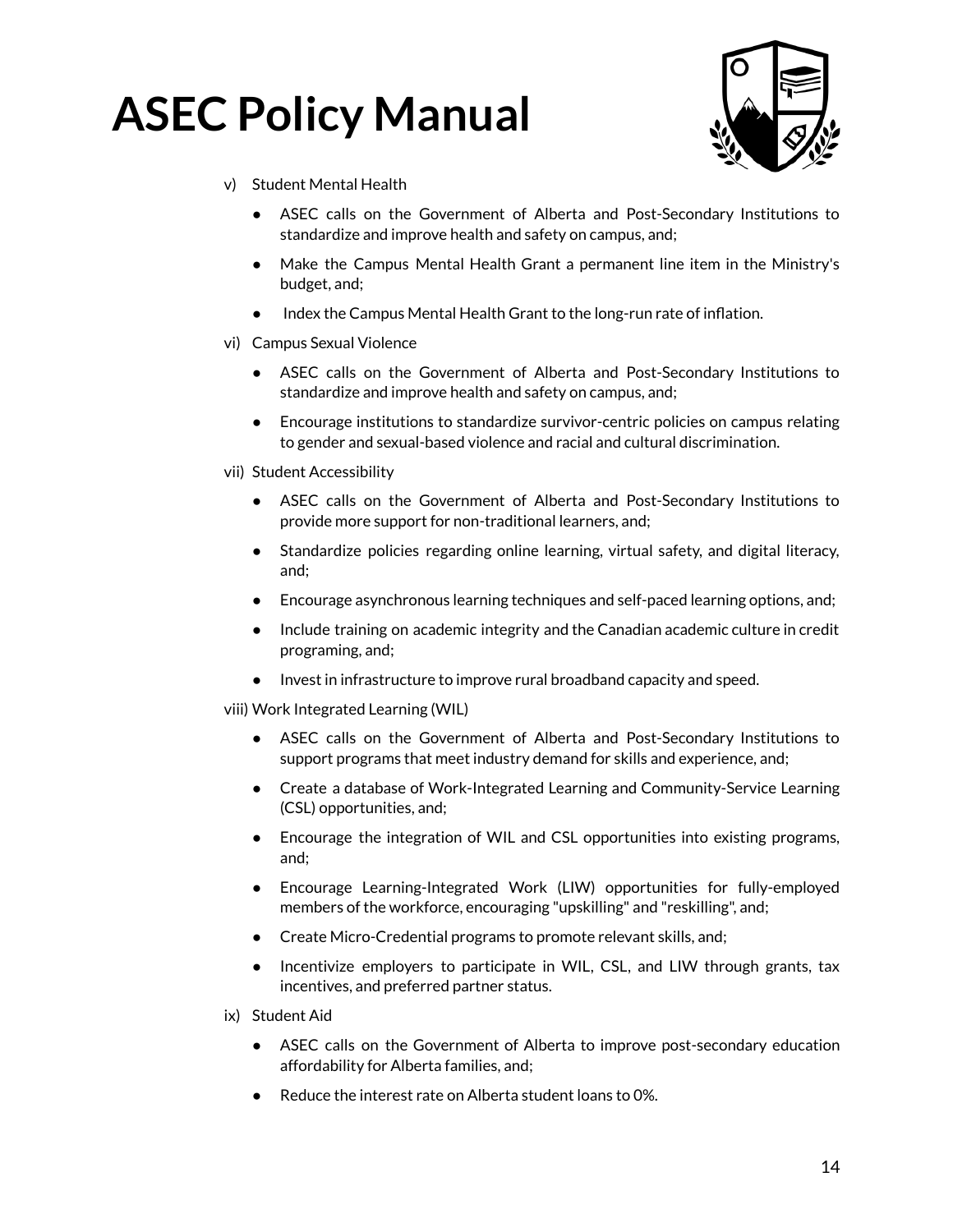

- x) Alberta Graduate Retention Program
	- ASEC calls on the Government of Alberta to implement the Alberta Graduate Retention tax rebate for resident Alberta graduates who:
		- (a) reside and work in Alberta;
		- (b) have recently completed a recognized credit program, and;
		- (c) have obtained a certificate, diploma, applied degree, undergraduate degree, or journeyperson certification.
	- The program must offer the following tax incentives over ten (10) years:
		- (a) Certificate \$300/year
		- (b) Diploma \$640/year
		- (c) Applied Degree \$1,500/year
		- (d) Undergraduate Degree/Trades Certificate \$2,000/year
- xi) Systemic Sustainability
	- ASEC calls on the Government to provide stability to the post-secondary system through streamlined governance and sustainable funding, and;
	- Maintain or increase operational funding at current levels, and;
	- Index funding to the long-run rate of inflation plus enrolment, and;
	- Streamline the current 6 sector model into:
		- (a) Universities;
		- (b) Polytechnics;
		- (c) Colleges, and;
	- Create a sector-wide strategic governance layer that allows for institutions to share resources, combine similar services, and coordinate collaboration.
- b) Federal
	- i) That the Federal Government of Canada implement:
		- The creation of an expedited pathway to permanent residency for international student graduates of Canadian post-secondary institutions;
		- Increased support for indigenous students and increased PSSSP funding;
		- Investment in rural broadband internet infrastructure across Canada;
		- The creation of a paid Canadian student internship program, and;
		- Removal of interest payments on Canadian federal student loans, and student loan procedure reform.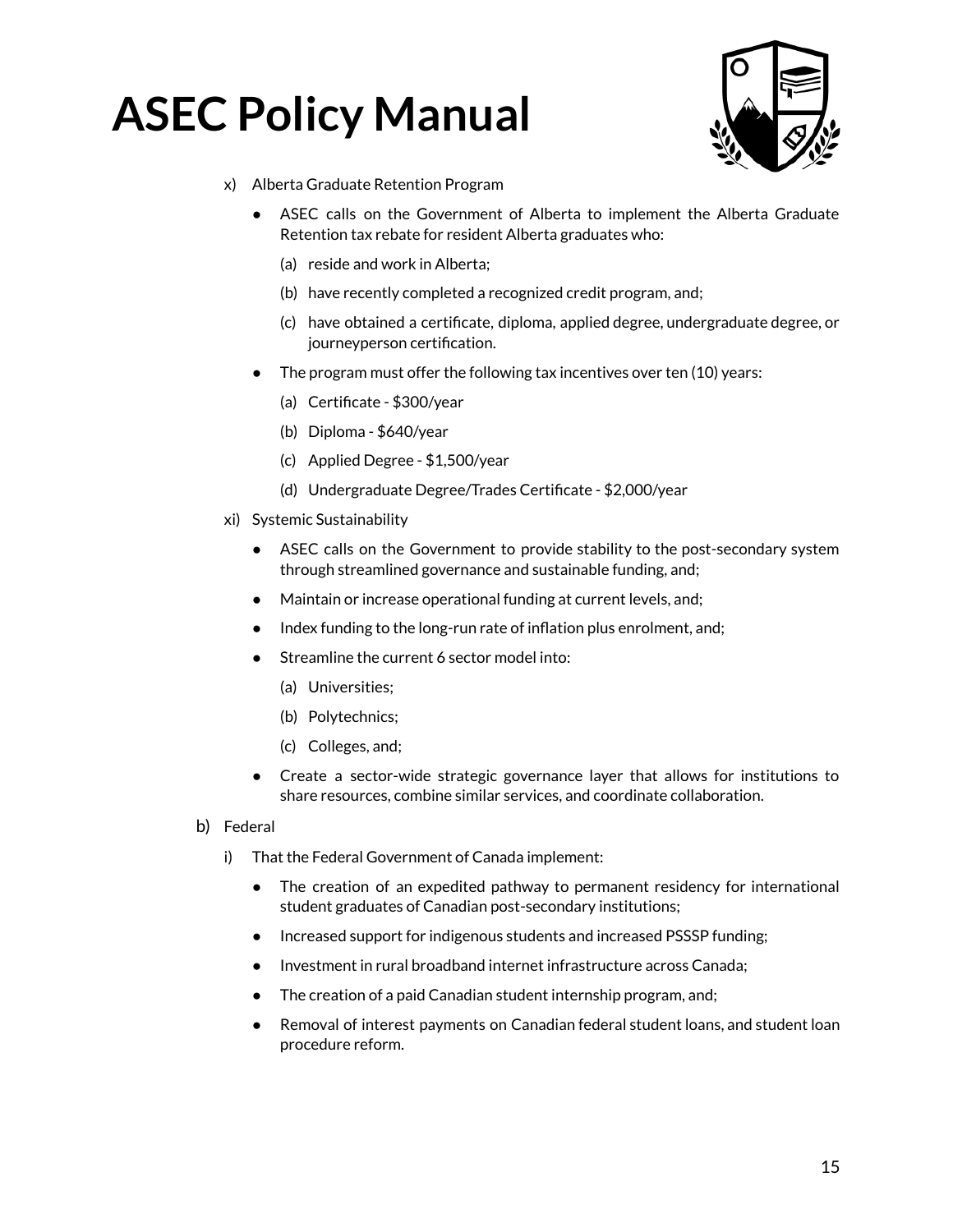

### <span id="page-16-0"></span>Finance

#### **21)Budget**

- a) The Board of Directors shall approve the annual budget for each fiscal year at the Assessment Conference as per Bylaw.
- b) The operating budget is the manner in which ASEC will manage its financial resources during the course of a fiscal year including:
	- i) Providing ongoing initiatives and services where ASEC intends to run the initiative or service on an ongoing basis;
	- ii) Establishing new initiatives and services, if any;
	- iii) Developing and maintaining ASEC facilities;
	- iv) Developing and maintaining ASEC business; and
	- v) Establishing a fiscally responsible plan to eliminate a projected deficit from the previous fiscal year or an accumulated deficit, if any.
- c) In the annual operating budget, the estimated revenue must be sufficient to pay the estimated expenditures.
- d) The Executive Director shall develop the annual budget for ASEC in accordance with the ASEC Bylaws.
- e) The Executive Director shall submit the draft annual budget to the Board of Directors in a timely manner.
- f) In the event that the Board of Directors does not approve the draft annual budget at the Assessment Conference, ASEC shall make all efforts to approve the annual draft budget prior to the end of the fiscal year, which is April 30th.
- g) Individual salaries and wages of ASEC employees is privileged information and shall not be disclosed publicly or out of camera.
- h) The draft annual budget has no effect until it has been ratified by the Board of Directors, and the new fiscal year takes effect on May 1st.
- i) In the event that the Board of Directors fail to approve an annual budget before the start of the ASEC fiscal year, ASEC shall continue to operate in a manner consistent with the most recent annual budget approved by the prior Board of Directors.

### **22)Audit**

- a) At all times, ASEC shall have an auditor appointed by the Membership and put forward to the Board of Directors for approval, on a yearly basis.
- b) In the event that ASEC does not have an auditor, the Board shall appoint a qualified auditor for ASEC upon recommendation from the Executive Director.
- c) As soon as practicable after the end of each fiscal year, the auditor of record shall prepare an audited financial statement of all ASEC accounts for the preceding fiscal year.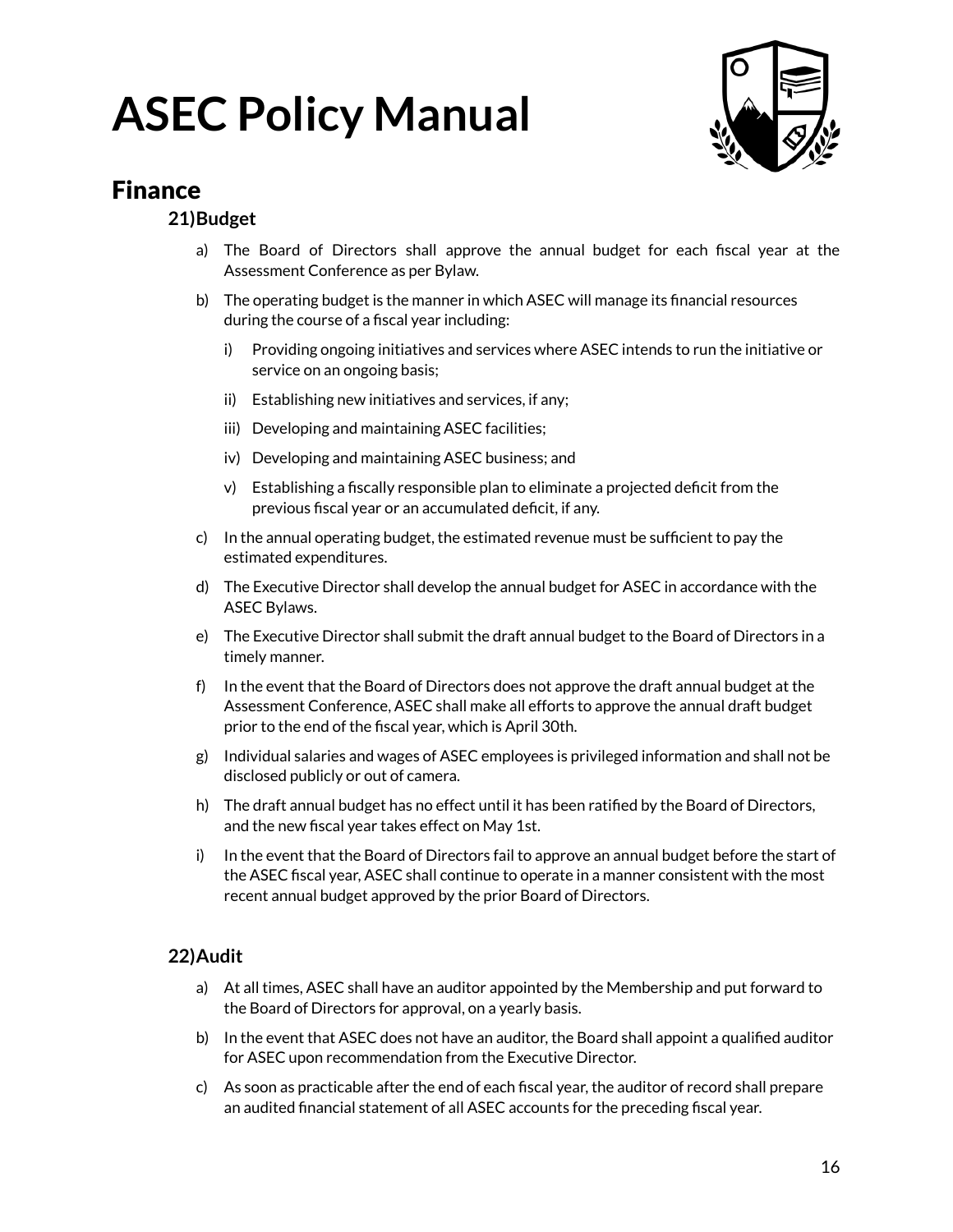

- d) ASEC will take all measures to have the audited financial statements ready to present to the Board of Directors for approval at the Leadership Conference. In the event that the audited financial statements are not prepared for the Board of Directors' approval at the Leadership Conference, ASEC shall have audited financial statements to the Board of Directors for approval no later than the Goals Conference.
- e) Upon approval of the audited financial statements by the Board of Directors, the Executive Director and the third-party accountant shall sign those statements on behalf of ASEC.
- f) In the event that the audit contains areas of concerns/recommendations for improvement, the Executive Director in consultation with the Board of Directors, will produce a strategic plan to ensure next year's audit overcomes the stated concerns.

#### **23)Deficits & Surpluses**

- a) If the audited financial statements confirm that ASEC posted a deficiency of revenue over expenditures, the deficiency shall be carried forward as an accumulated deficit.
- b) The Executive Director in consultation with the Board of Directors shall develop a fiscally responsible plan to eliminate the accumulated deficit. This plan shall be submitted for presentation to the Membership at a General Meeting.
- c) If the audited financial statements confirm that ASEC has posted a surplus of revenues over expenditures in a given year, ASEC shall use the surplus funds as follows:
	- i) If ASEC has an accumulated deficit, to eliminate the accumulated deficit; and
	- ii) If surplus funds remain after the accumulated deficit has been eliminated, the remaining funds are to be put into either low-risk investment funds or used for special projects approved by the Membership.

#### **24)Lending & Borrowing**

- a) ASEC shall not lend money.
- b) ASEC may:
	- i) Borrow funds on the credit of ASEC for an operating line of credit up to the amount allocated as specified in the Bylaws;
	- ii) Issue, sell, or pledge obligations of ASEC for credit.
- c) ASEC may only borrow money with the authorization of the Membership.
- d) A resolution by the Membership to approve a loan under this section is required and must include the following:
	- i) The funds to be borrowed;
	- ii) The purpose for which the funds are borrowed;
	- iii) Terms and conditions of the loan;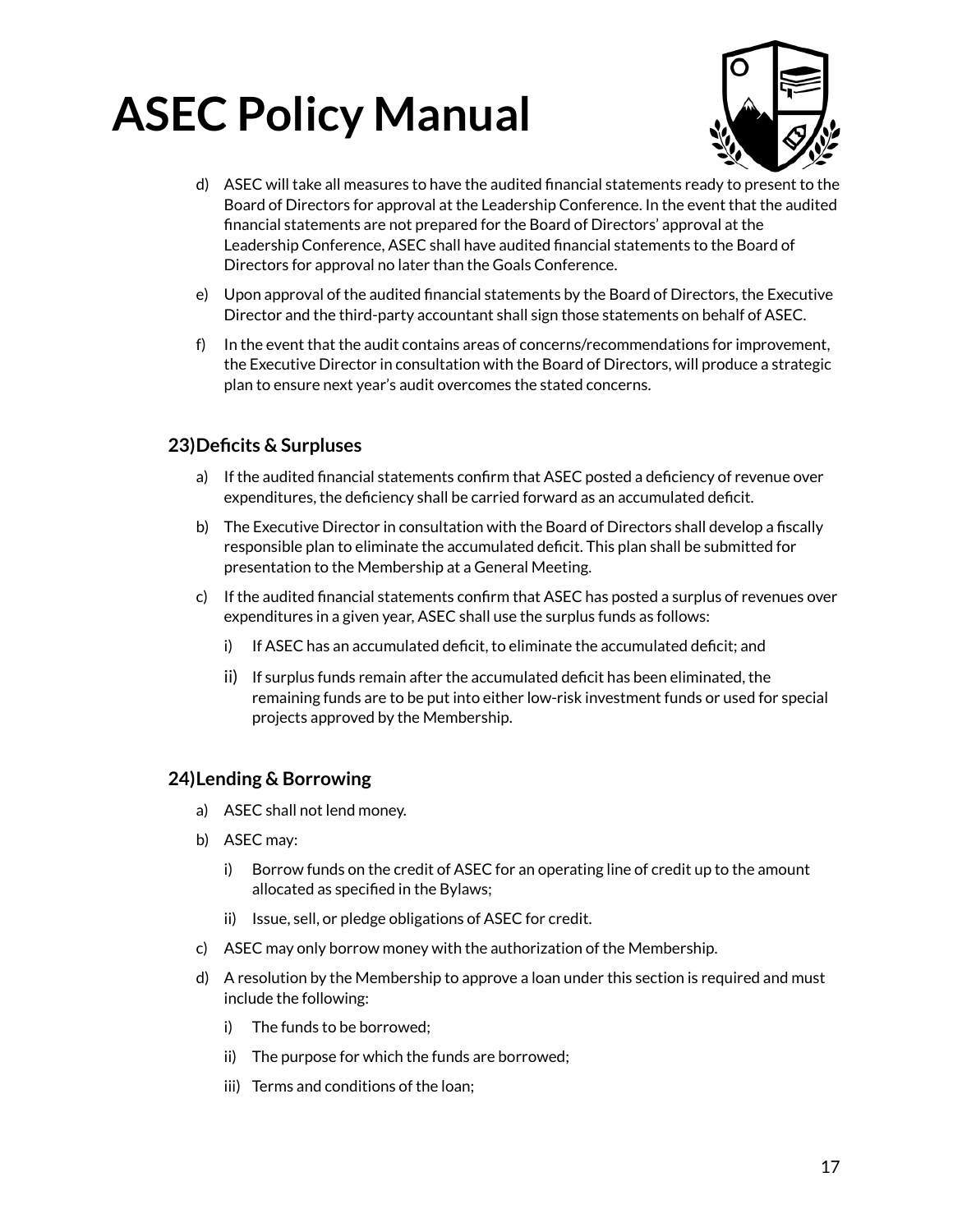

- iv) The security to be given;
- v) The source of funds to be used to repay the loan; and
- vi) A timeline of repayment of the loan.
- e) Funds obtained by ASEC under a loan must be used for the purpose for which they were borrowed.

#### **25)Signing Authority & Officers**

- a) There shall be four (4) signing authorities for ASEC. These signing authorities shall consist of:
	- i) The Executive Director
	- ii) One (1) ASEC Staff member, excluding the Director of Operations and Finance
	- iii) Two (2) Board of Directors
- b) All ASEC cheques shall have two signatures.
- c) The Executive Director, with advice from the third-party accountant, shall establish procedures for the financial administration of ASEC.
- d) With the exception of cheques, all contracts including sponsorship contracts, memorandums of understanding, leases and all other legal documents must be jointly signed by the Executive Director and the Board of Directors.

#### **26)Emergency Expenditures**

- a) An emergency expenditure is classified as an expenditure which:
	- i) Is not already budgeted for, and
	- ii) Is fundamental to the operation of ASEC.
- b) An emergency expenditure with a total estimated cost less than ten thousand dollars (\$10,000) may be authorized by the Executive Director.
- c) For emergency expenditures greater than ten thousand dollars (\$10,000), the Board of Directors must be consulted.

#### **27)Capitalization, Depreciation, and Disposal**

- a) ASEC shall capitalize any and all assets, or group of assets, that are purchased for \$500 or more and that have an economic useful life greater than one year
- b) ASEC's capital assets shall be classified as one of three distinct asset categories according to the following definitions:
	- i) Long Run: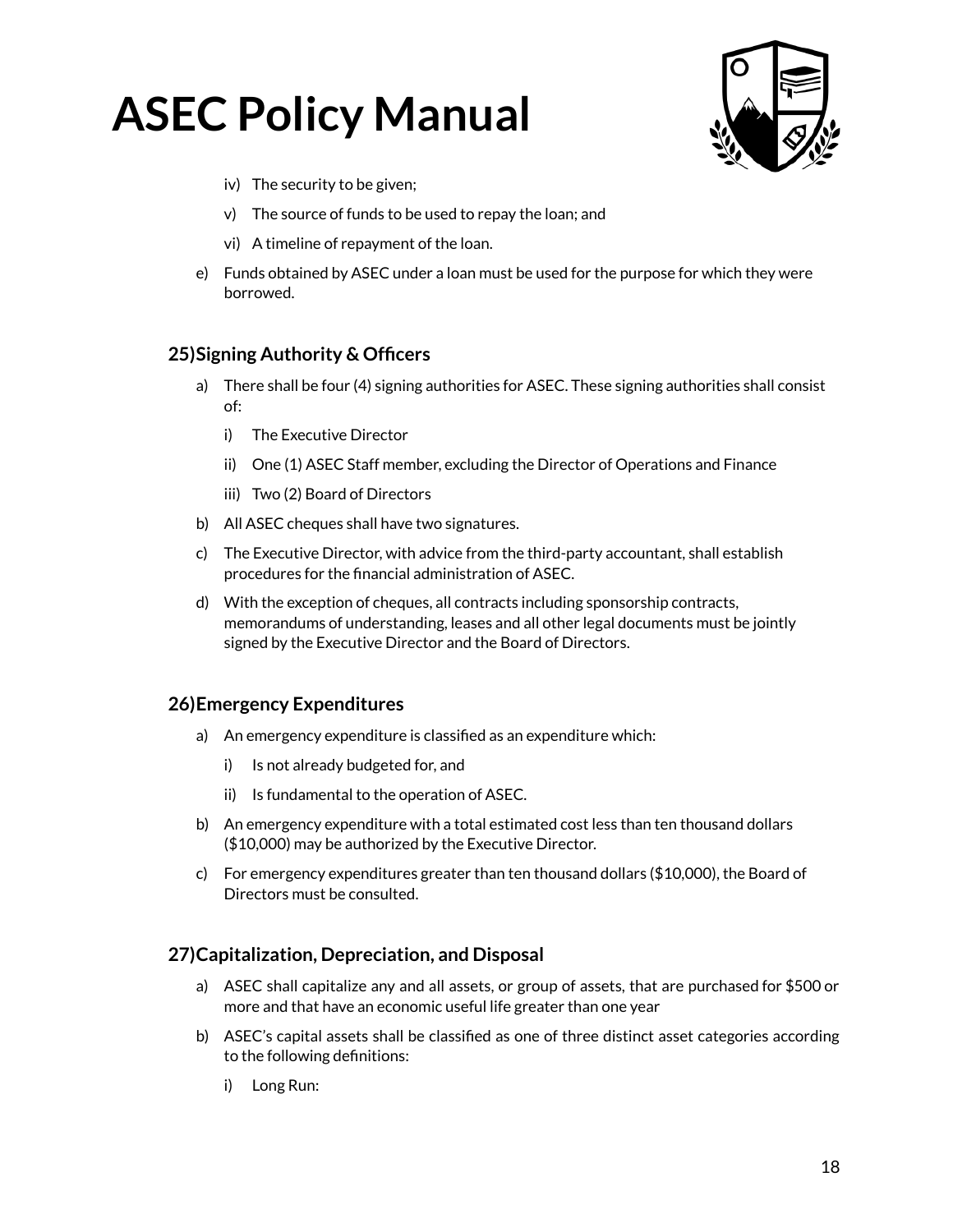

- Capital assets with a useful life greater than five years.
- Long Run Capital Assets shall be depreciated using the relevant rate of Capital Cost Allocation for the corresponding class as defined by the Canadian Revenue Agency.
- ii) Medium Run:
	- Capital assets with a useful life less than or equal to five years but greater than three years.
	- Medium Run Capital Assets shall be depreciated using the straight-line method of depreciation.
- iii) Short Run:
	- Capital assets with a useful life of less than or equal to three years.
	- Short Run Capital Assets shall be depreciated using the double declining method of depreciation.
- c) The Executive Director shall submit a recommendation for required capital goods or services in excess of five thousand dollars (\$5,000) to the Board of Directors.
- d) The Board of Directors shall have the power to approve expenditures up to ten thousand dollars (\$10,000) per recommendation, expenditures higher than ten thousand dollars (\$10,000) per recommendation shall be approved by the Membership.
- e) Once property of ASEC has been fully amortized and is rendered of no use to the organization, it shall be disposed of in the most economical friendly fashion within the confines of economical disposal costs.

#### **28)Cash Management**

- a) ASEC shall maintain a minimum of two months of the average working capital requirements as cash in the ASEC current account.
- b) All other liquid funds remaining in the current account will be used to purchase cashable GICs.
- c) At the beginning of each month, cashable GICs will be redeemed in an amount required to replenish the two-month working capital requirement.

#### **29)Reserve Funds**

- a) The Board of Directors must approve any changes to the usage of the externally restricted reserve and investment funds in advance by special resolution.
- b) In accordance with Canadian Generally Accepted Accounting Principles (GAAP), any revenue, except grants, received but not expended in a particular fiscal year must be invested in accordance with the organization's investment policy and recorded as revenue in the year in which expenditures are incurred.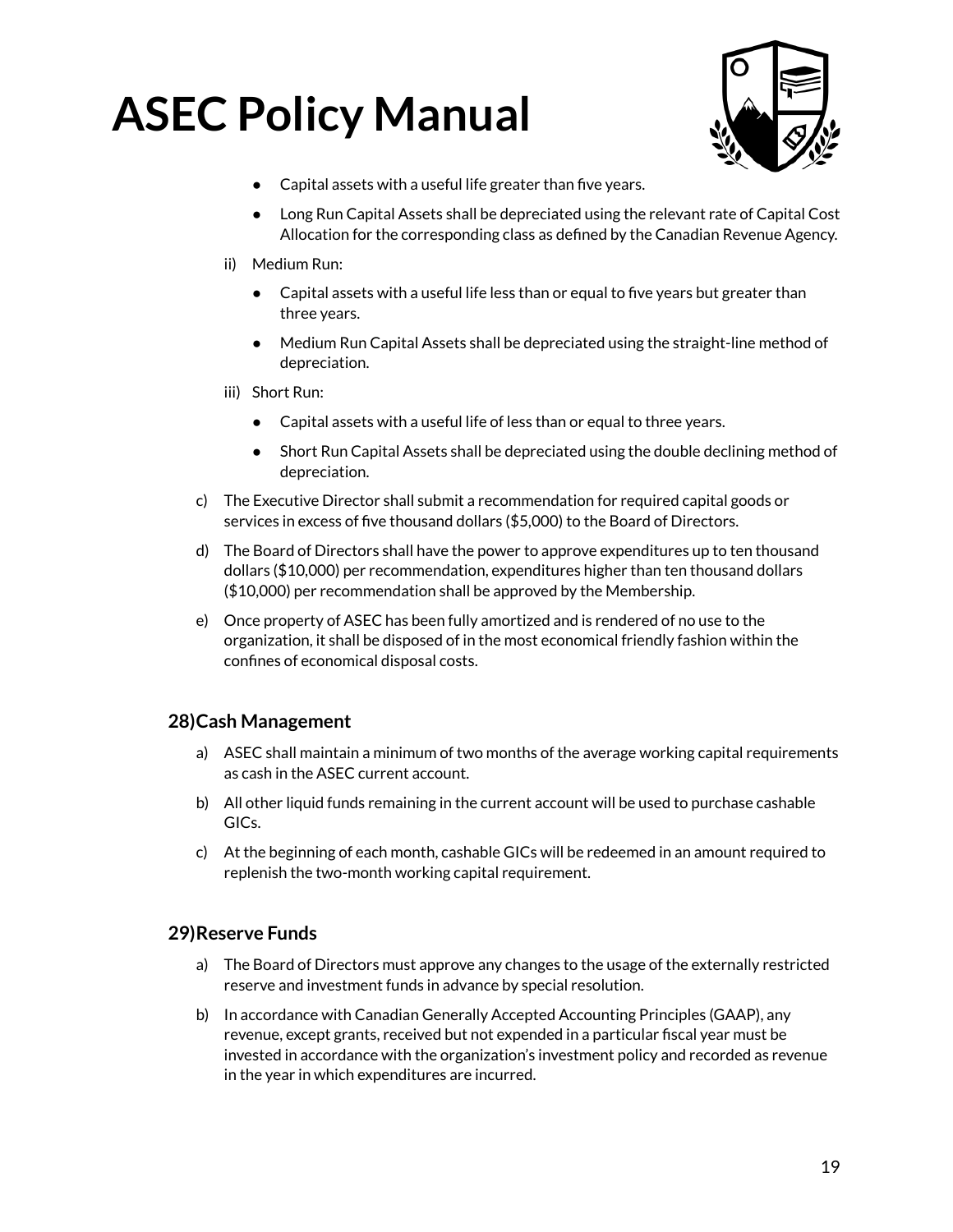

- c) The purpose of the reserve account is to offset operational costs in the event of a deficit or an inability of the organization to meet its contractual obligations.
- d) This will be an internally restricted fund, designed to ensure sufficient resources to meet contractual obligations with insurance brokers, companies, and employees.
- e) The revenue sources for the reserve account will include:
	- i) An annual allocation from the general and operating budget to be voted upon by the Board of Directors at the Assessment Conference;
	- ii) Any surpluses from operations not dispersed into the investment accounts as voted upon by the Board of Directors at the Assessment Conference;
	- iii) Any contributions to the fund decided by the Board of Directors upon the recommendation of the Executive Director; and
	- iv) Investment income earned on the segregated bank and investment accounts for the Reserve Fund.
- f) Only the following payments are authorized from the segregated investment and bank accounts for reserve funds:
	- i) Board of Directors approved transfers to pay contractual obligations; and
	- ii) Board of Directors approved transfers to eliminate a deficit.
- g) ASEC shall purchase fixed term GICs ranging from one-to-five-year maturities in equal increments, keeping 25% of the reserve fund held in a long-term cashable GIC.
- h) Once a GIC matures, the principal and interest will be reinvested in a new five-year GIC.

#### **30)Investments**

- a) The purpose of this policy is to establish a distinct asset mix for ASEC while ensuring modest financial growth.
- b) The organization shall steward a membership approved, low risk portfolio. The organization shall only deal with Chartered banks and insured brokerage firms.
- c) The organization invests funds for the purposes of reserve growth and sustainability.
- d) The organization shall maintain a balance of liquid and non-liquid investments for the purposes of accessibility or in case of an emergency situation.
- e) Investment:
	- i) Liquidity: A minimum of twenty-five (25) percent of the holdings are to be kept accessible to the membership in the form of cash or cash equivalents;
	- ii) Risk: The investment accounts are to be kept low risk meaning that there is no chance for any loss of principle. For example: Guaranteed Investment Certificates (GIC), Treasury Bills, or savings bonds. Investments shall be broadly diversified to reduce risk;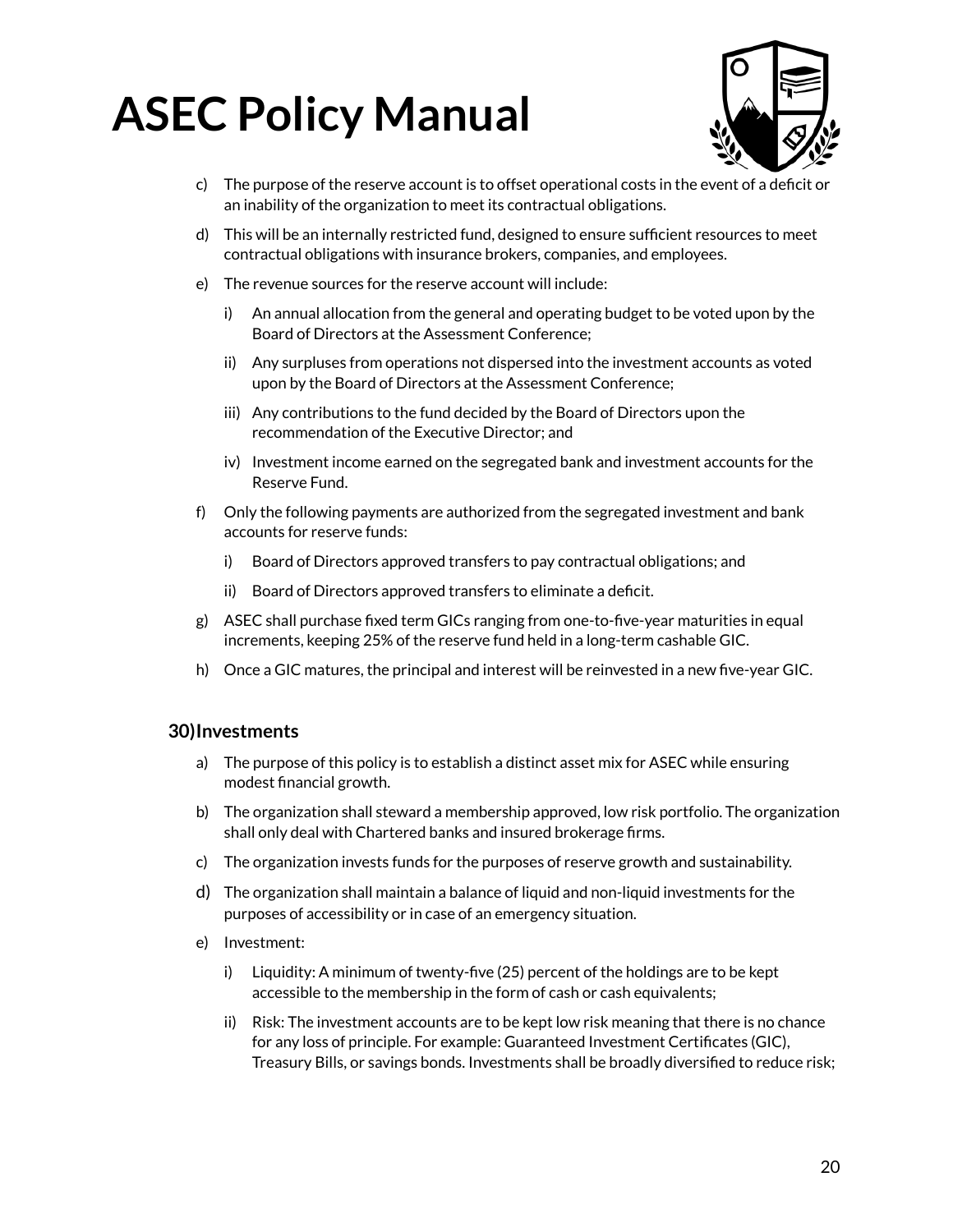

iii) Terms of Investment: To maintain congruence with the strategic plan, no investment's term should exceed five years. To ensure liquidity requirements, a balance of short versus long term investments should be held.

### **31)Credit Card**

- a) ASEC will provide a business expense credit card to the Executive Director.
- b) The Executive Director may issue additional cards to permanent staff at their discretion.
- c) The credit card will have a limit no larger than five thousand dollars (\$5,000) and will be used for travel and conference expenses, activity or lobby expenses, and any other day to day business expenses.
- d) No personal purchases will be made with the ASEC business credit card.
- e) Any credit card misuse may result in dismissal or other disciplinary action.
- f) ASEC has the right to request the return of and cancellation of a card where the account is consistently not kept current, or where the issuing company requests the cancellation and return of the card. The card must also be returned upon completion of term, contract, or termination of employment with ASEC.
- g) It is the responsibility of the Executive Director to ensure the credit payments are made in full by the due date of the monthly statement.
- h) Staff members in possession of ASEC credit cards are responsible for submitting a monthly VISA report to the Director of Operations and Finance who will review it for accuracy and completeness.
- i) The Executive Director will review and approve the staff's VISA reports, and the Board of Directors' Finance Sub-Committee will review and approve the Executive Director's VISA reports.
- j) To maintain internal controls and reduce the risk of error and/or inappropriate actions, the Director of Operations and Finance shall not be issued a credit card and shall not have signing authority with regards to ASEC's bank accounts or transfers of capital.

#### **32)Expense Claims & Reimbursements**

- a) Reasonable claims for expenditures and purchases made by a representative or employee of ASEC may be reimbursed in part or in full for the following:
	- i) Parking and taxi fees;
	- ii) Meals which unavoidably exceed the allowance; and
	- iii) Other necessary expenses in excess of the daily allowance.
- b) Reimbursement claims must be submitted to the Executive Director through an Expense Reimbursement form for approval.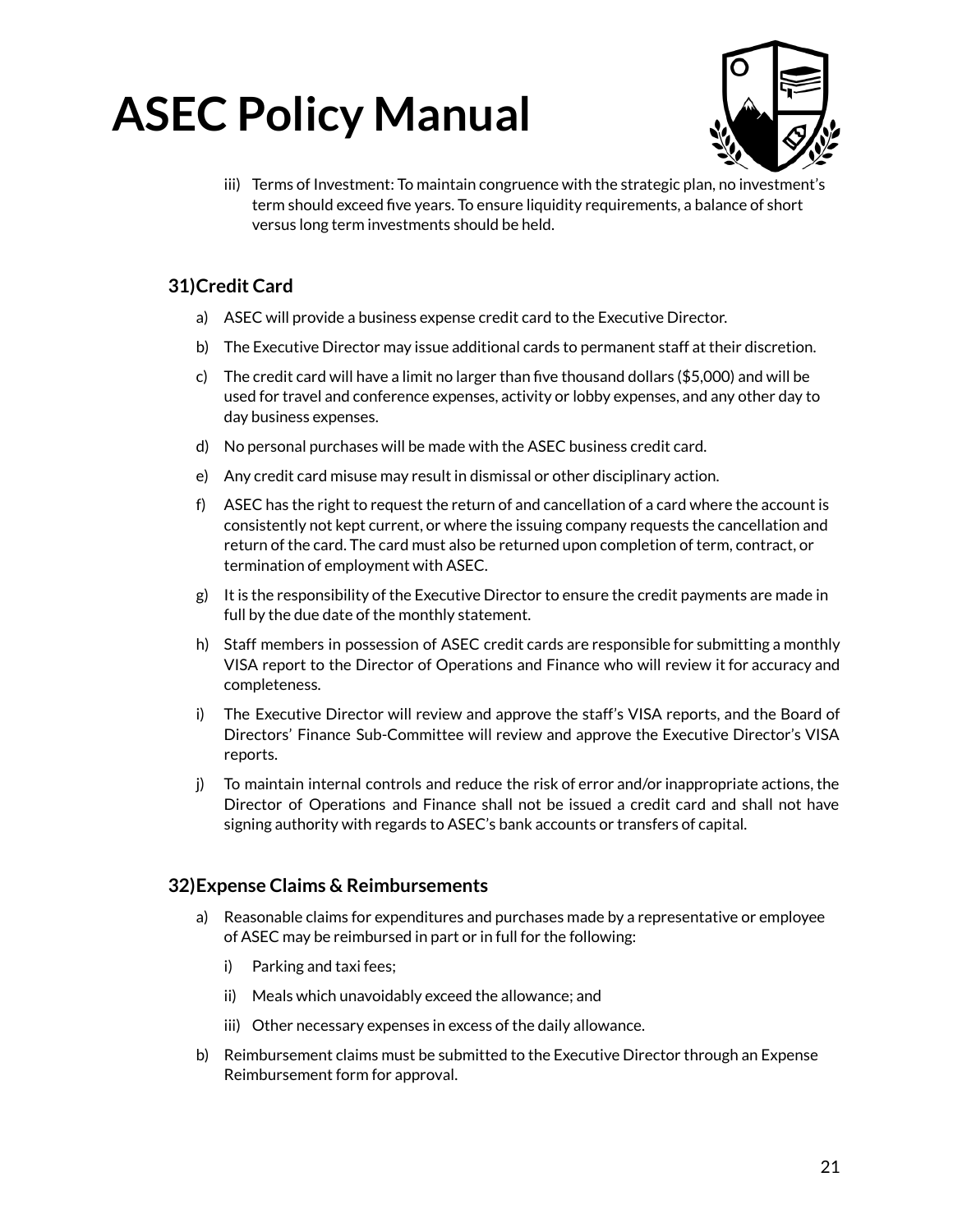

- c) Reimbursements or expense claims will be honoured when accompanied by an official receipt. If an expense claim is submitted without a legible receipt, the Executive Director must approve a Missing Receipt Form filled out by the employee.
- d) The ASEC Home Office must receive expense claims within ninety (90) days of the purchase or expenditure date to qualify for reimbursement.
- e) Travel requests for reimbursement must be submitted to and approved by the Executive Director prior to travel on an Expense Reimbursement form
	- i) ASEC shall reimburse requests for mileage or reimbursement claims based on kilometers travelled at the prescribed CRA Automobile Allowance Rate.

#### **33)Per Diems**

- a) Employees of ASEC shall be entitled to a per diem to cover expenses while conducting ASEC business outside the city in which the ASEC home office is located.
- b) Per Diem rates shall coincide with the Alberta government standard rates.
- c) Departures:
	- i) Before 10am will qualify for a breakfast per diem;
	- ii) Between 10am and 2pm will qualify for a lunch per diem; and
	- iii) Between 4pm and 8pm will qualify for a dinner per diem.
- d) Relevant reimbursable expenses incurred by ASEC will be deducted from an employee's per diem.

#### **34)Internal Procurement Policy**

- a) When purchasing any capital assets, or any products or services of over \$500, ASEC staff shall fill out the Internal Procurement Form in order to evaluate the cost, value, and urgency of the purchase.
- b) When procuring products or services of \$4000 or more and which might be used over multiple years, ASEC staff shall go through a Request for Proposal (RFP) process and:
	- i) Establish evaluation criteria;
	- ii) Obtain quotes from a minimum of three (3) suppliers/service providers;
	- iii) Evaluate quotes against criteria;
	- iv) Select the highest scoring vendor, and;
	- v) Document this process using the RFP template document, an RFP Scoring sheet, and any other documentation necessary depending on each case.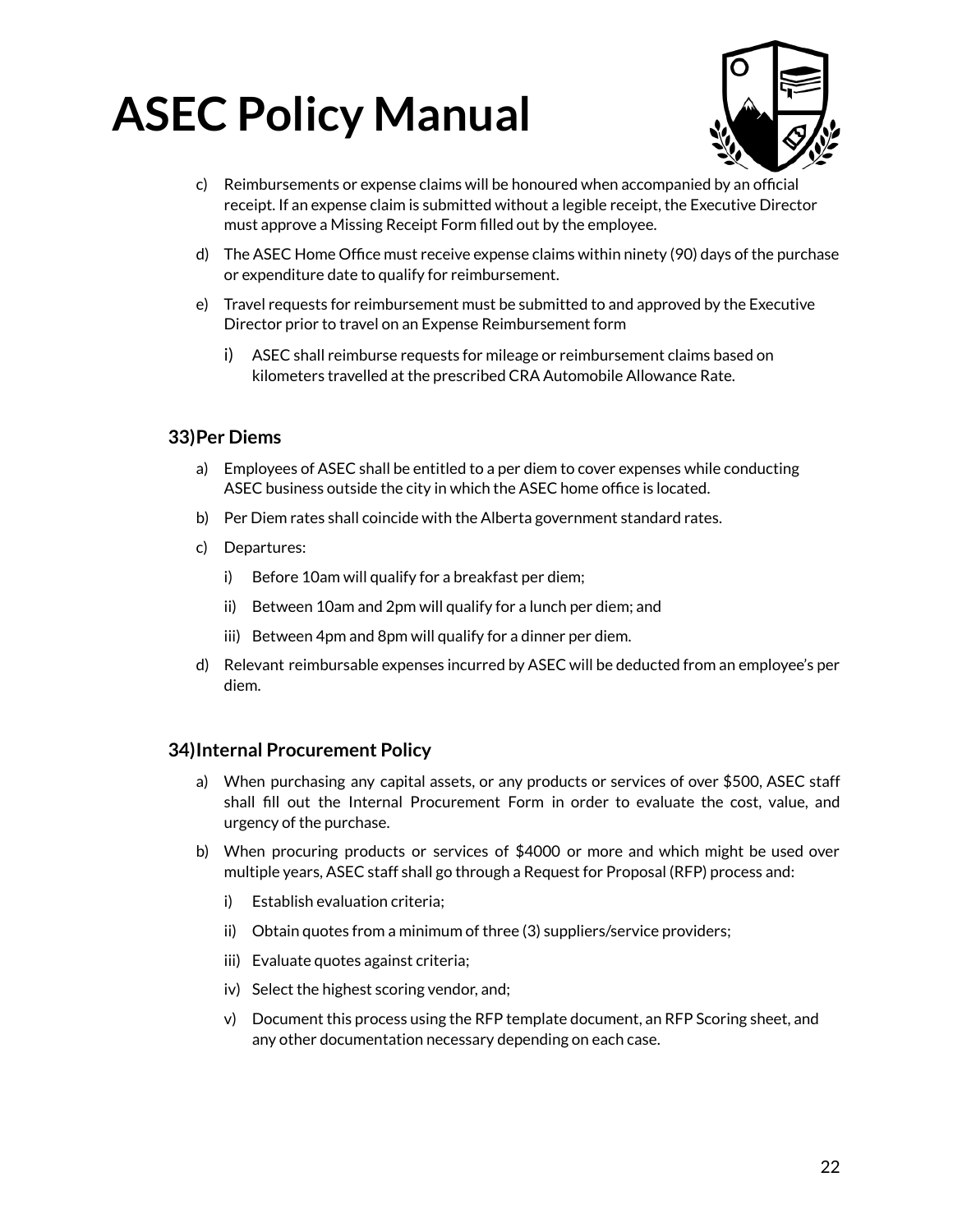

### <span id="page-23-0"></span>Marketing & Communications

### **35) Brand Identity**

- a) Classifications
	- i) Geography
		- Metro
			- (a) Any school located predominantly in Edmonton or Calgary.
			- (b) 47% of ASEC membership
		- Urban
			- (a) Any school located in a jurisdiction defined as a "city" not including Edmonton or Calgary.
			- (b) 24% of ASEC membership
		- Regional
			- (a) Any school serving a jurisdiction not defined as "city".
			- (b) 29% of ASEC membership
	- ii) Function
		- University
			- (a) 24% of ASEC membership
		- Polytechnic
			- (a) 12% of ASEC membership
		- College
			- (a) 65% of ASEC membership
	- iii) Size
		- Large Sector
			- (a) 29% of ASEC membership
			- (b) Greater than 4746 FLEs
		- Medium Sector
			- (a) 35% of ASEC membership
			- (b) Greater than 1358 FLEs but less than 4746 FLEs
		- Small Sector
			- (a) 35% of ASEC membership
			- (b) Less than 1358 FLEs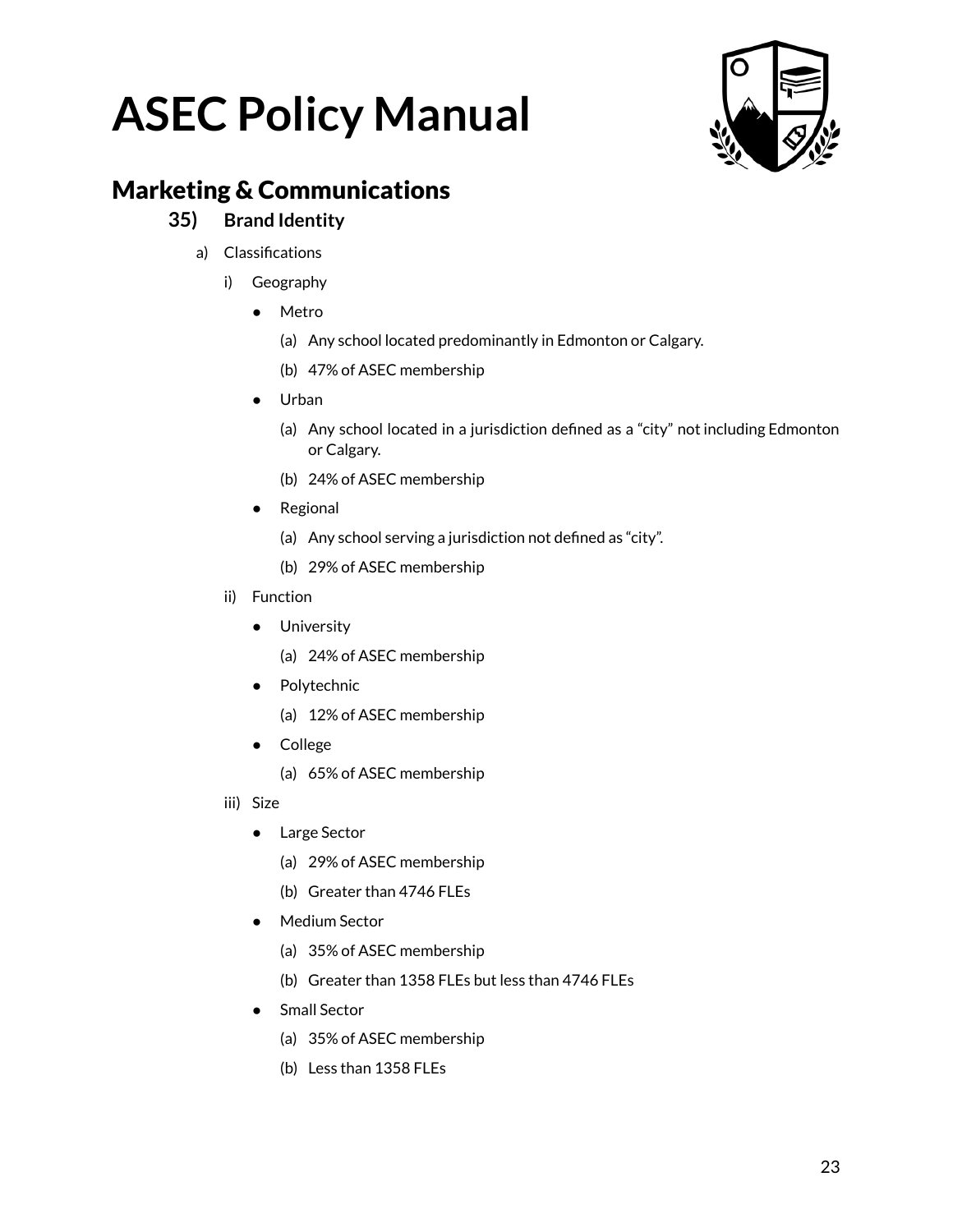

- b) Members:
	- i) Ambrose Student Council
	- ii) Alberta University of the Arts Students' Association
	- iii) Concordia Students' Association
	- iv) Lethbridge College Students' Association
	- v) Northern Alberta Institute of Technology Students' Association
	- vi) Northern Lakes College Students' Association
	- vii) Students' Association of Bow Valley College
	- viii) Students' Association of Grande Prairie Regional College
	- ix) Southern Alberta Institute of Technology
	- x) Students' Association of Keyano College
	- xi) Students' Association of Lakeland College
	- xii) Students' Association of Medicine Hat College
	- xiii) Students' Association of Norquest College
	- xiv) Students' Association of Olds College
	- xv) Students' Association of Portage College
	- xvi) Students' Association of Red Deer College
	- xvii) The King's University Students' Association
- c) Brand Positioning Statement
	- i) ASEC is the only Alberta advocacy organization accepting any postsecondary students' association; that effectively advocates to all decision makers; builds connections, and develops skills; for all member association elected student leaders; from across Alberta; to shape the future of Alberta's post-secondary sector; since 1982.

#### **36) Brand Standards**

- a) Colours
	- i) Primary Palette
		- Sage Green
			- (a) C60 M40 Y51 K13
			- (b) #587873
		- White
			- (a) C0 M0 Y0 K0
			- (b) #FFFFFF
	- ii) Secondary Palette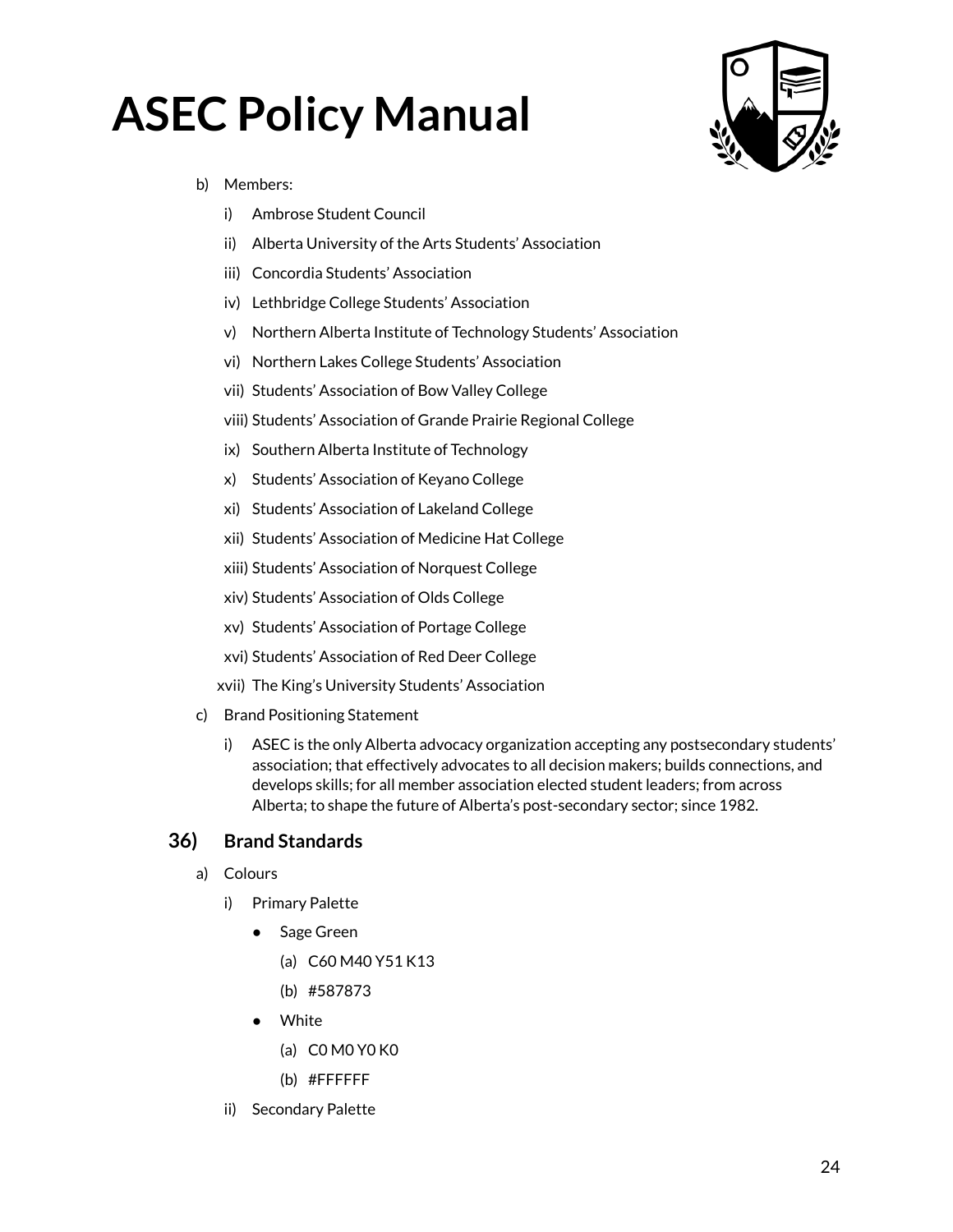

- **Mint Green** 
	- (a) C59 M7 Y38 K0
	- (b) #69B9AA
- Black
	- (a) C60 M60 Y60 K100
	- (b) #000000
- White
	- (a) C0 M0 Y0 K0
	- (b) #FFFFFF
- b) Typography
	- i) Primary Font
		- Fairview
		- losttype.com/font/?name=fairview
	- ii) Secondary Font
		- Lato
		- fonts.adobe.com/fonts/lato

### **37) Communications Plan**

- a) Upon receiving communication which requires an official ASEC statement or response, the Public Relations and Advocacy Director or designate, shall:
	- i) Immediately inform the Executive Director of receipt;
	- ii) Provide a brief summary of said communication;
	- iii) Provide a draft response, to be sent to the Executive Director for approval and/or amendment, and;
	- iv) Determine the expediency of the response, incorporate feedback, and make the necessary changes before sending to any external organizations.
- b) Major Stakeholder Communications Strategies:
	- i) Government
		- Goals & Objectives:
			- (a) Build Relationships;
			- (b) Have the Government adopt advocacy policy developed by ASEC, and;
			- (c) Establish ASEC as a stakeholder of consequence in relation to consultation with Government.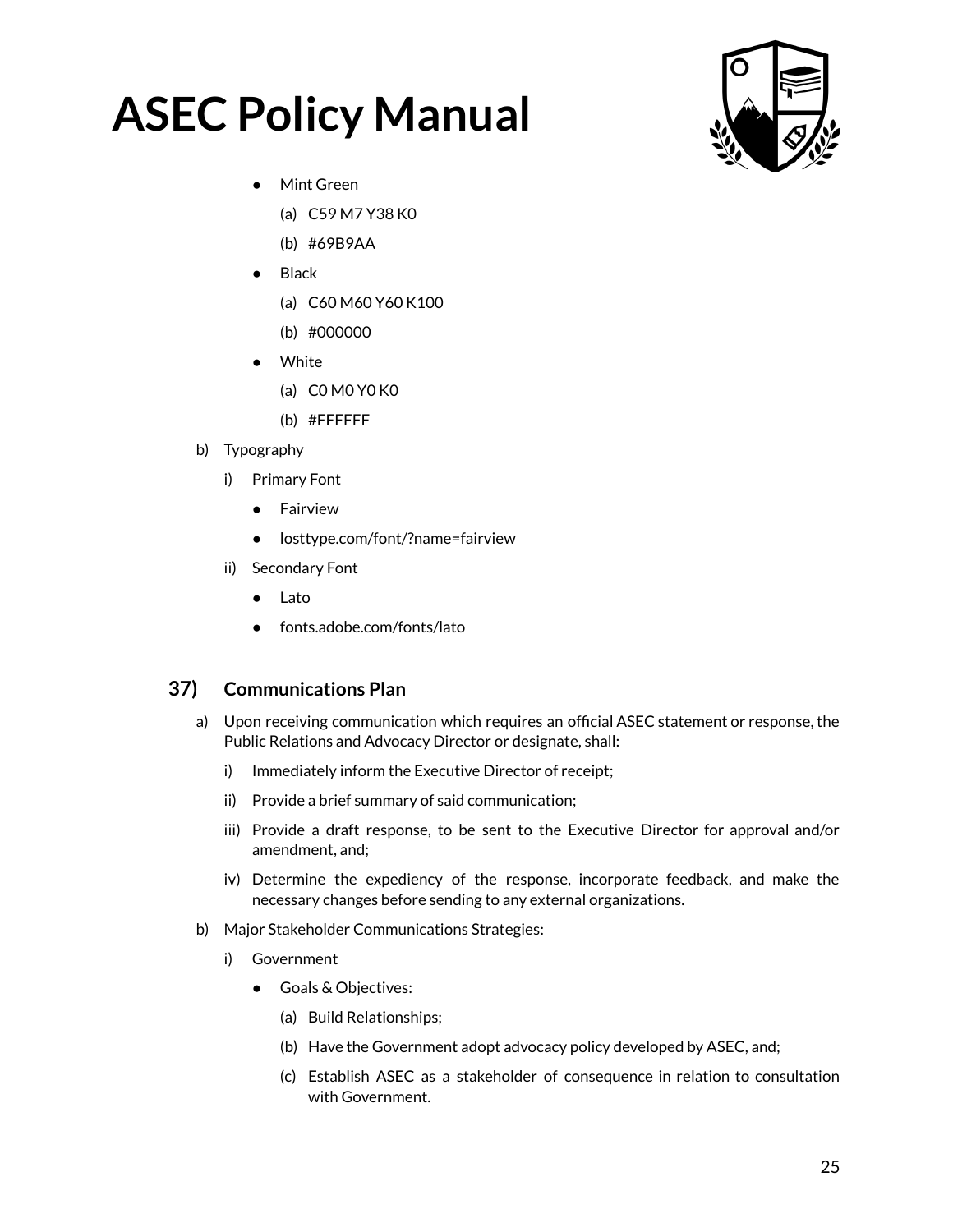

- **Key Messages:** 
	- (a) College and Polytechnic education holds value;
	- (b) Affordable and accessible education for all Albertans;
	- (c) ASEC is the united voice of 17 members and over 110,000 students;
	- (d) We are open, inclusive, and ready to listen;
	- (e) ASEC represents a diverse, workforce ready student population, and;
	- (f) Align advocacy messaging to "reduce red tape" and "invest in advanced education for economic growth".
- Methods:
	- (a) Mail
		- (i) Official correspondence.
	- (b) Email
		- (i) General correspondence.
	- (c) In-Person Meetings and Advocacy Weeks
		- (i) State position of ASEC on specific issues and lobby for annual priorities.
	- (d) Public Release
		- (i) Public response to major event;
		- (ii) Posted on all ASEC digital media, and;
		- (iii) Sent out through the media contact list.
	- (e) Policy and Position Papers
		- (i) Supporting documents for all levels of Lobby meetings, and;
		- (ii) Informed by the advocacy priorities chosen for the year.
	- (f) Digital Media
		- (i) Showcase engagement and respond to announcements.
- ii) Members
	- Goals and Objectives:
		- (a) Increase two-way communication with member associations,
		- (b) Members reach out to ASEC for guidance, advice, and support on key issues;
		- (c) Members are confident in responding to issues because of ASEC's support;
		- (d) Members receive value from their membership fees, and;
		- (e) Have member schools actively share, participate in, and interact with ASEC media.
	- Key Messages: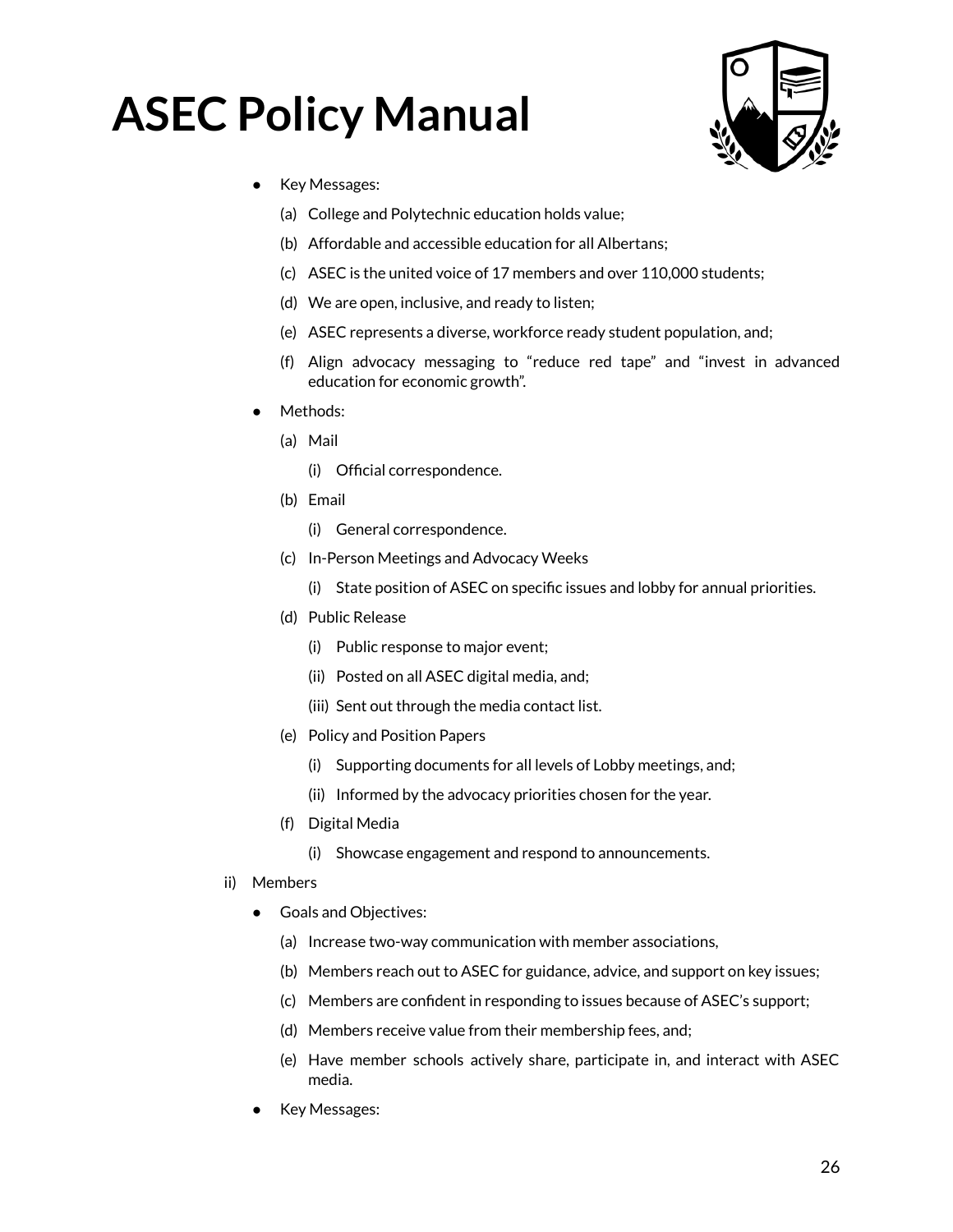

- (a) ASEC is the united voice of Alberta students;
- (b) There is value in being an ASEC member;
- (c) We are stronger together;
- (d) Your feedback and input is important;
- (e) We want members to be informed and engaged;
- (f) We endeavour to be as transparent as possible, and;
- (g) ASEC is the best way to achieve lobby goals for postsecondary students in Alberta.
- Methods:
	- (a) Mail
		- (i) Formal documents and notices.
	- (b) Email
		- (i) General correspondence;
		- (ii) Conference updates, and;
		- (iii) Government relations updates.
	- (c) Newsletter
		- (i) Monthly updates;
		- (ii) Political Environment Report;
		- (iii) Member highlights, and;
		- (iv) Surveys for feedback.
	- (d) Digital Media
		- (i) Highlight Lobby meetings, announcements, conferences, etc.;
		- (ii) Highlight local Member advocacy efforts and initiatives, and;
		- (iii) Share media about ASEC initiatives.
- iii) Media
	- Goals and Objectives:
		- (a) Have ASEC be contacted consistently to speak on behalf of Alberta's students;
		- (b) ASEC is the first point-of-contact for media about postsecondary issues in Alberta, and;
		- (c) Gain a positive reputation in the media industry.
	- Key Messages:
		- (a) ASEC represents the voice of 17 members and over 110,000 students.
	- Methods: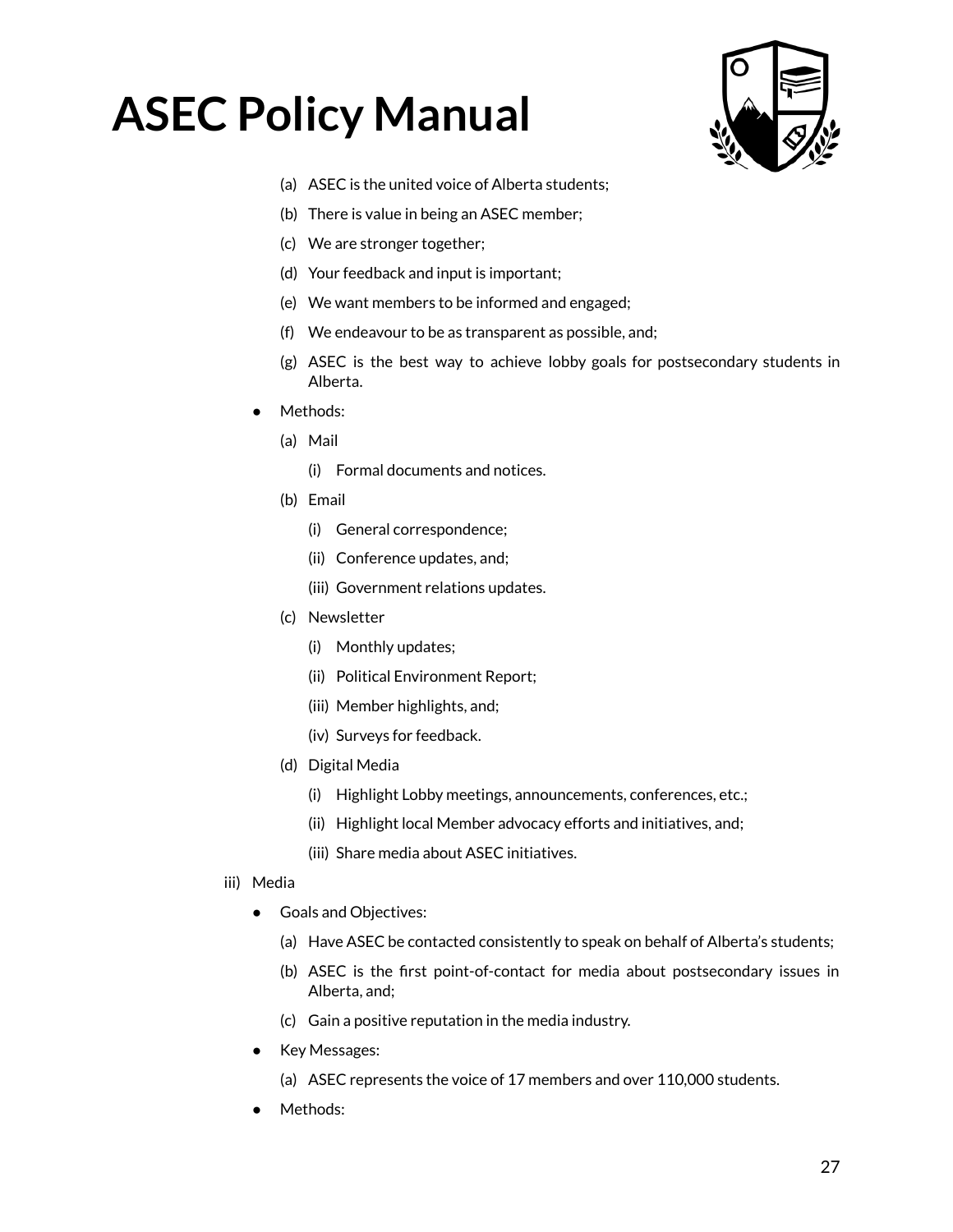

- (a) Email:
	- (i) Press releases, and;
	- (ii) Media availability.
- (b) Phone Calls:
	- (i) Interviews, and;
	- (ii) Information on upcoming ASEC initiatives.
- (c) In-Person:
	- (i) Interviews, and;
	- (ii) Highlight ASEC position on postsecondary issues.
- iv) External Organizations and Community Partners
	- Goals and Outcomes:
		- (a) Partner on initiatives, and;
		- (b) Share information.
	- Key Messages:
		- (a) ASEC is a professional organization, and;
		- (b) ASEC is collaborative and solutions oriented.
	- Methods:
		- (a) Mail:
			- (i) Joint letters of support on common initiatives.
		- (b) Email:
			- (i) Announcements;
			- (ii) Press releases;
			- (iii) Information sharing, and;
			- (iv) Event promotion and invitations.
		- (c) In-Person:
			- (i) Information sharing, and;
			- (ii) Event promotion.
- v) Prospective Members
	- Goals and Outcomes:
		- (a) Prospective members become ASEC members because they see value in ASEC;
		- (b) Prospective Members request meetings and presentations;
		- (c) Increase in the number of members we have, and;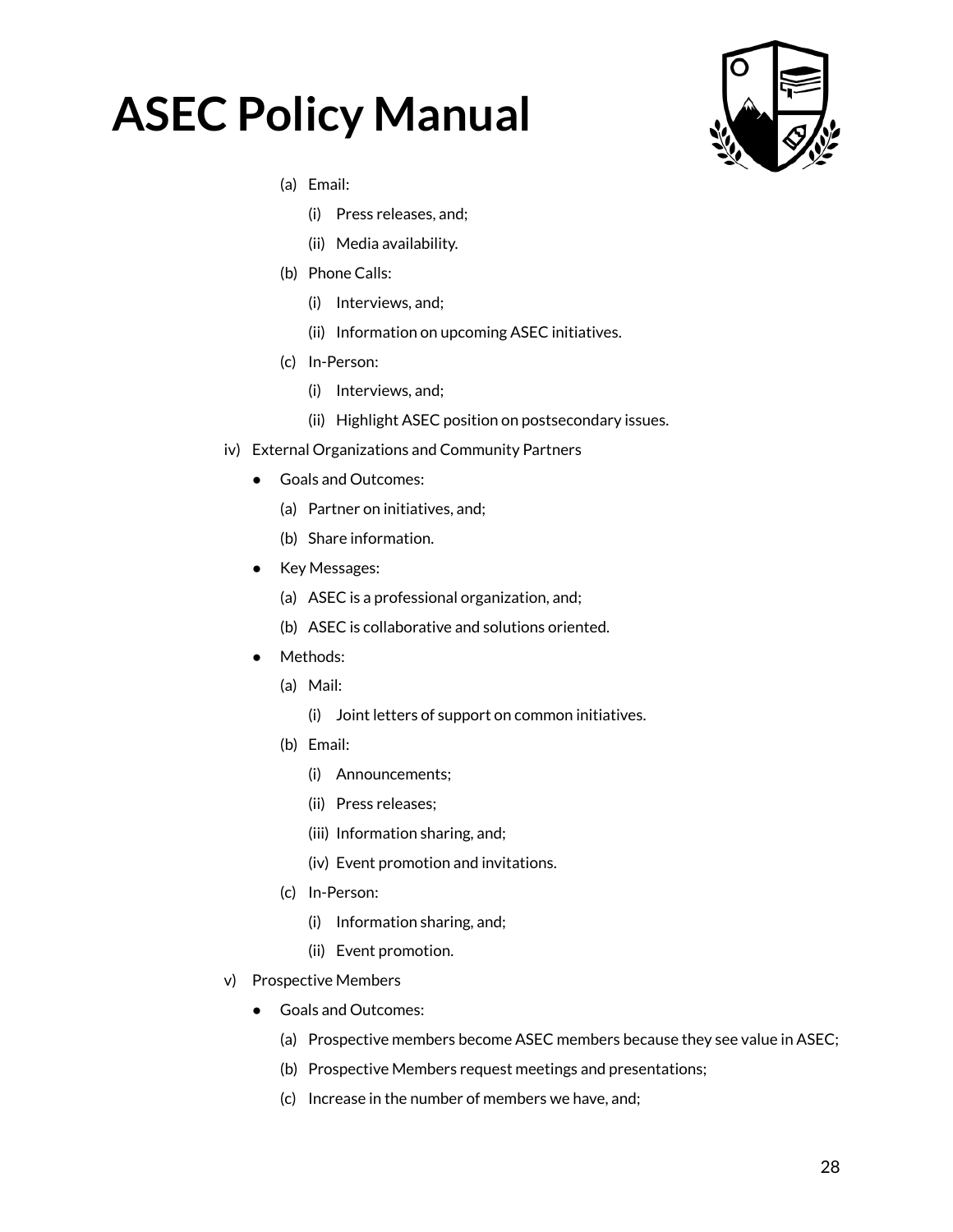

- (d) Increase resources for ASEC to expand and increase efforts.
- **Key Messages:** 
	- (a) ASEC is a professional organization, and;
	- (b) ASEC is collaborative and wants to work collaboratively with other organizations.
- Methods:
	- (a) In-Person
		- (i) Formally recruit new schools to join ASEC.
	- (b) Email
		- (i) Share ASEC initiatives or campaigns.
	- (c) Digital Media
		- (i) Highlight what work ASEC is doing, and;
		- (ii) Impact ASEC has on members.
- vi) Students at Large
	- Goals and Outcomes:
		- (a) Increase brand awareness, and;
		- (b) Students recognize ASEC advocacy efforts.
	- Key Messages:
		- (a) ASEC works for all Alberta students, and;
		- (b) ASEC helps all Members achieve our lobby goals.
	- Methods:
		- (a) Digital Media
			- (i) Inform and engage students about ASEC, and;
			- (ii) Collect feedback from students to better inform policy.

#### **38) Board of Directors Conference Calls**

- a) Conference Calls amongst the Board of Directors shall be held a minimum of once a month, with the exception of the month of May and December and will be initiated by the Executive Director.
- b) Conference calls amongst ad-hoc committees shall be held as deemed necessary, and shall be initiated by the appointed chair of that committee.

#### **39) Membership Updates**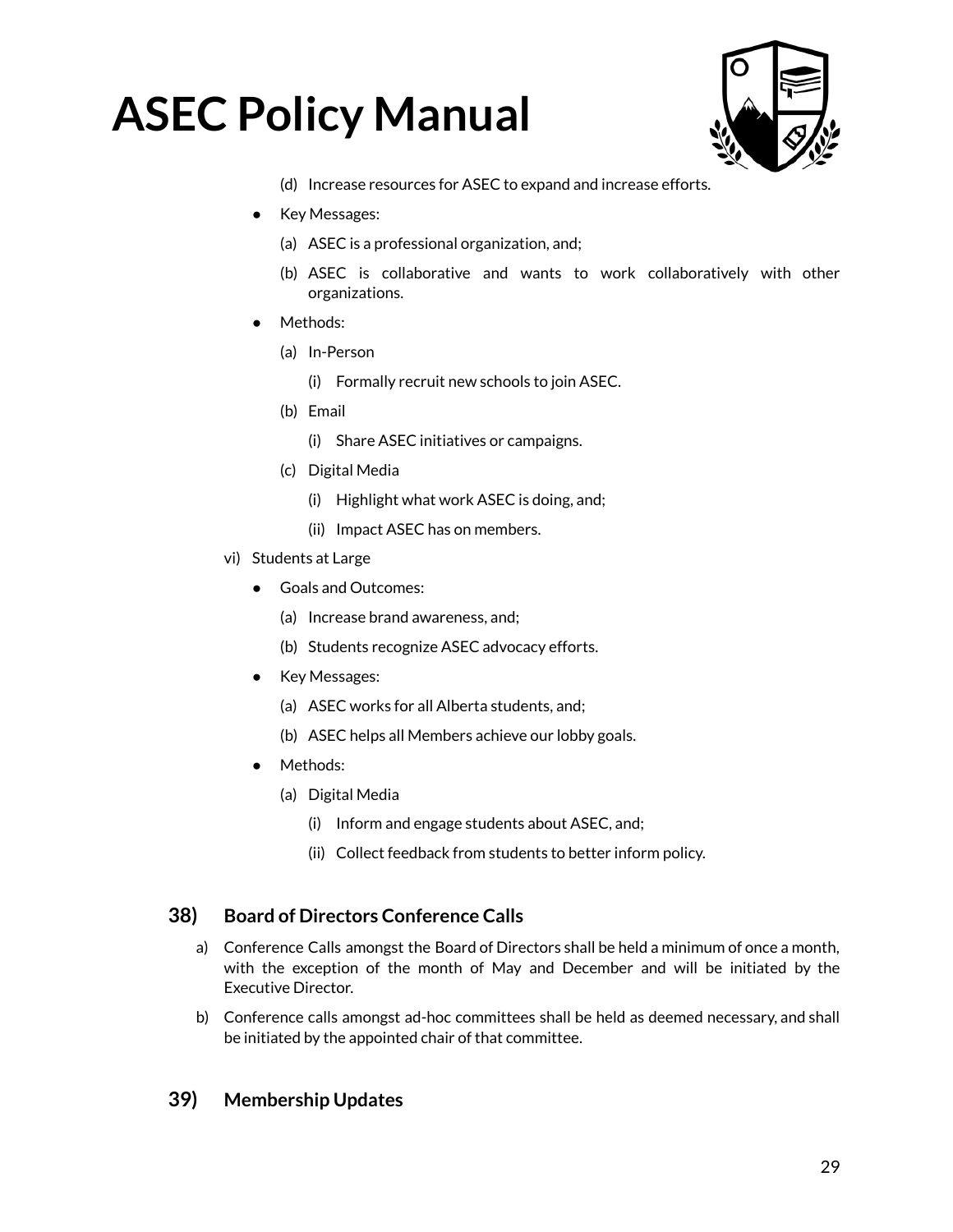

- a) Monthly updates must be circulated to the membership by the last day of the month, excluding May and December, and shall be prepared by the Executive Director or designated staff member. Updates shall include, but are not limited to the following:
	- i) Include any submissions by membership, which must be directed to the Executive Director or appropriate ASEC staff member ten (10) business days prior to the date of circulation;
	- ii) Include relevant political updates and any updates from the Executive Director to the membership.
- b) The Executive Director is responsible for the circulation of the monthly update by the dates indicated above.

### **40) Digital Media**

- a) The Director of Public Relations and Advocacy, guided by the ASEC communications plan, shall submit to the Executive Director a plan for the production and distribution of all ASEC digital media. The plan must include a proposed schedule and strategy for the following distribution channels:
	- i) Podcast
	- ii) Facebook
	- iii) Instagram
	- iv) Twitter
	- v) Linkedin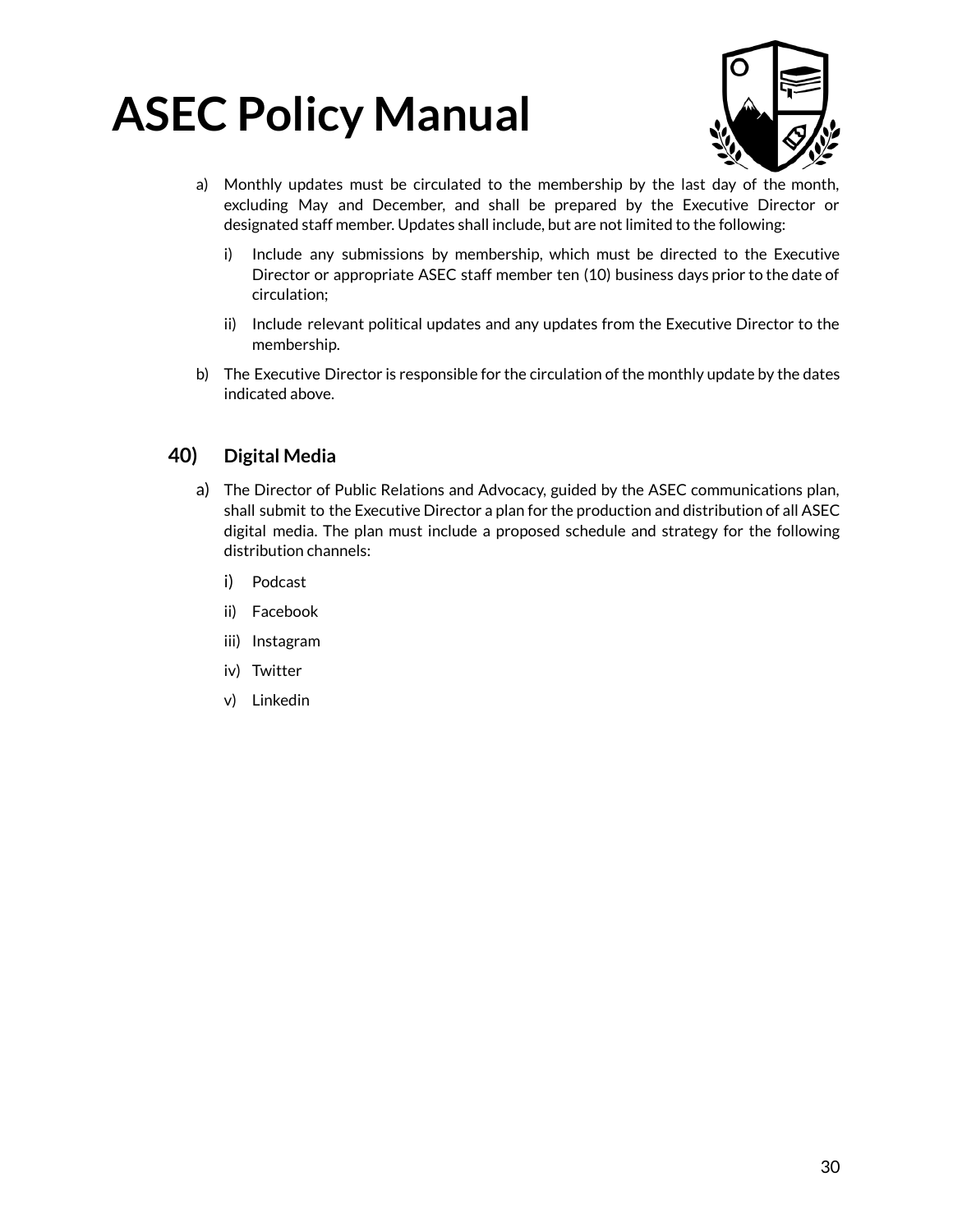

### <span id="page-31-0"></span>**Technology**

#### **41) Website**

- a) ASEC owns the domain albertastudents.ca.
- b) The final website consists of a public facing section and a members' area.
- c) The public facing side features:
	- i) Press releases;
	- ii) Information about ASEC
	- iii) Digital Media Releases
	- iv) Contact Information
- d) The members' area features:
	- i) Voting Delegate Information
	- ii) Board Member Information
	- iii) Foundational Documents
	- iv) Advocacy Documents
	- v) Training
	- vi) CRM Access
	- vii) Digital Media

#### **42)Contact Relationship Management**

- a) ASEC maintains a CRM database at albertastudents.apollohq.com.
- b) The database is filled with contact information for individuals with whom ASEC has regular dealings.
- c) Conversations, projects, commitments, and other relevant information is stored in the CRM database to ensure continuity.
- d) Access to the CRM database shall be granted to any member of the Lobby Team.
- e) The Lobby Team shall log all relevant work in the ASEC CRM database.
- f) The Executive Director shall have administrative access to the CRM database and data held within.
- g) The Executive Director shall be responsible for the maintenance of the CRM database.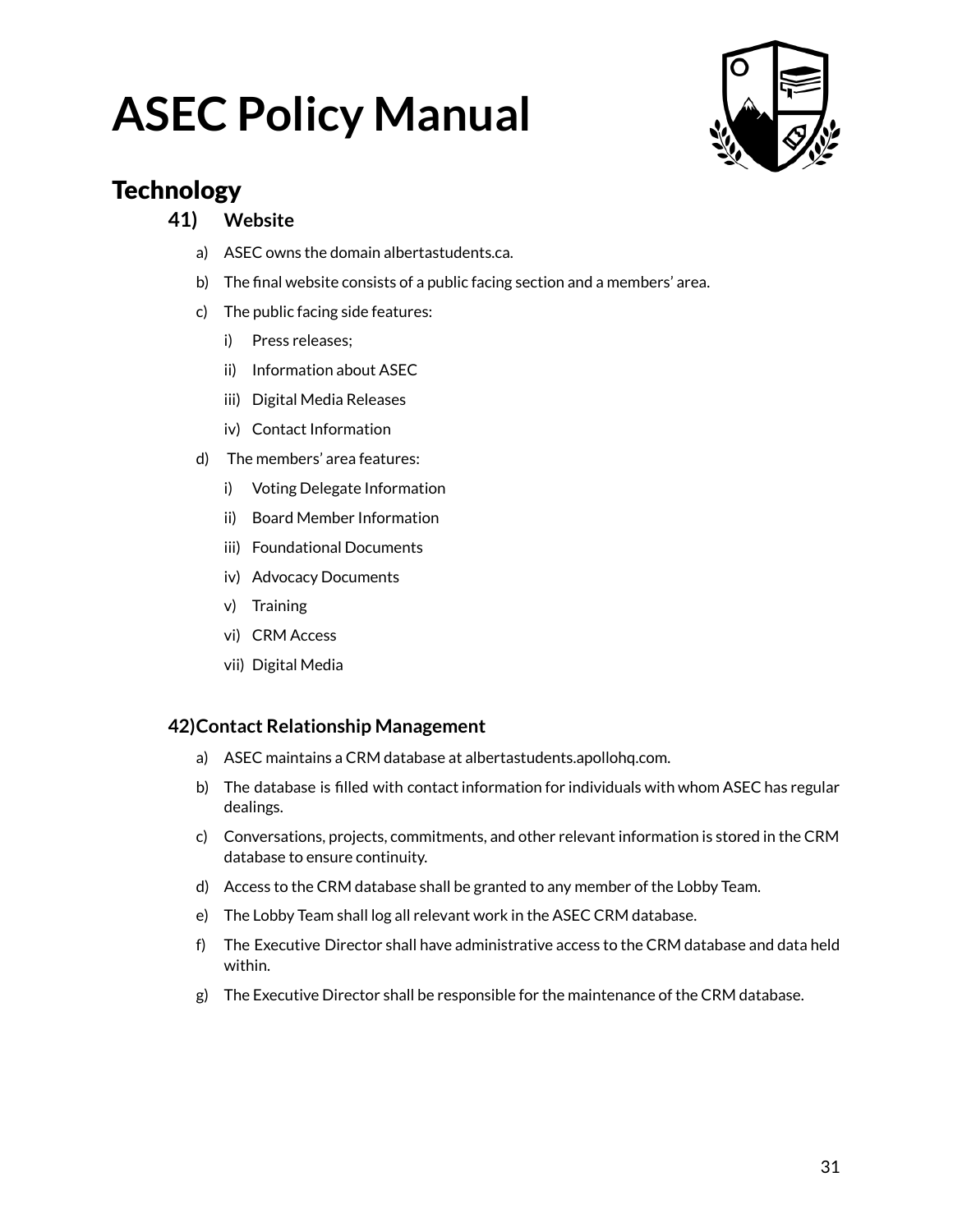

### **43) Digital File Storage**

- a) ASEC shall maintain a server to store documents, digital media, and other digital work relevant to the organization.
- b) The server may be cloud based or hosted locally.
- c) Employees of the organization shall be granted access to relevant sections of the server necessary for their roles.
- d) The Executive Director shall have administrative access to the server and data held within.
- e) The Executive Director shall be responsible for the maintenance of the database.
- f) Email and other computer files provided by ASEC are to be used for organizational purposes only.
- g) Software or other business information shall not be copied for personal use without permission.

### **44) Login Information and Credentials**

- a) The ASEC Executive Director shall maintain a file of login information and credentials to be held securely with other employee records.
- b) All ASEC staff shall log their relevant login information and credentials for any accounts related to their ASEC portfolios.
- c) All computer passwords and codes must be available to ASEC at all times.
- d) ASEC reserves the right to enter, search, and monitor the computer files or email of any employee, without advance notice, for organizational purposes such as investigating theft, disclosure of confidential business or proprietary information, personal abuse of the system, or monitoring work flow or productivity.

### **45) Employee Purchase Program**

- a) Subject to approval from the Executive Director, an ASEC employee may purchase ASEC IT hardware that is at or nearing the end of its useful life.
- b) The price paid by the employee for the IT hardware shall be the corresponding remaining book value recorded in ASEC's financial system plus \$50.
- c) The IT hardware may be paid for through a payroll deduction from the employee's pay.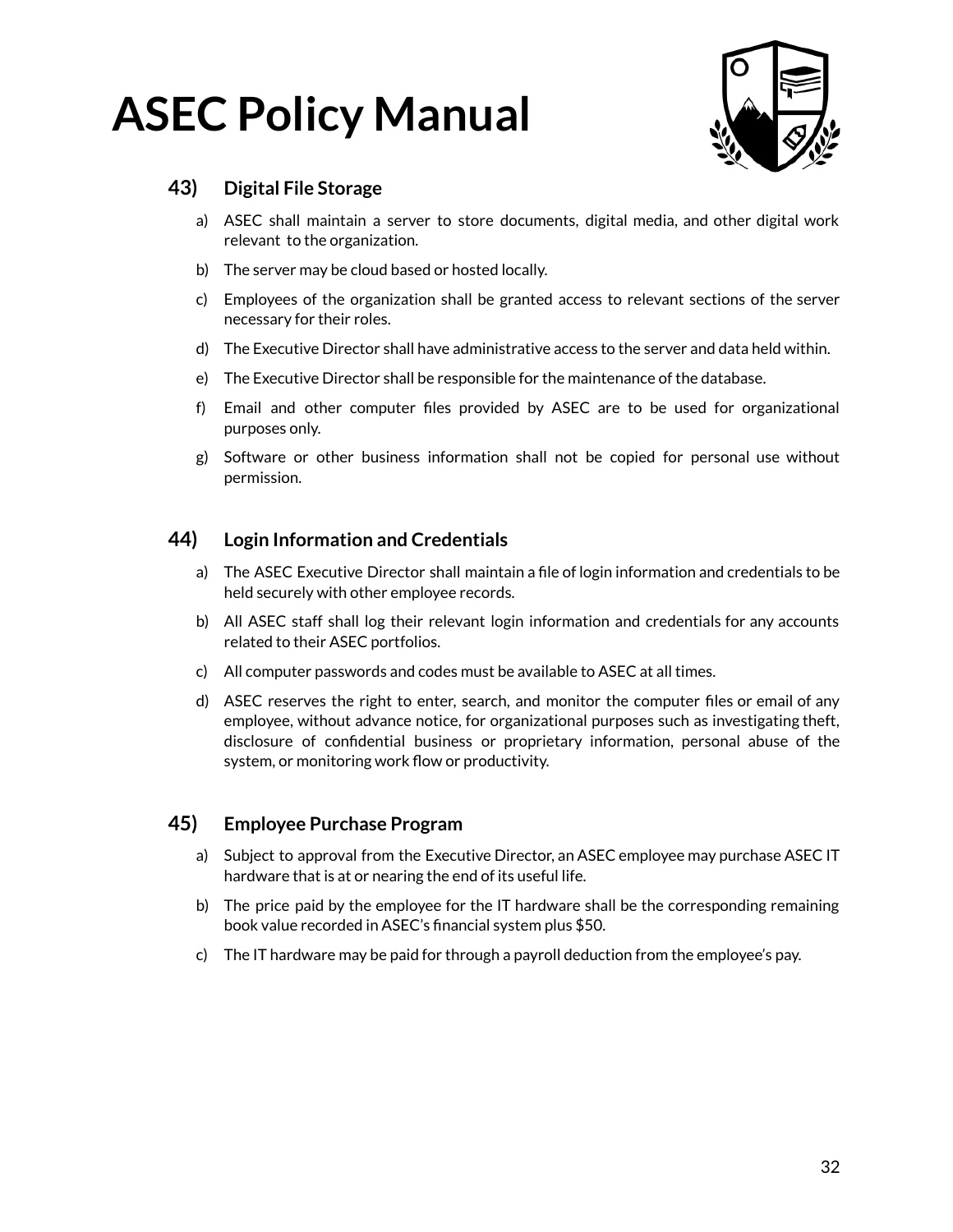

### <span id="page-33-0"></span>Human Resources

#### **46) Personnel Administration**

- a) The primary responsibility for personnel administration shall rest with the Executive Director.
- b) The Executive Director shall maintain working personnel files with the registered ASEC home office on all full-time, part-time, and contract employees with respect to the following:
	- i) Staff evaluations;
	- ii) Position profiles;
	- iii) Employment contracts;
	- iv) Information relating to the administration of all staff benefits and plans;
	- v) Records pertaining to vacation days, sick days, and other absences.
- c) All payroll functions shall be the responsibility of the Executive Director.
- d) Primary responsibility for personnel administration related to the employment and performance of the Executive Director shall rest with the Board of Directors of ASEC as prescribed in ASEC bylaws.

#### **47) Staff Recruitment**

- a) Prior to the posting of an available staff position within ASEC, the Executive Director (ED), along with the outgoing employee (when appropriate) will complete a comprehensive audit of the position specifications to ensure that the staff function is current and relevant to the functioning of the organization.
- b) In the event that a new position is required, the Executive Director will develop an appropriate position profile.
- c) The Executive Director will be responsible for hiring new staff.
- d) In the event that ASEC is recruiting for the Executive Director position, the Board of Directors shall adhere to ASEC's bylaws.
- e) All available positions will be externally advertised for a minimum of ten (10) business days.
- f) All job postings will contain all of the following:
	- i) Qualifications, including knowledge, education and skill requirements;
	- ii) Duties and responsibilities;
	- iii) Wage or salary;
	- iv) Required hours of work;
	- v) Length of employment contract (if applicable);
	- vi) Contact person, and contact information for the ASEC Home Office.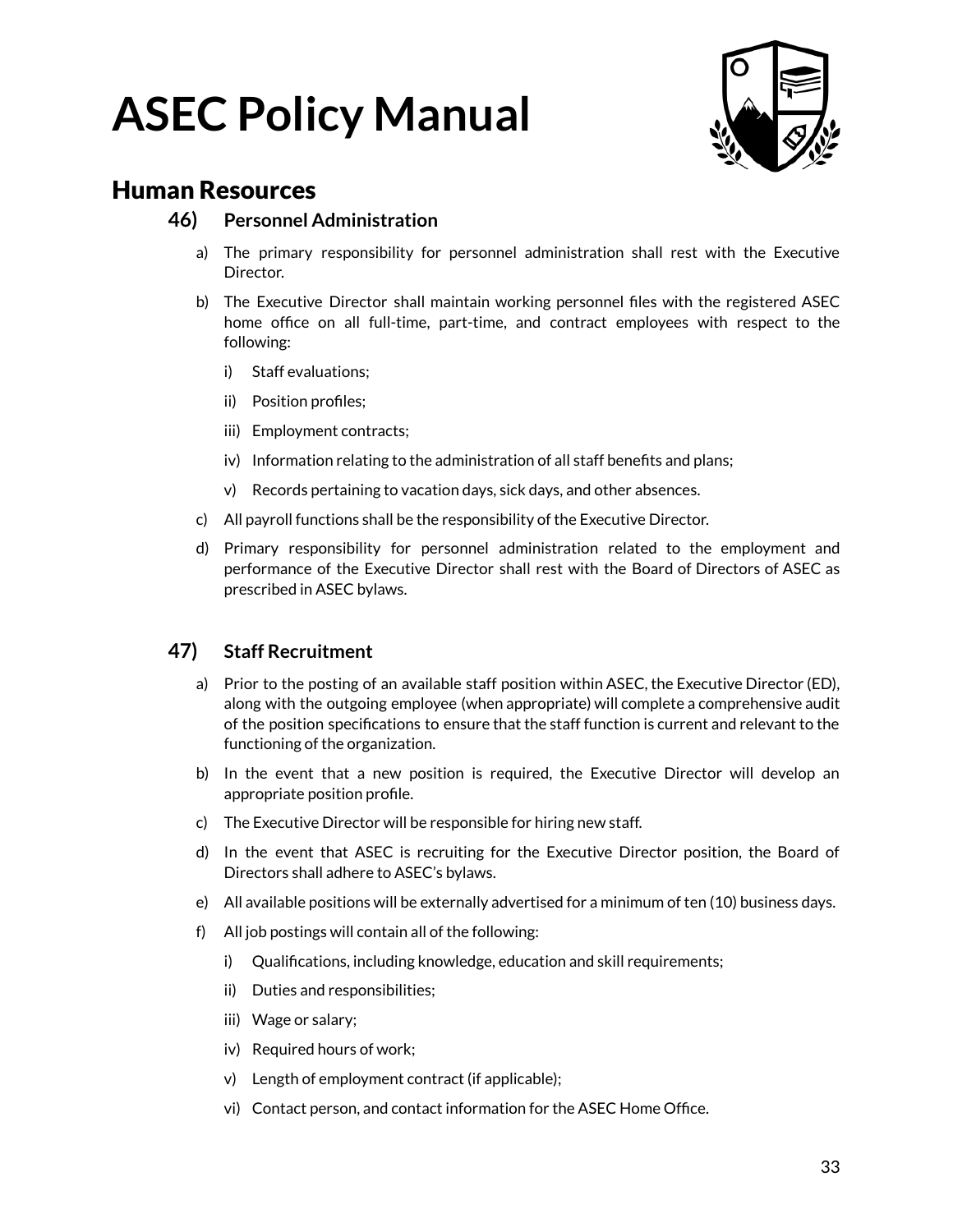

vii) Statement regarding diversity and inclusion:

ASEC is committed to establishing and sustaining a positive, supportive, and healthy working and learning environment within our diverse community. ASEC recognizes the value of diversity and inclusion in the workplace. Actions of all our leadership, staff, and members are expected to exemplify our guiding values of Collaboration, Professionalism, Integrity, Effectiveness, and Diversity. We embrace diversity and offer equal opportunities to all qualified applicants regardless of origin, culture, ethnicity, age, ability, gender identity, and people of faith or no faith.

- g) All hiring procedures will be conducted in confidence and will remain in confidence, to protect the candidate, current ASEC employees, and the integrity of the process. Provincial privacy laws will govern all hiring procedures.
- h) ASEC shall not differentiate or discriminate between applications on the basis of race, nationality or ethnic origin, religion, sex, sexual orientation, gender identity, age, and mental or physical disability except where preference is based on a bona fide occupational requirement. Selections of all qualified candidates shall be made based on merit.
- i) Prior to the commencement of the interview period, criteria for short listing the applications will be developed based on the position profile. Candidates will be short listed and evaluated against these criteria.
- j) The Executive Director shall coordinate the scheduling of interviews which shall commence following the preparation of a short list of candidates.
- k) The Executive Director will complete a check of references and a criminal record check for all new permanent employees.
- l) Immediately following the approval of the successful candidate, the Executive Director shall notify both the successful candidate and unsuccessful candidates who were interviewed of the result. The extent of this notification for unsuccessful candidates will be that the position has been filled, and no additional details will be released.
- m) The successful candidate will be given an offer of employment signed by the Executive Director. A copy signed by the candidate will be retained in the ASEC Home office records.

#### **48) Compensation & Benefits**

- a) Compensation shall be based on prevailing evidence and market comparables.
- b) Pay rate for permanent staff are determined using relevant statistics for the non-profit sector in Alberta:
	- i) Type of Non-Profit;
	- ii) Position Seniority/Level;
	- iii) Employment Status;
	- iv) Region;
	- v) Jurisdiction;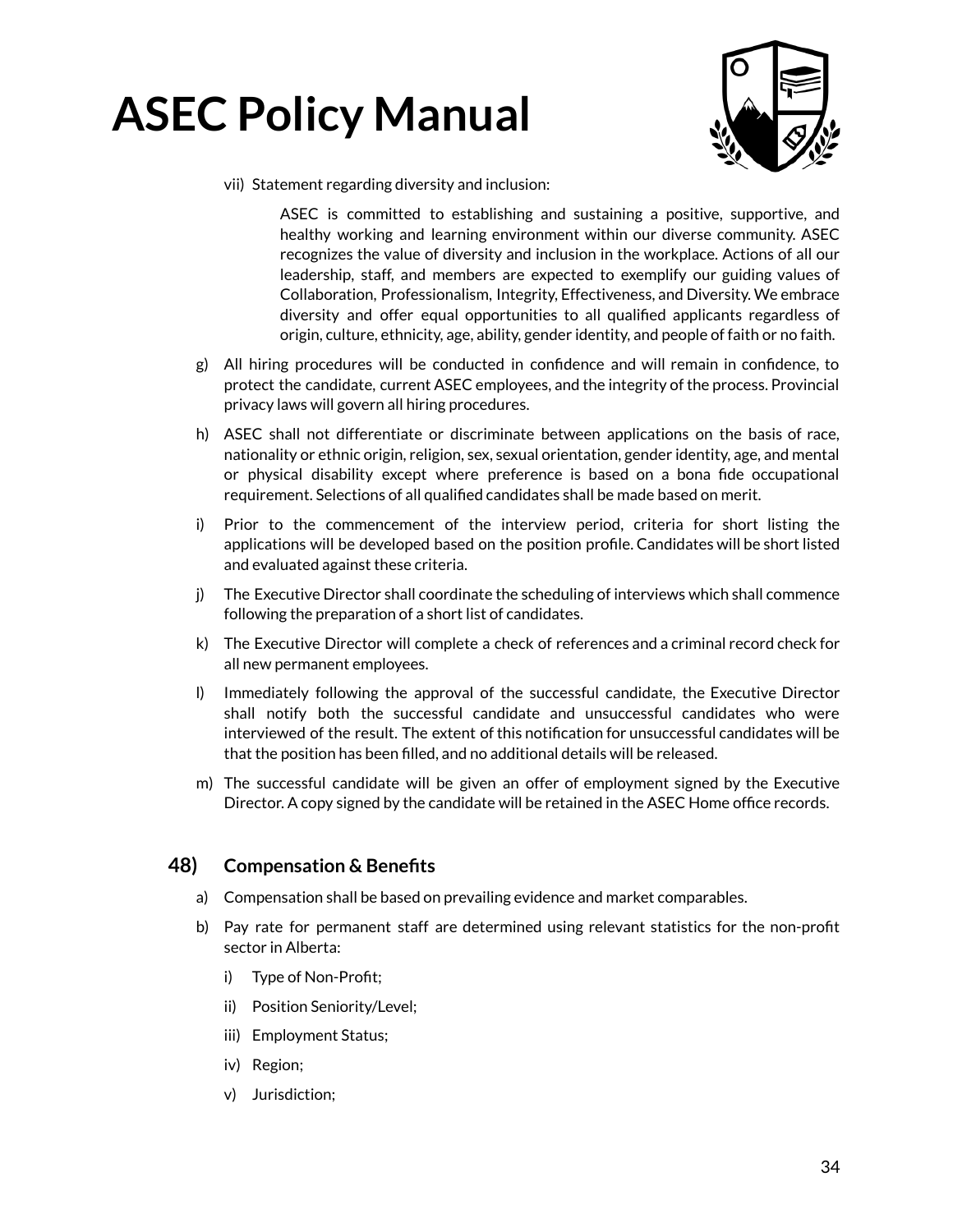

- vi) Organizational Revenue;
- vii) Number of Employees, and;
- viii) Education.
- c) An average annual salary shall be calculated using the above parameters.
- d) Starting salary shall be no less than 15% below the calculated average.
- e) An annual cost of living adjustment between 1% 5% shall be granted each fiscal year based on:
	- i) Financial capacity;
	- ii) Inflation;
	- iii) Performance, and;
	- iv) Tenure.
- f) Annual pay rates will be capped at 15% above the average.
- g) A reassessment of the market average salary for a role may be completed upon request of the employee or once every three years, whichever is greater.
- h) All permanent, full-time employees qualify for benefits after a three-month probationary period.
- i) Health and Dental benefits include:
	- i) Extended health care benefits;
	- ii) Dental;
	- iii) Critical illness;
	- iv) Employee assistance program;
	- v) Disability insurance;
	- vi) Life/accidental death and dismemberment insurance, and;
	- vii) \$500 annual health spending account.
- j) RRSP Matching:
	- i) An employee may participate in the employee RRSP matching program after completing their probationary period.
	- ii) RRSP matching shall be capped at \$85/pay period (\$2,040 annual cap).
	- iii) An employee's RRSP matching cap shall increase by \$5/pay period each year of employment beyond their first year.
- k) Parking:
	- i) A parking space will be provided for all full-time permanent employees.
- l) Cell Phone: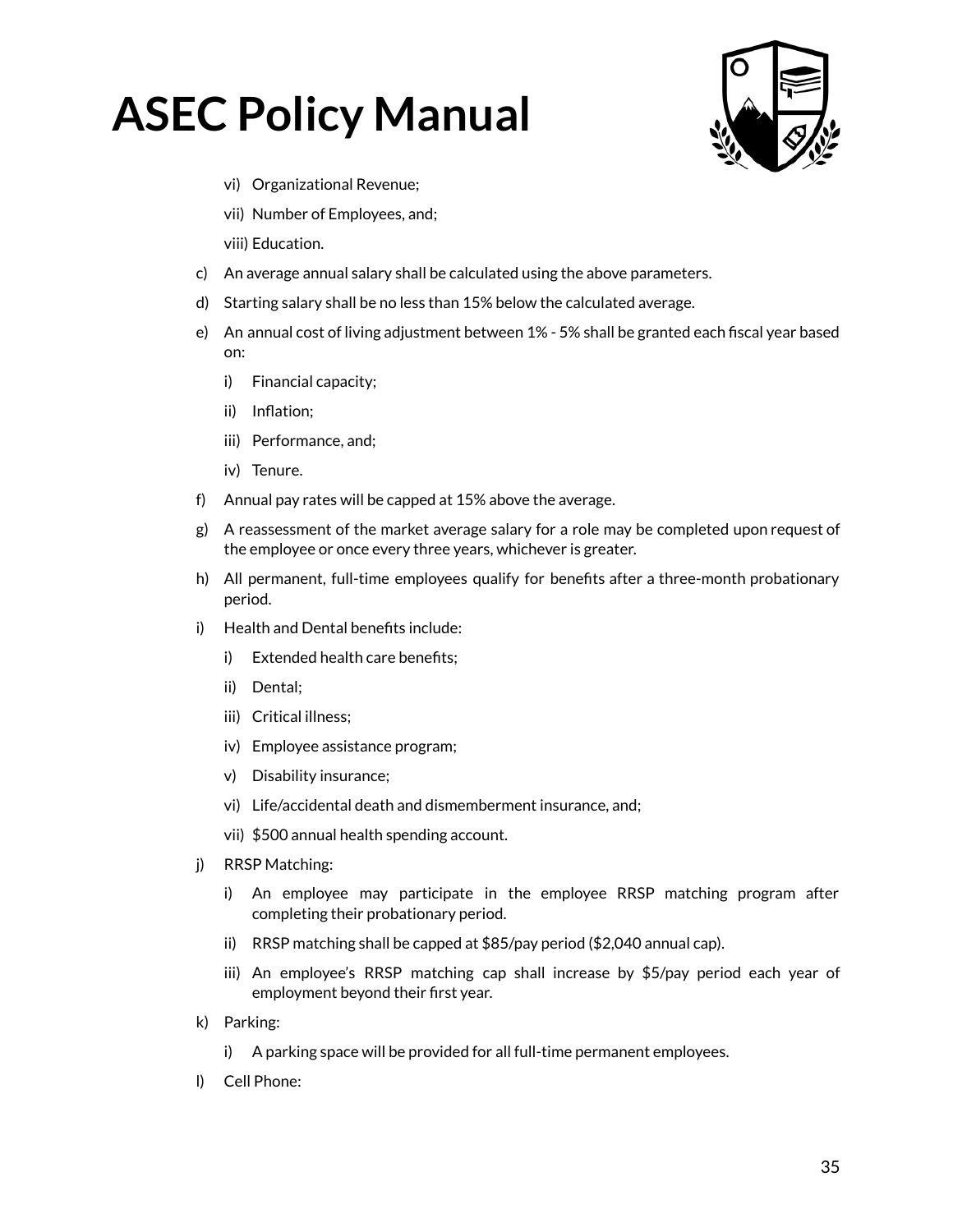

i) Employees shall either receive \$75/month for a cell phone allowance or shall be provided with an organizational cell phone for work purposes.

### **49) Orientation & Training**

- a) When possible and agreeable to the outgoing employee, all efforts shall be made to coordinate a structured and comprehensive orientation between the outgoing and incoming employees. In the event that the outgoing employee is unavailable to provide an orientation, or the position is brand new, the Executive Director shall arrange for formal training of the incoming employee.
- b) In the event that the new employee is the Executive Director, the ASEC Board of Directors shall arrange for formal training and orientation.
- c) Each new employee will be given an employee manual/handbook which outlines the duties of their position and contains all relevant information pertaining to their role within ASEC.
- d) Staff development requests are subject to availability of funds and approval by the Executive Director.
- e) An annual budget will be established to pay for staff development, workshops, conferences and other training opportunities for staff. Staff wishing to attend a workshop, a non-ASEC conference, or training opportunity will submit a written request to the Executive Director. If the Executive Director wishes to attend a workshop, conference or training opportunity they will submit a written request to the Board of Directors.
- f) Employees enrolled on their own time in a course related to their professional responsibilities may apply for full or partial reimbursement of course costs. The applications must be made in writing to the Executive Director, prior to registration in the course. The Executive Director will make the final decision regarding tuition reimbursement. Reimbursement, if approved, will be dispensed upon proof of successful completion of the course.

#### **50) Contract Positions**

- a) In the event that ASEC requires personnel to complete short-term assignments and/or projects a proposal must be submitted to the Executive Director for approval.
- b) Proposals must include all of the following information:
- c) Project overview;
- d) Timeline;
- e) Goals/ objectives;
- f) Budget;
- g) Personnel qualifications required.
- h) The Executive Director shall coordinate the creation of the contract position(s) to complete specific assignments and/or projects.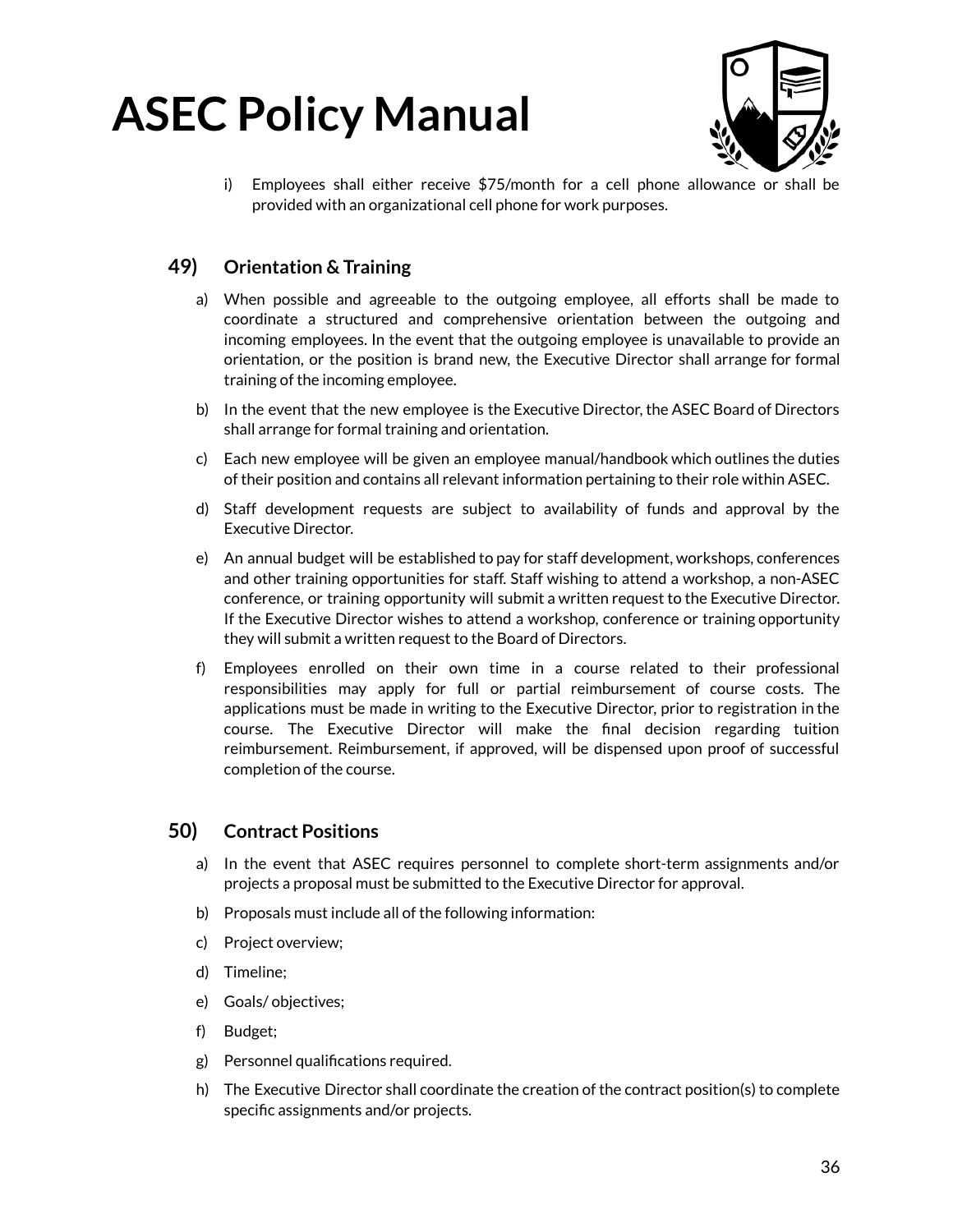

### **51) Creation of Permanent Positions**

- a) Prior to the creation of any new full-time or part-time permanent position, the proposed position profile shall be developed by the Executive Director and approved by the Board of Directors.
- b) All new staff positions shall be hired in accordance with the same principles outlined in this manual including, but not limited to:
	- i) Recruitment;
	- ii) New Employee Selection, and;
	- iii) Employee Orientation and Training.

#### **52) Elimination of Permanent Positions**

- a) Upon the written recommendation of the Executive Director, approval for the elimination of the existence of a staff position within ASEC rests with the Board.
- b) This policy pertains only to the position itself, and shall not relate to the termination of personnel prior to contract expiration.

#### **53) Position Profiles**

- a) Every staff function within ASEC shall be directed and governed by a position profile.
- b) Each position profile shall contain the following:
	- i) Title;
	- ii) Reporting structure;
	- iii) Organizational status (full-time, part-time, extraordinary);
	- iv) Position summary (purpose, expectations);
	- v) Required qualifications;
	- vi) Responsibilities and duties;
	- vii) Signature of Executive Director; and
	- viii) Signature of the employee.
- c) The Executive Director will ensure that the employee receives a copy of the position profile, and that a copy is filed in the registered ASEC Home office.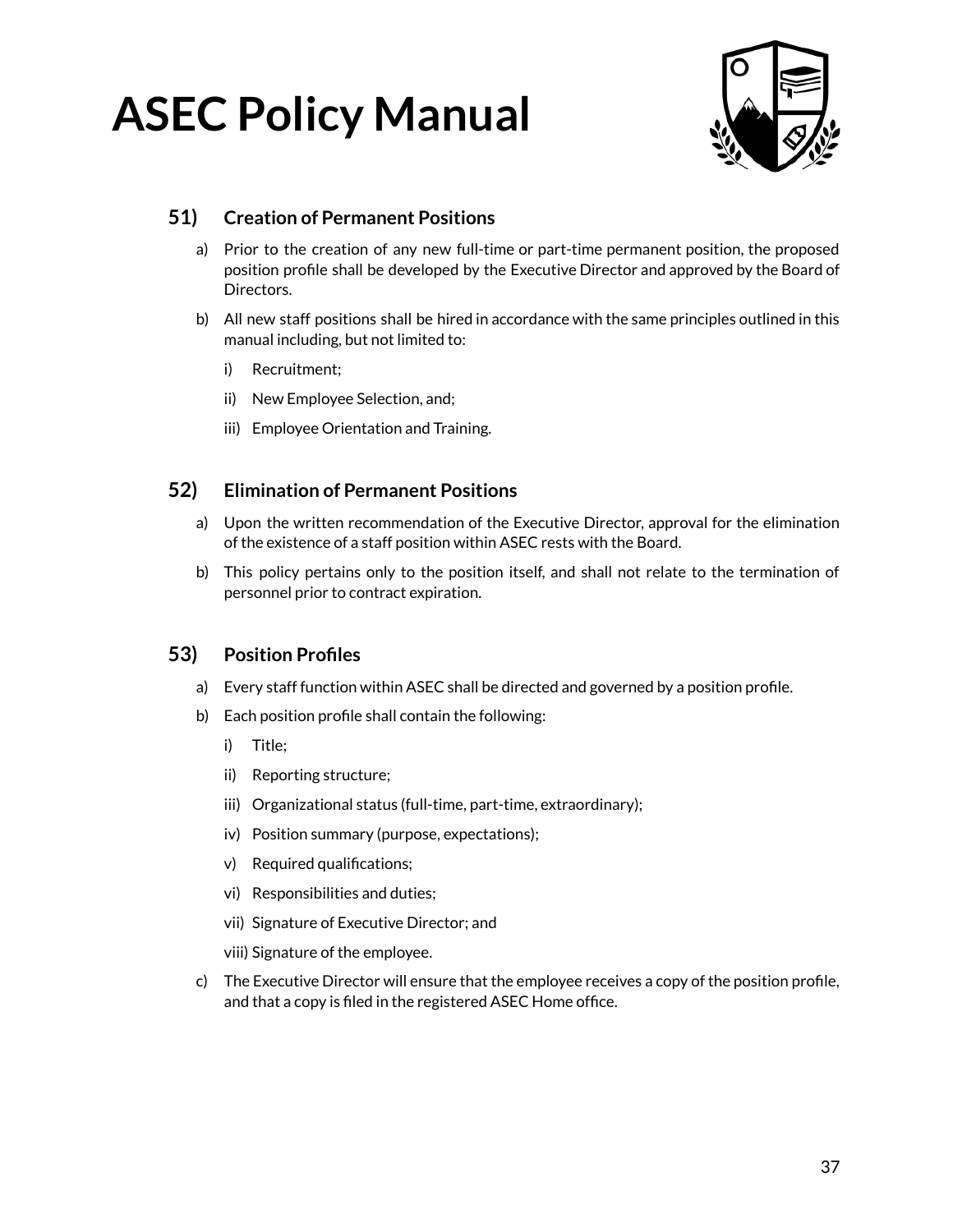

### **54) Director of Operations and Finance**

- a) Status:
	- i) Full-time, permanent.
- b) Summary:
	- i) Ensure financial, regulatory, and governance compliance, while developing policy, operational planning, and program delivery.
- c) Qualifications:
	- i) Relevant postsecondary education;
	- ii) One to three years relevant prior working experience;
	- iii) Proficiency with MS Office suite including Word, Excel, and PowerPoint;
	- iv) Strong critical thinking and analytical reasoning skills, and;
	- v) Excellent written and verbal English language skills.
- d) Responsibilities:
	- i) Driving the financial planning of the organization by analyzing performance and risks;
	- ii) Manage daily bookkeeping entries and regular accounting cycle process;
	- iii) Oversee accounting and finance personnel;
	- iv) Oversee all audit and internal controls;
	- v) Prepare timely and detailed reports on financial performance;
	- vi) Conduct analysis to make forecasts and report to upper management;
	- vii) Ensure regulatory, financial, and governance compliance;
	- viii) Lead the internal policy development process, and;
	- ix) Liaise with member associations, student leaders, and other relevant stakeholders to develop advocacy positions.

### **55) Director of Public Relations and Advocacy**

- a) Status:
	- i) Full-time, permanent.
- b) Summary:
	- i) Lead the development, promotion, and execution of ASEC's advocacy and fundraising strategies.
- c) Qualifications:
	- i) Relevant postsecondary education;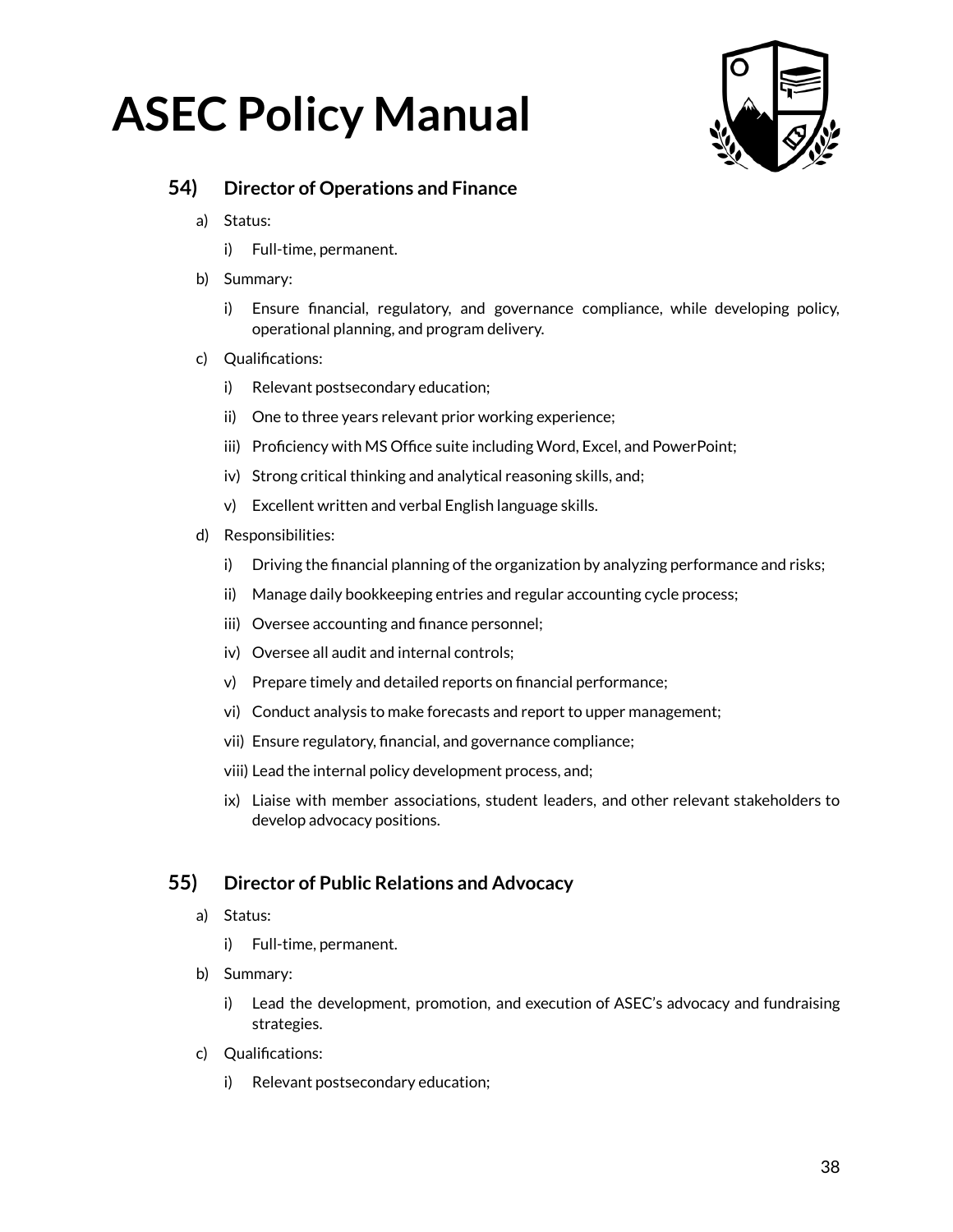

- ii) One to three years relevant prior working experience;
- iii) Proficiency with MS Office suite including Word, Excel, and PowerPoint;
- iv) Strong critical thinking and analytical reasoning skills, and;
- v) Excellent written and verbal English language skills.
- d) Responsibilities:
	- i) Be the organizational Brand Champion;
	- ii) Develop and execute the ASEC government relations and external communications strategies;
	- iii) Draft the lobby and political strategy documents;
	- iv) Liaise with government officials, community partners, student groups, and other relevant parties to advocate on behalf of Alberta students;
	- v) Create and coordinate all organizational press releases and media availabilities;
	- vi) Develop and execute the ASEC fundraising strategy;
	- vii) Oversee digital communications personnel, and;
	- viii) Develop, distribute, and maintain ASEC's digital media including podcast, social media, web site, and CRM.

### **56) Registered Social Work Intern**

- a) Status:
	- i) Temporary, Part-time.
- b) Summary:
	- i) In partnership with NorQuest College ASEC will engage a student intern for a two semester internship. The RSW Intern will be tasked with macro-level social work policy development and research.
- c) Qualifications:
	- i) Must be an eligible student in the NorQuest Registered Social Work program.
- d) Responsibilities:
	- i) Macro level social issues research;
	- ii) Macro level social policy development;
	- iii) Participation on the ASEC Equity, Diversity, and Inclusion committee, and;
	- iv) Observation of the ASEC advocacy week.
- e) Remuneration:
	- i) \$500 honoraria for volunteering with ASEC.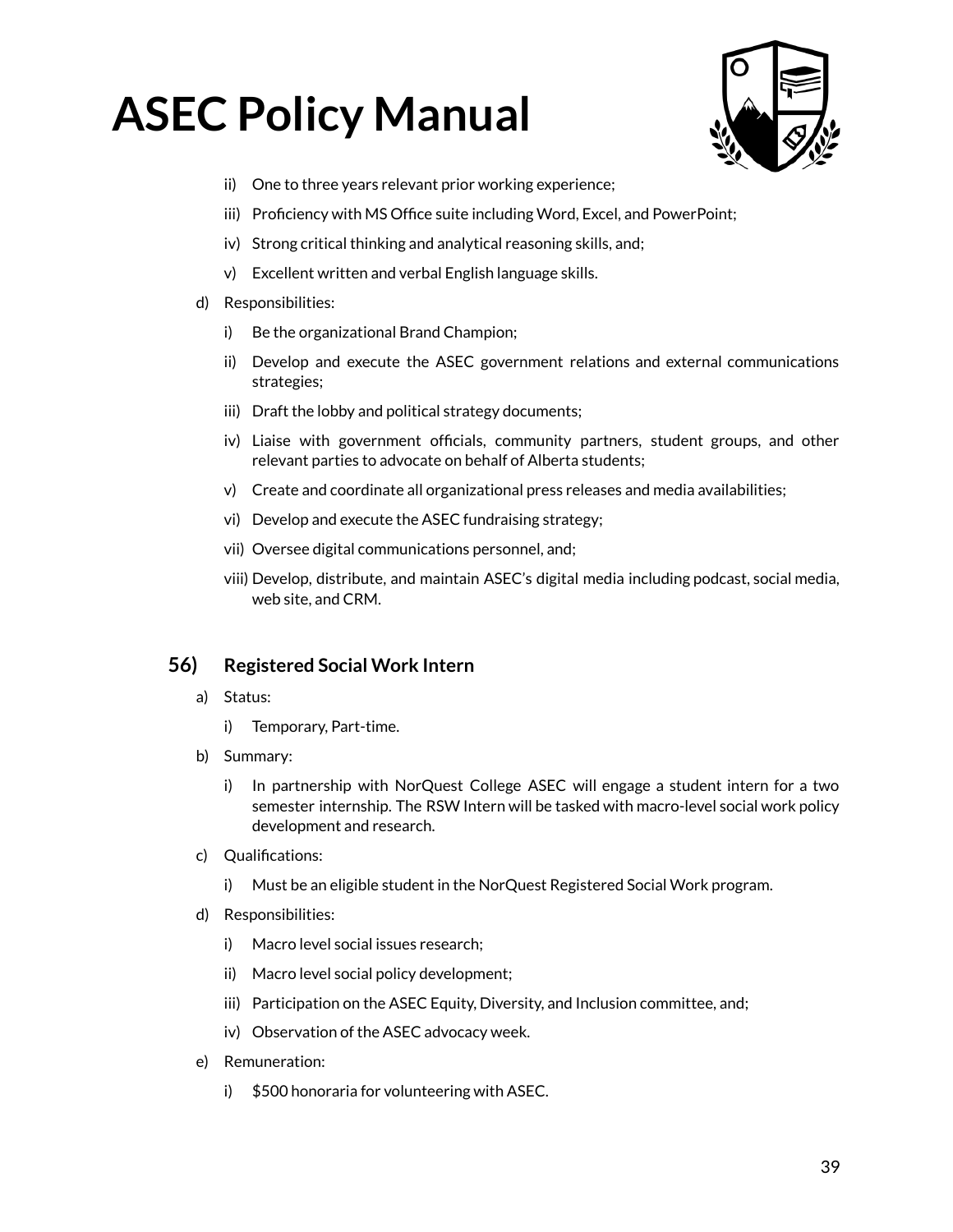

### **57) Digital Media Intern**

- a) Status:
	- i) Part-time, temporary.
- b) Summary:
	- i) Twice per year, ASEC shall select a digital media intern for a four month term responsible for assisting with the production and distribution of ASEC's digital media.
- c) Qualifications:
	- i) Student with interest and experience in social media marketing, public relations, graphics design, communications, or other related disciplines.
- d) Responsibilities:
	- i) Assist with the production of all ASEC digital media;
	- ii) Craft social media posts and monitor social media channels;
	- iii) Assist with the maintenance of the ASEC web site, and;
	- iv) Assist with the maintenance of the ASEC CRM.
- e) Remuneration:
	- i) \$500 honoraria for volunteering with ASEC.

#### **58) Performance Evaluations**

- a) All ASEC employees shall receive a performance evaluation within the timeline of their probationary period. Subsequent performance evaluations shall occur annually thereafter. When possible, performance evaluations shall be done in person.
- b) Performance evaluations for staff shall be conducted by the Executive Director.
- c) Performance evaluations for the Executive Director shall be conducted by the Executive Director Compensation and Review Committee of the Board.

### **59) Office Holidays**

- a) ASEC will recognize the following as paid holidays for full and part-time employees:
	- i) New Year's Day;
	- ii) Family Day;
	- iii) Good Friday;
	- iv) Victoria Day;
	- v) Canada Day;
	- vi) Labour Day;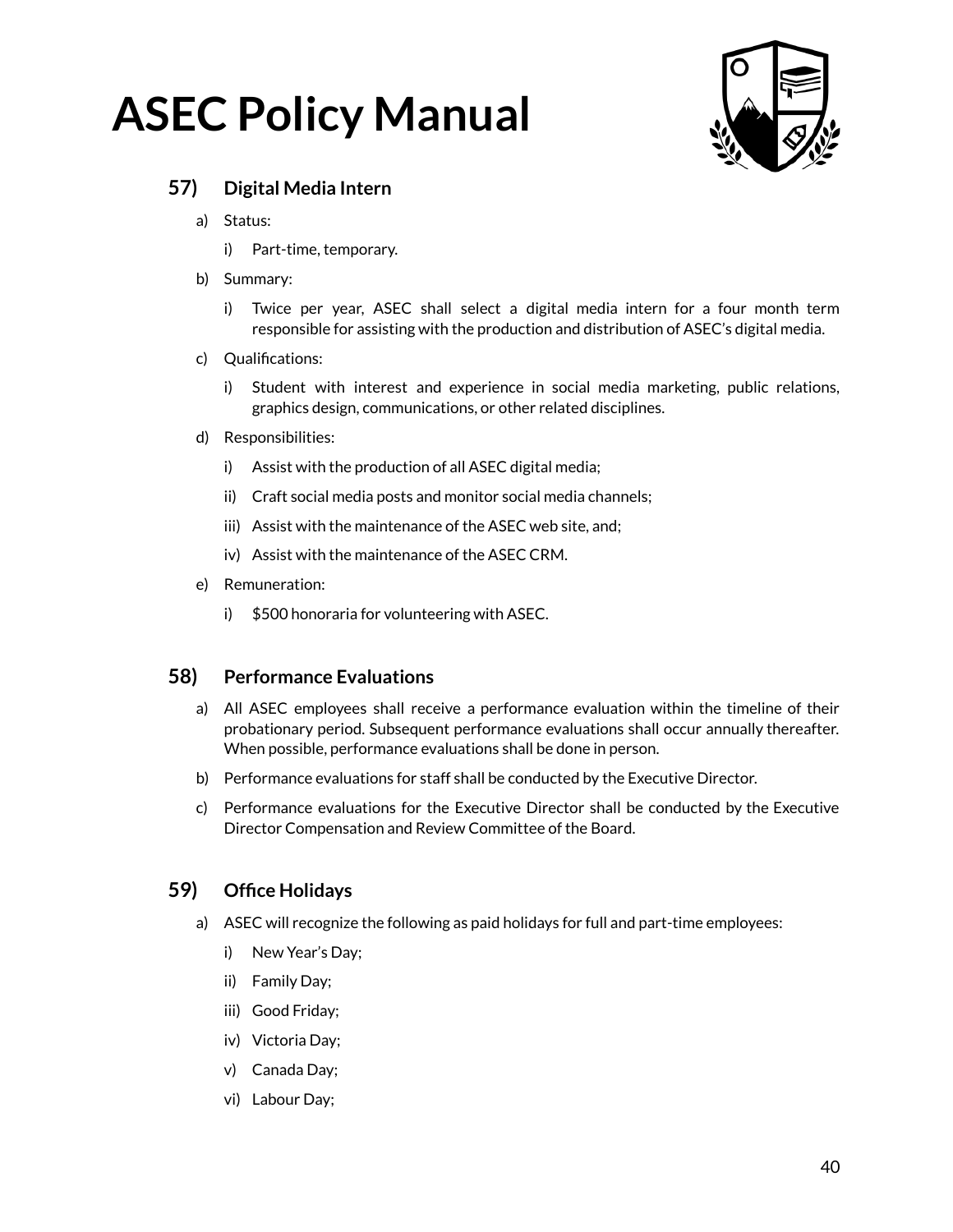

- vii) Civic Holiday (First Monday of August);
- viii) Thanksgiving;
- ix) Remembrance Day;
- x) Christmas Day;
- xi) Boxing Day;
- xii) Any other workday which is proclaimed as a paid public holiday by the Federal or provincial government.
- b) An employee who requests a day off to observe a religious holiday may be granted such leave. Notice of leave for staff members shall be submitted to the Executive Director. Notice of leave for the Executive Director shall be submitted to the Board of Directors.

#### **60) Vacation Leave**

- a) A full-time staff member within ASEC shall be entitled to a minimum vacation pay rate of 6%.
- b) Full-time employees who have worked with ASEC for three (3) continuous years shall receive an increase of 2% to their vacation pay rate.
- c) A part-time staff member within ASEC shall be entitled to a 4% vacation pay rate.
- d) Employees wishing to use their vacation leave will do so by written request to the Executive Director at least ten (10) business days prior to the vacation leave start date.
- e) When the Executive Director wishes to use their vacation leave they will do so by written request to the Board of Directors at least ten (10) business days prior to the vacation leave start date.

#### **61) Sick Leave**

- a) Sick leave shall be defined as absence from work as a result of illness or accident (visible or nonvisible).
- b) Full-time employees shall be entitled to six (6) days of paid leave due to illness or accident, per year of employment.
- c) Part-time employees shall be entitled to paid sick according to the Alberta Employment Standards Code.
- d) For absences of more than three consecutive business days, the employee shall be required to provide medical evidence of being unable to perform normal duties from a certified medical practitioner to the Executive Director. If the Executive Director requires more than three consecutive business days off, the medical evidence is to be provided to the Board of Directors.
- e) A paid holiday occurring during a period of sick leave is to be recorded as such and not a day of sick leave.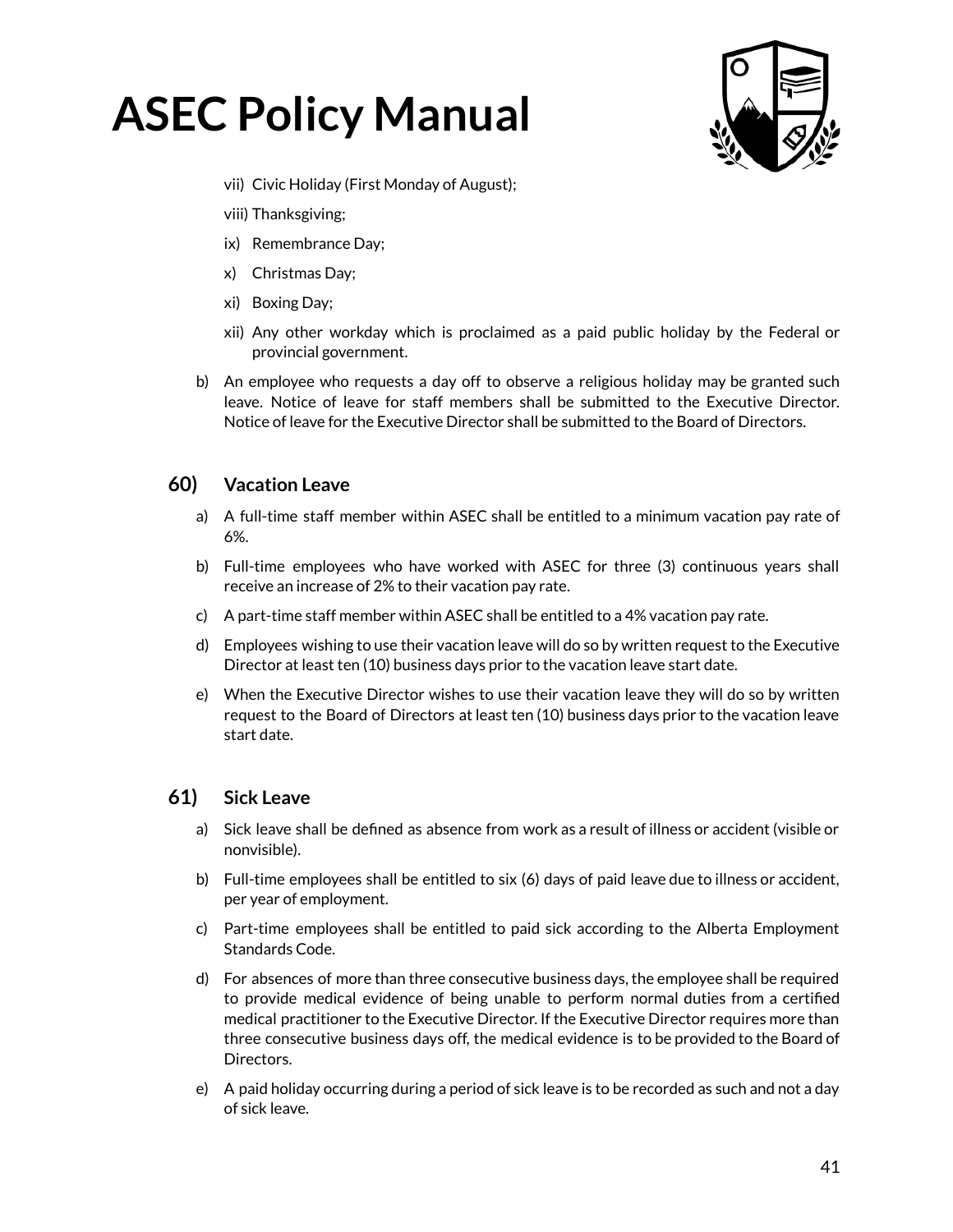

### **62) Special Leave**

- a) For purposes of determining eligibility for special leave the following provisions shall apply:
	- i) Leave for serious illness of an immediate family shall be granted for the purpose of making arrangements for the care of the person that is ill or for the care of children. Immediate family shall mean parents, legal guardian, spouse (including common law) and children;
	- ii) Bereavement leave shall be granted in the event of a death of an Employee's spouse (including common-law), or any of the following relations of an Employee or spouse (including common-law), parents, legal guardian, grandparents, grandchildren, children, siblings.
	- iii) Travel time may be incorporated into the special leave request when long distances or isolated locations are involved.
- b) If an employee is eligible for special leave, paid time off shall be given as follows:
	- i) Serious illness within the immediate family four (4) business days;
	- ii) Bereavement five (5) business days;
	- iii) Travel time for serious illness within the immediate family or bereavement two (2) business days.
- c) The maximum length specified for each circumstance requiring special leave shall not be exceeded. However, leave under each provision may be granted more than once within a calendar year, provided that the special leave granted does not exceed fourteen (14) business days per calendar year.
- d) If additional days are required, the days approved shall be counted as vacation days or leave of absence without pay.
- e) All other time off must be approved by the Executive Director in advance. It is up to the discretion of the Executive Director to grant time off with or without pay.

### **63) Parental Leave**

- a) All full and part-time employees qualify for maternity/parental leave after 600 hours of work.
- b) Parental leave can be claimed by: birth mother, father, or adopted parents and may be claimed when maternity leave is finished.
- c) Employees requesting maternity/parental leave must present the Executive Director a certificate from a qualified medical practitioner, stating that the employee or the employee's significant other is pregnant and specifying the anticipated date of delivery. In the case of the Executive Director, the certificate shall be presented to the Board of Directors.
- d) Employees requesting maternity/parental leave must submit their request to their direct supervisor at least sixty (60) days prior to the requested leave start date.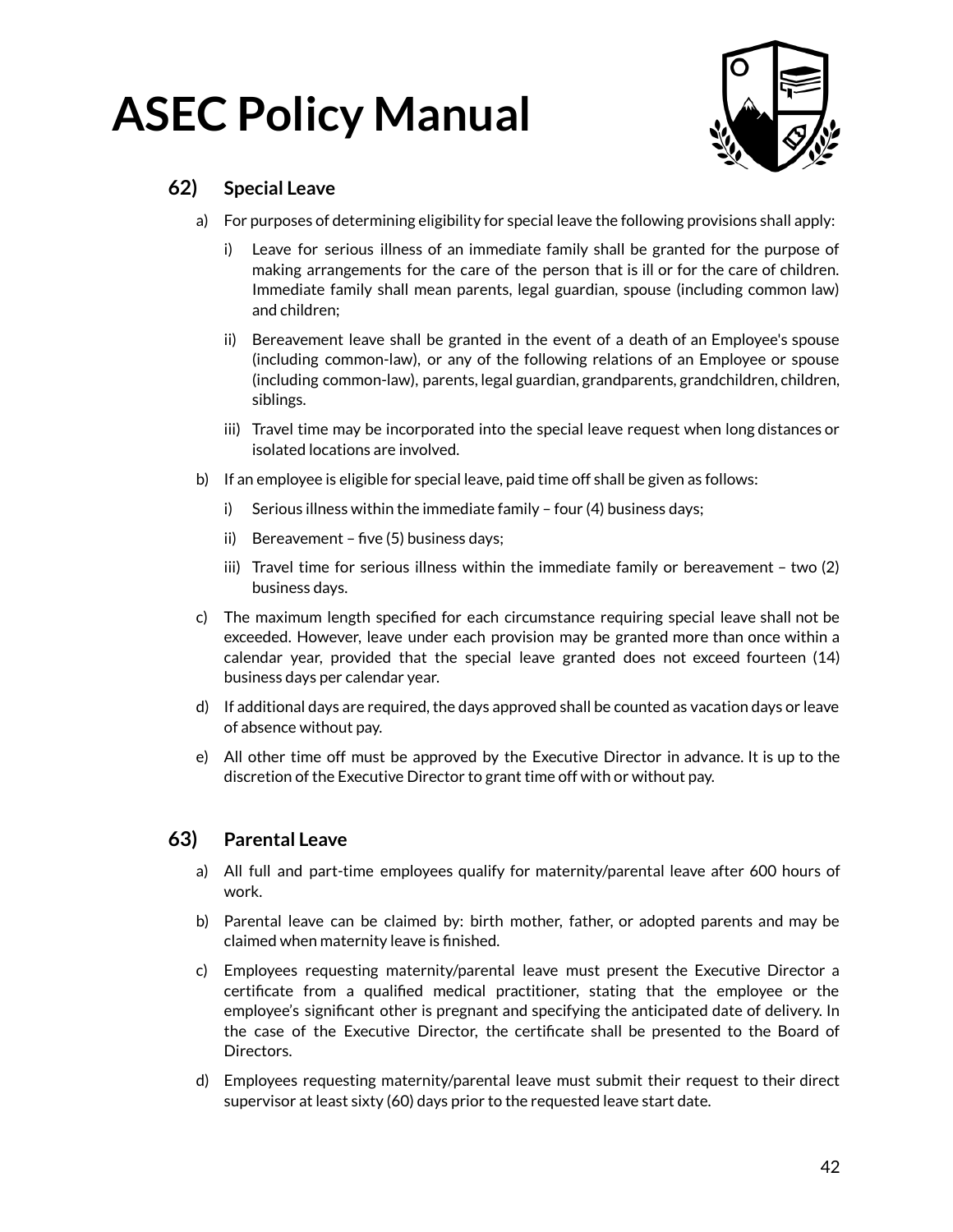

- e) Upon receipt of the certificate, the employee will be granted a leave of absence without pay, in accordance with the employment standards set forth by the Alberta Employment Standards Code.
- f) Any full or part time employee who has been with ASEC for one year is entitled to up to 16 weeks of unpaid maternity leave and 62 weeks of unpaid parental leave.
- g) Where the staff member is unable to physically perform or continue her job due to pregnancy related illness, the Executive Director may approve a change in the start date of leave.
- h) Staff members on maternity/parental leave shall not be entitled to paid leave of absence during the period of maternity/parental leave.

#### **64) Discipline & Dismissal**

- a) In the event that there is an issue regarding an employee's performance or behaviour, the Executive Director will first attempt to solve the problem through a verbal meeting with the employee. In the event that there is an issue regarding the Executive Director's performance or behaviour, the Board of Directors (or designate) will first attempt to solve the problem through a verbal meeting. Written summary of this discussion shall be kept on file in the registered ASEC Home office.
- b) If the performance issues persist, or if the actions of the employee or Executive Director are considered to be of a magnitude that verbal discussion is not an adequate response, a formal written warning will be issued. The following procedure will govern the process:
	- i) The Executive Director (or in the case that the issue is with the Executive Director, the Board of Directors) will have a formal discussion with the employee with respect to their inadequate or inappropriate performance as an employee of ASEC.
	- ii) Within five (5) business days, the Executive Director (or in the case that the issue is with the Executive Director, the Board of Directors,) shall provide the employee with a letter outlining the reasons for dissatisfaction, the corrective measures required, the date by which these corrective measures must be demonstrated, and the disciplinary measures that may follow if corrective action is not taken.
	- iii) If prescribed corrective action is not demonstrated by the date specified, then a second written warning shall be issued, following the same procedure outlined above.
	- iv) If there is continued concern, the Executive Director reserves the right to either suspend without pay or dismiss the employee. In either instance the Board of Directors shall be informed of the Executive Director's decision.
- c) Employees who do not display corrective action based on the formal written warnings, may be dismissed provided that they are given written notice of termination, or equivalent salary in lieu of such period of notice, as prescribed by Alberta Employment Standards Code.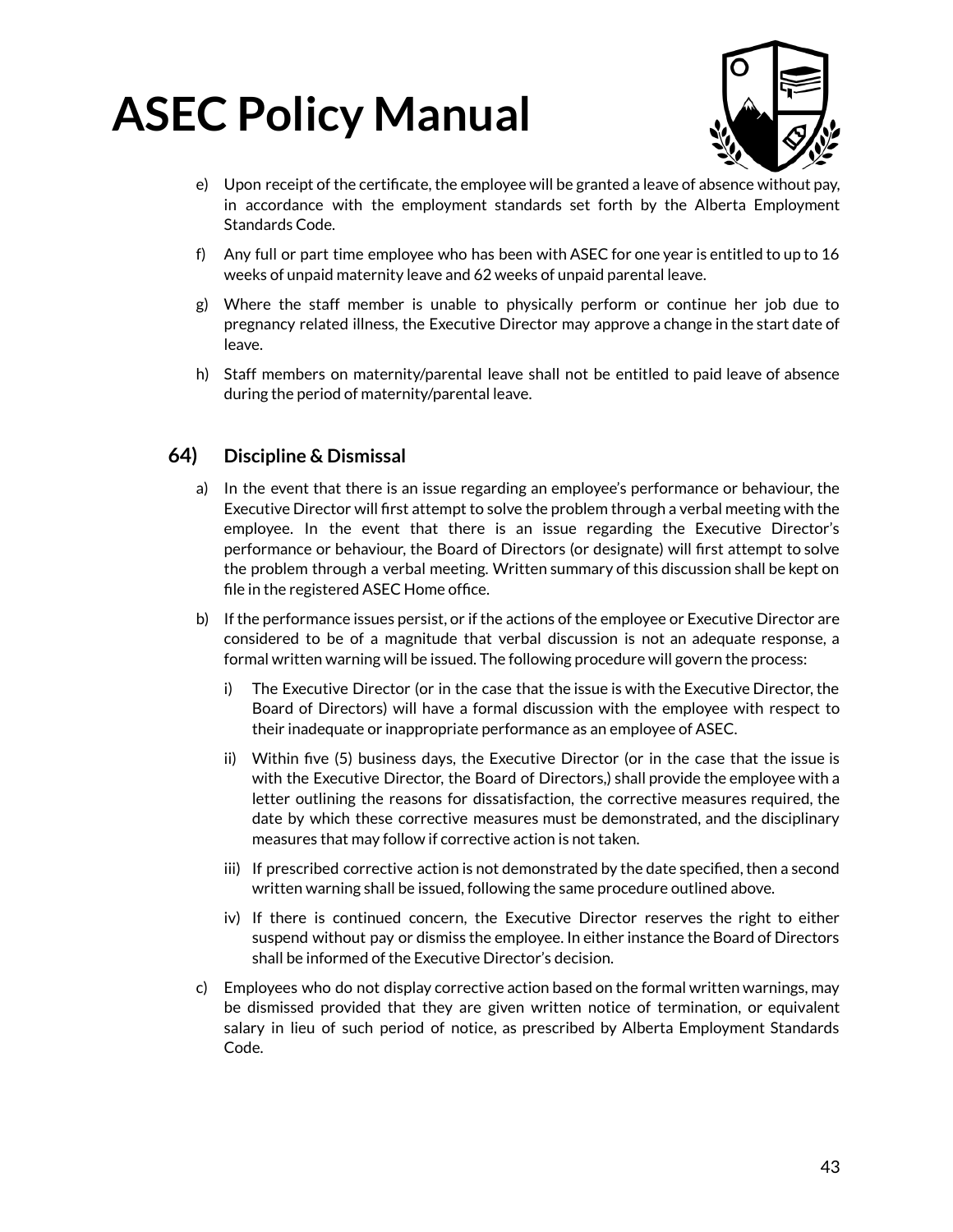

- d) An employee (or Executive Director) may be immediately dismissed, without written warning, notice or salary in lieu of notice, for, but not limited to the following reasons, provided that Alberta Employment Standards are followed:
	- i) Any behaviour or misuse of resources which may constitute fraud, theft, or any other criminal activity;
	- ii) Reporting to work under the influence of alcohol, cannabis or other drugs or intoxicants. "Under the influence" means that a reasonable person would consider effectiveness impaired to the extent that it could pose a hazard or embarrassment to the individual or to ASEC, or duties cannot be performed properly.
	- iii) Serious breach of confidentiality;
	- iv) Willful failure to disclose, or mischaracterization of, a conflict of interest;
	- v) Continual misuse of resources or materials in the employee's control;
	- vi) Willful failure to disclose, mischaracterization of, or misuse of important information; and
	- vii) Willful failure to comply with duties outlined in the employee position profile or any reasonable requests from a supervisor.
- e) ASEC shall keep a record of all incidences in which the employees do not perform their required duties, or do not perform them to an acceptable and reasonable standard. These records shall be kept in the home office and include the following information:
	- i) Incident date;
	- ii) Behaviour observed;
	- iii) Reasons for concern;
	- iv) Summary of discussion with employee; and
	- v) Disciplinary action taken (if any).

#### **65) Personnel Files**

- a) All personnel files are the property of ASEC.
- b) Personnel records shall be maintained by the Executive Director and kept in a highly secure file in the ASEC Home office for a minimum of three to a maximum of seven years following the conclusion of the employee's service, after which time the files will be destroyed.
- c) Personnel files shall contain information relating to a staff member's employment, including but not limited to:
	- i) Resume and cover letter for employment;
	- ii) Offer of employment;
	- iii) Position Profile;
	- iv) Annual performance evaluation; and